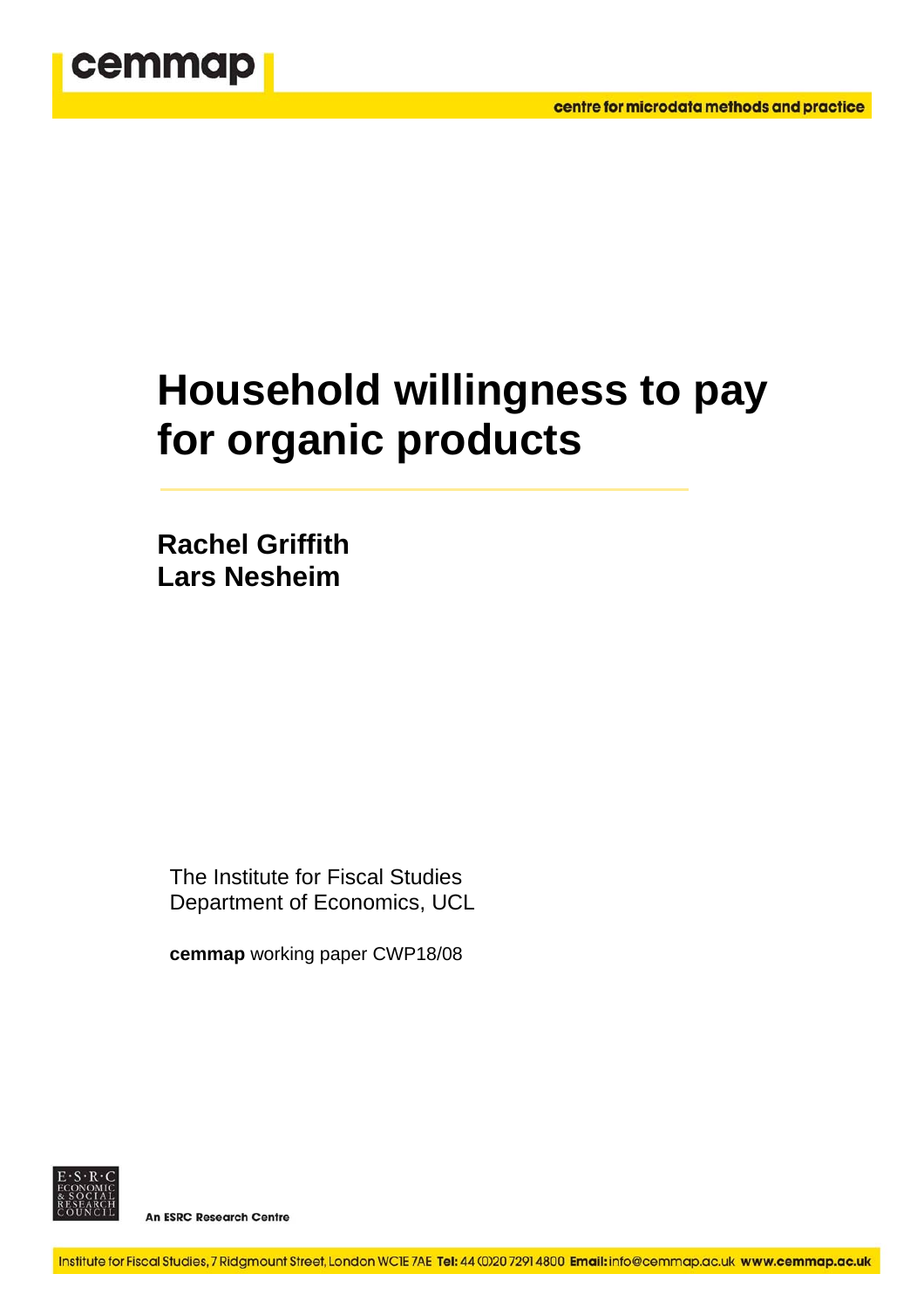# Household willingness to pay for organic products

Rachel Griffith

Institute for Fiscal Studies and UCL

Lars Nesheim CEMMAP Institute for Fiscal Studies and UCL

July 2008

#### Abstract

We use hedonic prices and purchase quantities to consider what can be learned about household willingness to pay for baskets of organic products and how this varies across households. We use rich scanner data on food purchases by a large number of households to compute household specific lower and upper bounds on willingness to pay for various baskets of organic products. These bounds provide information about willingness to pay for organic without imposing restrictive assumptions on preferences. We show that the reasons households are willing to pay vary, with quality being the most important, health concerns coming second, and environmental concerns lagging far behind. We also show how these methods can be used for example by stores to provide robust upper bounds on the revenue implication of introducing a new line of organic products.

JEL: D12, L11, L81, Q51, C81

Correspondence: rgriffith@ifs.org.uk, l.nesheim@ucl.ac.uk

Acknowledgement: The authors would like to thank James Banks, Richard Blundell, Martin Browning, Ian Crawford, Andrew Leicester, Aviv Nevo, Ariel Pakes and Carol Propper for many helpful comments. Financial support from the ESRC through the ESRC Centre for the Microeconomic Analysis of Public Policy at IFS (CPP) and the ESRC Centre for Microdata Methods and Practice (CeMMAP) is gratefully acknowledged. All errors remain the responsibility of the authors.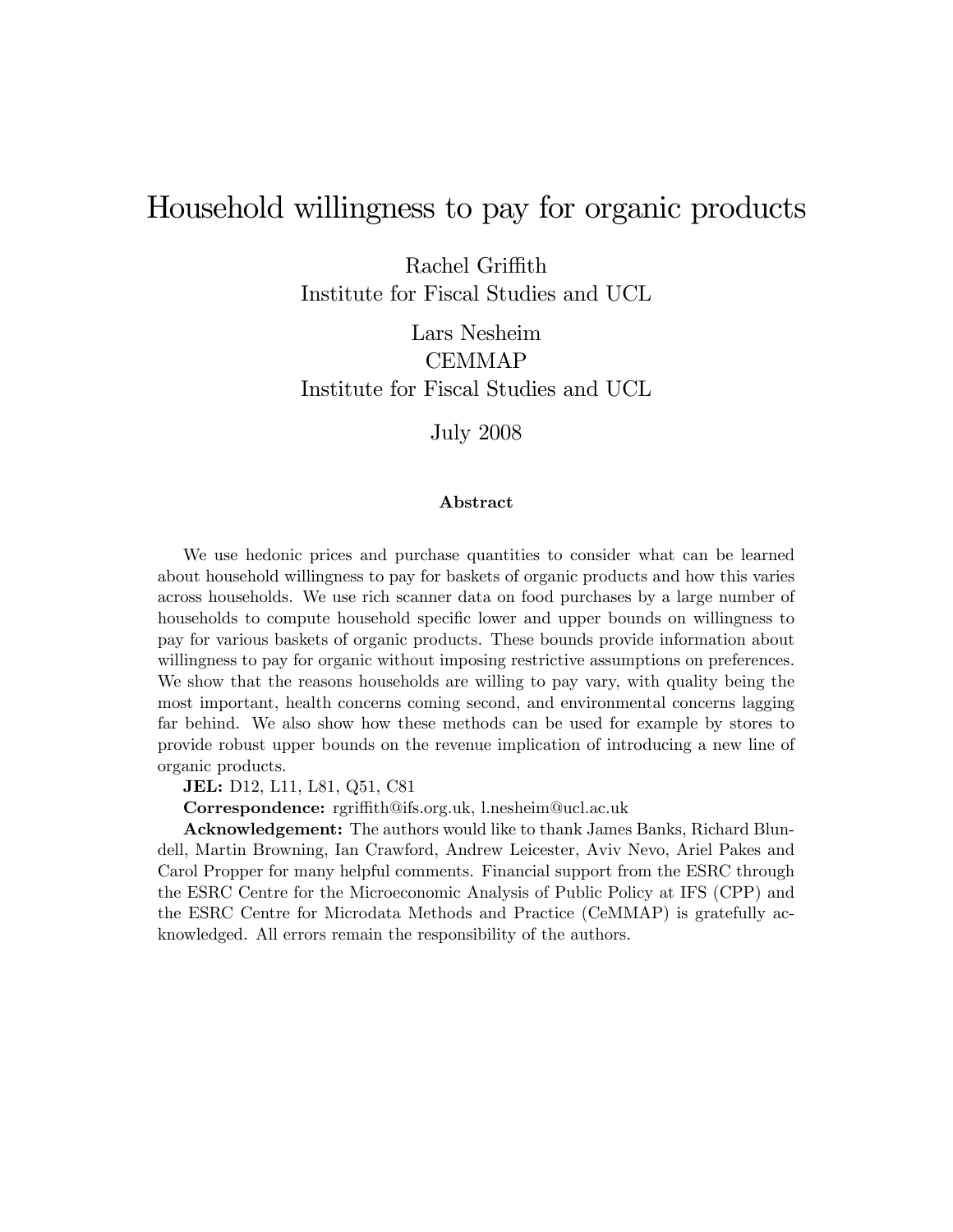# 1 Introduction

How much are households willing to pay for organic products? How does this vary across households? Does it reflect a desire to improve the environment, achieve better health or eat better quality food? Answer to these questions are important for a number of reasons including to inform regulation, licensing and labelling of organic foods, to increase government knowledge about household valuations of agricultural and environmental policies, and to understand the potential profitability of new products. The widespread availability of rich microdata sources that provide precise measurements of household level prices, quantities and utility relevant characteristics for individual products (defined at the barcode level) make it feasible to explore these questions in greater detail than was previously possible. In particular, they allow for the study of hedonic prices and hedonic demand across the entire basket of household food purchases at the household level.

These data also present research challenges due their size and dimensionality. One way to proceed is to focus on a small number of goods. A second is to aggregate goods, or to use economic theory to impose structure that makes the problem tractable. We take another approach, inspire by the revealed preference literature (e.g. Varian (1982), Blow, Browning and Crawford (2008)) and from the recent growing interest in partially identified models (e.g. Manski (2003), Chernozhukov, Hong, and Tamer (2007), and Pakes (2003)), to study what can be learned with minimal revealed preference assumptions and relying more on the quality of the data.

We find that hedonic prices estimated using scanner data allow us to compute household specific lower and upper bounds on willingness to pay for various baskets of organic products. They do not allow us to point identify structural demand parameters, but do provide informative bounds on willingness to pay for organic products taking the current equilibrium as a starting point. They do this without imposing overly restrictive assumptions on preferences, which are needed in order to point identify and estimate a structural demand system. Our estimates rely only on the assumptions that: households know the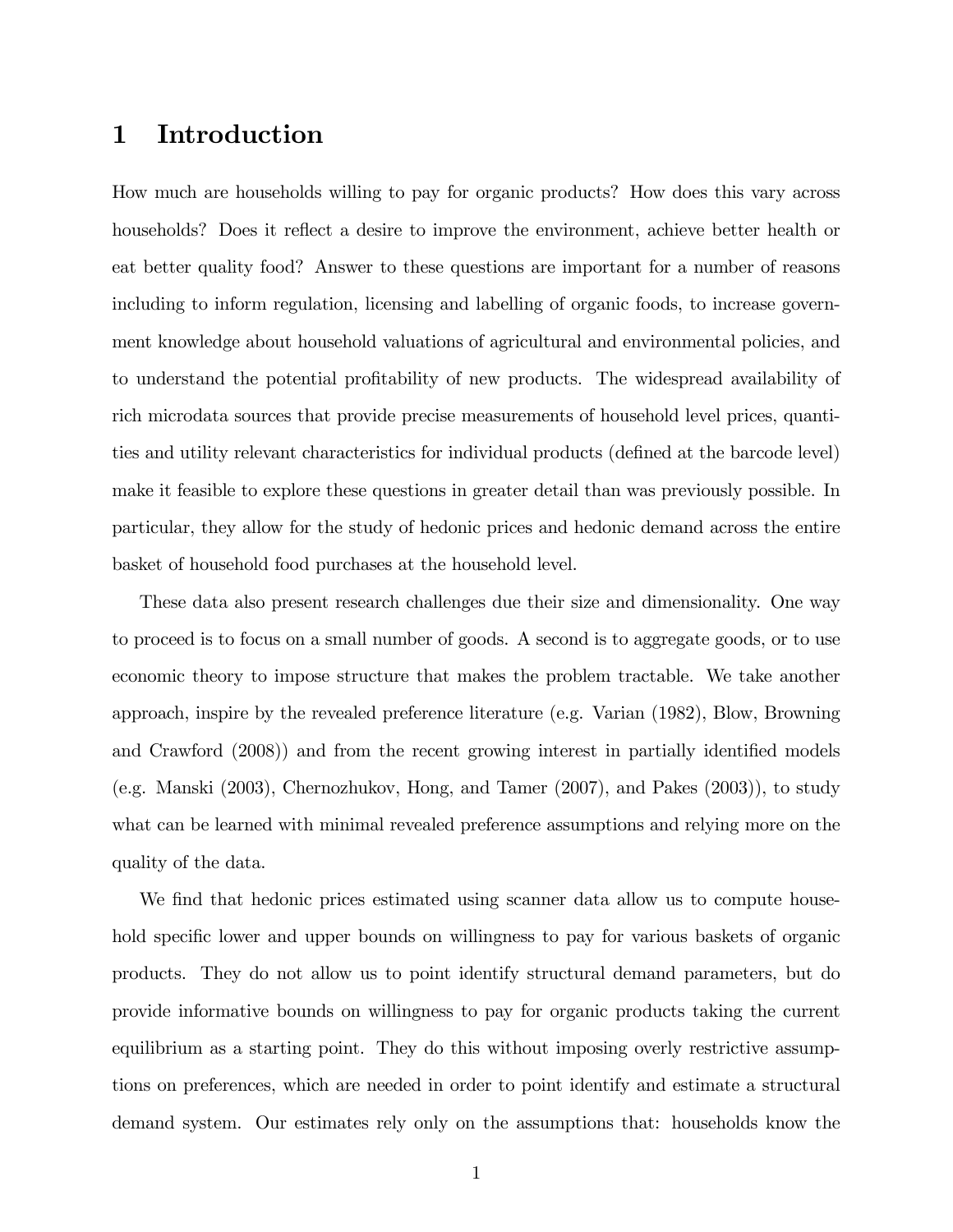distribution of prices in the market and willingly choose to purchase organic or not, household utility depends on observable characteristics (and possibly unobserved characteristics), the set of marketed products is rich enough to allow us to unbundle product characteristics. More precise estimates of willingness to pay require further assumptions about household preferences.

Our contribution in this paper is threefold. First, we explore how much can be learned empirically if we rely only on the assumptions of hedonic revealed preference and use detailed household level data on purchases, prices and characteristics. This type of data is now becoming widely available across many countries. We observe actual prices and quantities of individual items at the bar code level, along with characteristics of all food items purchased and brought into the household. Compared to other empirical papers in the literature our data are not aggregated in any way, and we observe the prices actually paid, including all discounts and special offers. Second, we use information on purchases of all types of organic foods from a nationally representative panel of households across the UK to estimate households' revealed preference for organic foods. In contrast to much of the hedonic literature, we compute willingness to pay not for a discrete item, but for baskets of products. We compute quantity weighted hedonic price premia (expenditure premia) and use these to bound households' willingness to pay. This is the first comprehensive look at product pricing and household purchase behaviour using detailed disaggregate data on the entire basket of food purchases, which account for on average  $13\%$  of total consumer expenditure.<sup>1</sup> Third, we combine information on revealed preferences with responses to attitudinal questions on households' preferences and beliefs to disentangle households' bounds on willingness to pay for organic into bounds on willingness to pay for the environment, health and quality.

Precise measurements of prices, quantities and characteristics allow us to accurately analyse the relationship between prices and characteristics and to explain most of the vari-

<sup>&</sup>lt;sup>1</sup>Work using similar data has looked either at the aggregate basket of groceries (e.g. Smith, 2004) or at single product categories, for example, breakfast cereals (Nevo, 2001), ketchup (Pesendorfer, 2002), yoghurt (Ackerberg, 2001) or carbonated soft drinks (Dube, 2005).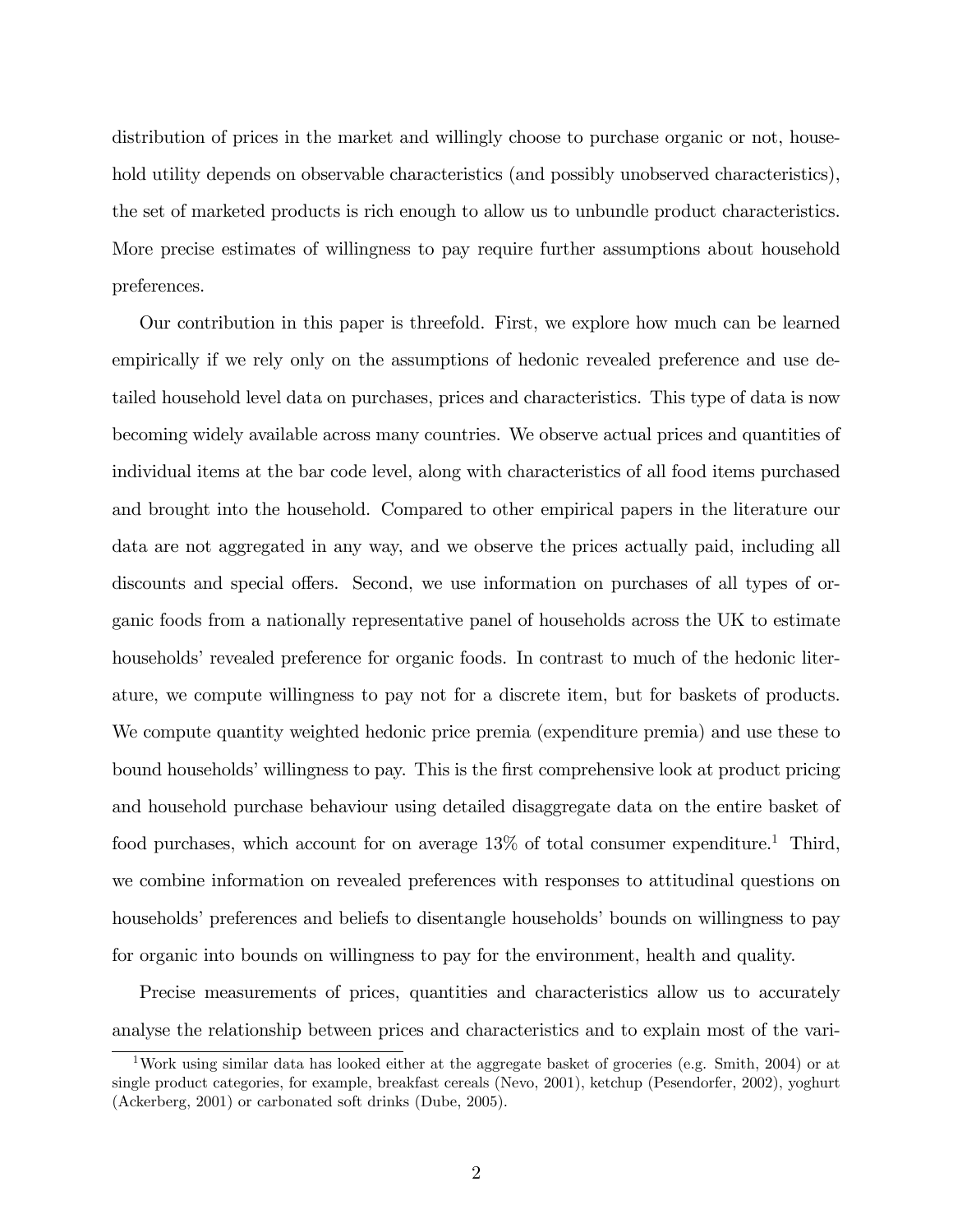ation in prices. They also allow use to estimate heterogeneous bounds on willingness to pay for individual households. Willingness to pay, or at least bounds on willingness to pay, vary across products and across households. A large fraction of households never buy any organic products and have a willingness to pay bounded above by observed price premia. The fraction that buys organic varies significantly across product categories ranging from  $0\%$  to 13%. Of those buying organic products, a significant fraction are willing to pay quite a large amount. These variations across products and across households in bounds on willingness to pay are obscured by higher levels of aggregation. Additionally, we show how to aggregate estimates of the willingness to pay coefficients for different products in a manner that is consistent with consumer theory to produce bounds on willingness to pay for baskets of goods. These bounds are Laspeyres style price indexes for differentiated products.

We find that aggregate willingness to pay for organic foods in 2004 in England was at least £ 114m per annum, and that the most that households would have been willing to pay for a fully organic food market was £10.9bn. The latter number is an extreme counterfactual, and we also consider other "feasible" organic baskets. These yield lower estimates on the upper bound of  $£6.6$ bn and  $£5$ bn.

We use our results to undertake a number of counterfactual simulations. We consider the potential revenue implications for a supermarket chain of converting a product range to organic. We also show that households vary in the reasons they are willing to pay for organic products, with product quality and health being the most important factor, and environmental concerns lagging far behind. We estimate that the total lower bound on willingness to pay for health is around  $\pounds 17m$ , for the environment around  $\pounds 5m$ , and for quality around  $\pounds 20m$ . These results have implications for the regulation of organic labelling, and for the way that firms may want to advertise organic products.

In the household demand literature, our work is most directly related to Blow, Browning and Crawford (2007), who develop non-parametric revealed preference methods to estimate willingness to pay and apply it to organic milk sales in Denmark. In contrast to their work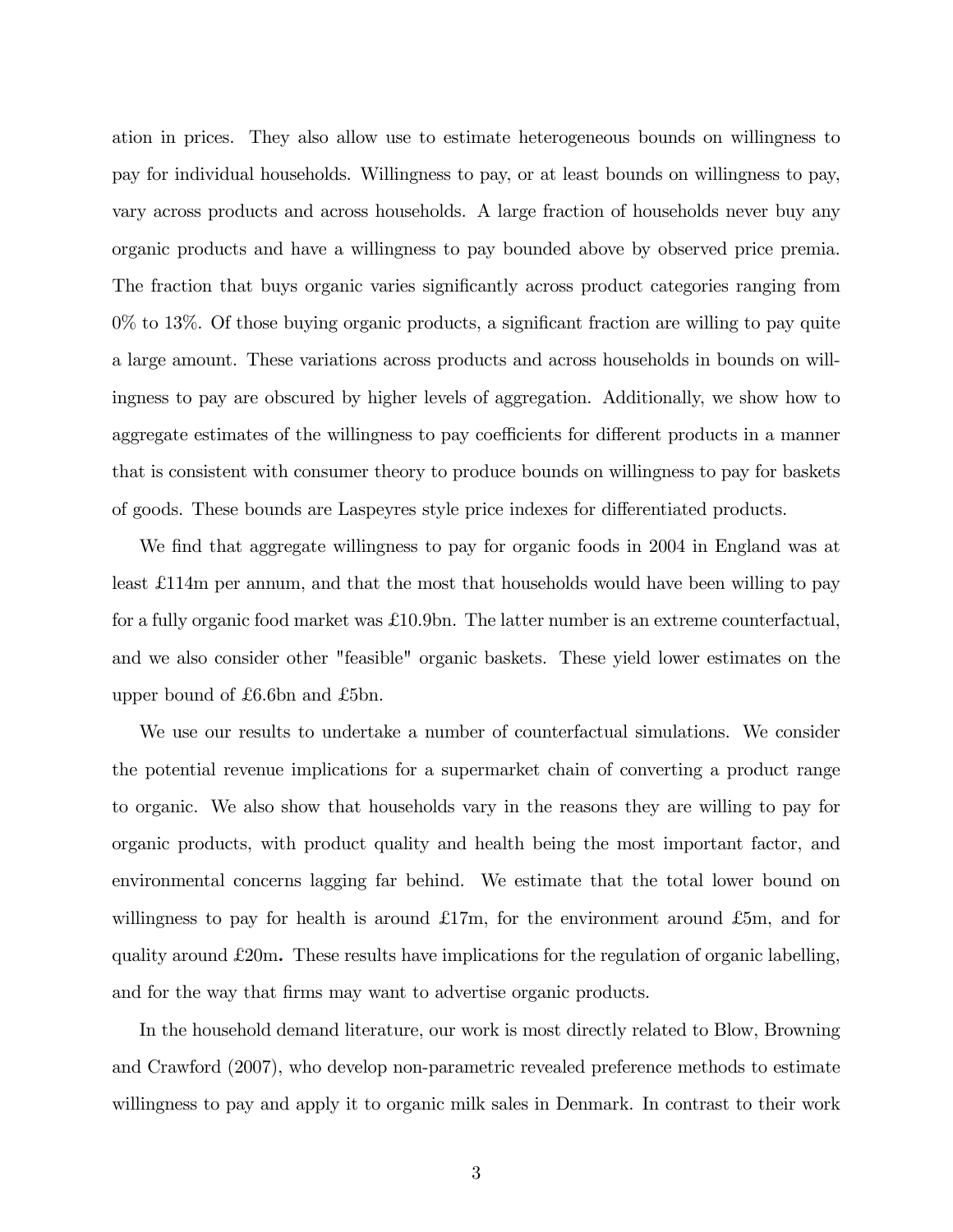we: look at the entire basket of food products for which organic is a relevant characteristic; analyse the data at a more disaggregated level (both in terms of time and product) by using actual transaction level unit prices rather than monthly average unit prices. In order to obtain more precise results they impose several theoretical restrictions, specifically, a known separability structure on preferences and no time varying preference shocks. In contrast, we impose fewer restrictions and rely more on the highly detailed disaggregate data.

In the hedonic literature<sup>2</sup>, our work is most closely related to work on hedonic prices in retail settings such as Pakes (2003), Bajari and Benkard (2005a, 2005b), and Erickson and Pakes (2007). Bajari and Benkard (2005a, 2005b) study hedonic prices and willingness to pay for computers. They discuss nonparametric estimation of hedonic price functions and use a factor structure to model unobserved characteristics and recover prices of these characteristics. Bajari and Benkard (2005b) note that a hedonic price index can ignore pricing of unobserved characteristics if the relationship between observed and unobserved is stable. In our setting, the stable relationship assumption justifies our decision to ignore unobserved characteristics. Bajari and Benkard also discuss potential selection corrections for cases where selection may matter, as do Pakes (2003) and Erickson and Pakes (2007). In our setting, where technical change is slow, there is little product entry and exit, and where highly detailed information on characteristics and prices is available, we argue that these issues are not of Örst order importance. Unmeasured characteristics contribute little to the variation of prices in our data and, because of the stability of the market, it is quite plausible that the relationship of any unmeasured characteristics to measured is stable.

Our work is also related to the price index literature. The most closely related papers are Hausman (2003), Pakes (2003), and Triplett (2004). Triplett (2004) presents a comprehensive discussion of uses of hedonic methods in constructing price indexes. Effectively, what we have done is compute household specific hedonic price indexes and analyse the implications of these

<sup>&</sup>lt;sup>2</sup>Our work is most closely related to work on hedonic prices in retail market settings. However, it is also related to work on hedonic prices in labor economics (Sattinger (1995) and Leeth and Ruser (2003)), in environmental economics (Freeman (1995), Smith and Huang (1995), Chay and Greenstone (2005), Sieg et al. (2005)) and urban and public economics (Epple and Sieg (1999), and Sieg et al. (2005)).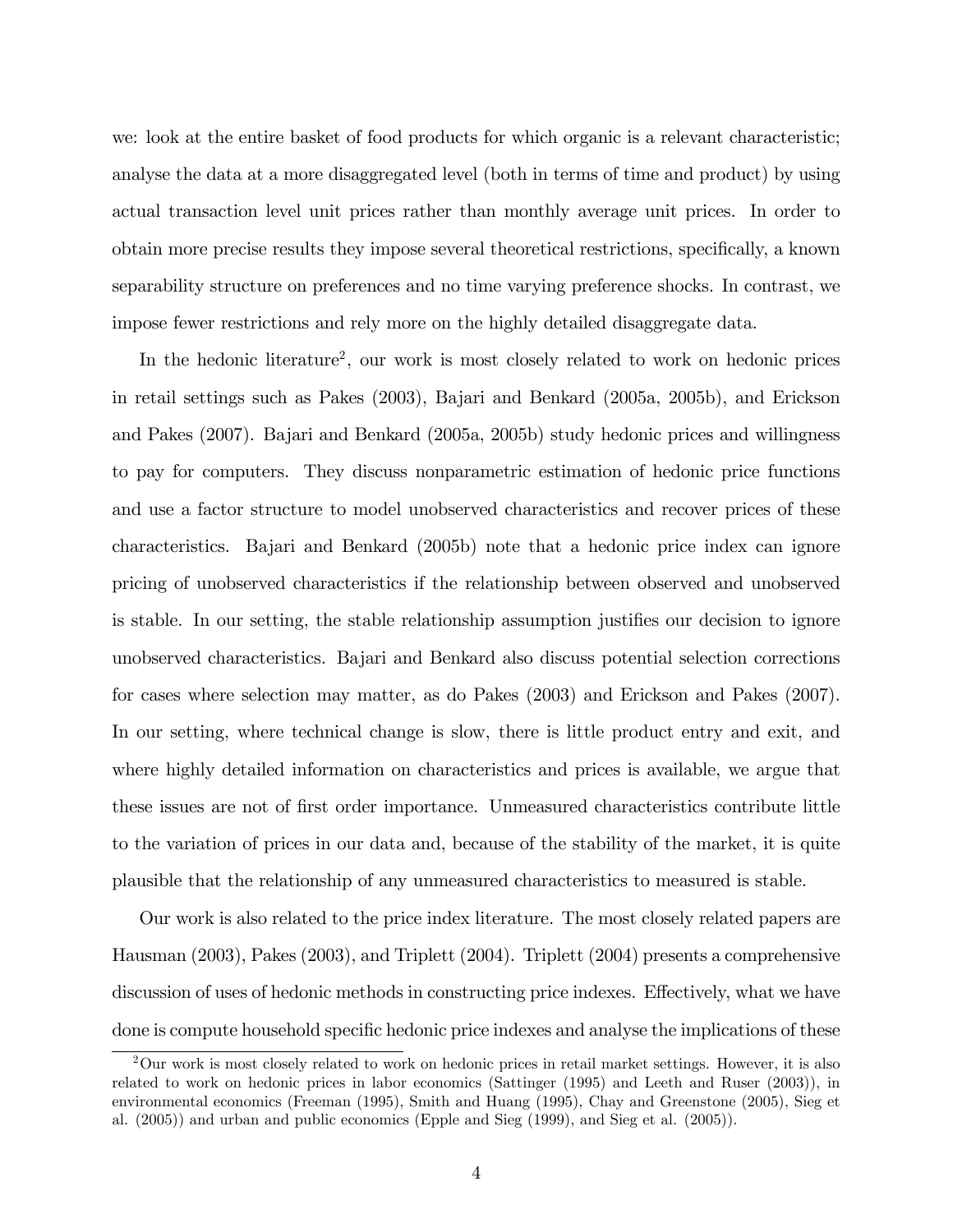for consumer valuation of organic foods. Hausman (2003) discusses biases in the consumer price index (CPI). He notes that biases in the CPI are mainly due to substitution bias, new goods bias and store bias. He notes that statistical authorities often use hedonic regressions but is skeptical of the value of these regressions since there is no simple relationship between price and consumer valuation. Since price is determined by the interaction of demand, cost and competitive conditions, a hedonic price is not a compensating variation. While this is correct, we show that the hedonic price is a lower bound to compensating variation in general models as discussed in Scotchmer (1985), Pollak (1989) and Pakes (2003).

It has long been understood that analogues of classic revealed preference arguments apply to hedonic prices (see for example Scotchmer (1985), Kanemoto (1988), Pollak (1989), and Pakes (2003)). These papers show that while hedonic prices do not identify structural supply or demand parameters, they can be used to bound willingness to pay and willingness to accept (at least given the existing equilibrium). Pakes (2003) develops the argument when a consumer makes a discrete choice. We build on Scotchmer (1985) and Pollak (1989) to develop the argument when consumer choice involves choice of a discrete option along with a continuous intensity of use for a basket of goods. Essentially, the fact that a household paid a premium to purchase a basket of goods implies that the household must have been willing to pay at least as much as the premium.<sup>3</sup>

A key issue in hedonic models is interpretation of the error term. This has been emphasised at least since Griliches (1961) and is discussed in detail in Epple (1987), Pakes (2003), Triplett (2004), Bajari and Benkard (2005a, 2005b) and Erickson and Pakes (2007). Despite the fact that our hedonic price regressions explain the large majority of price variation for nearly all products, it still may be important to account for the impact of unobserved product characteristics on price and on willingness to pay. We discuss this further in section

3.

<sup>&</sup>lt;sup>3</sup>The bound is not structural except under very restrictive assumptions. It may change when market prices change. To estimate structural demand parameters or supply parameters one must use techniques such as those in Epple and Sieg (1999), Ekeland, Heckman, and Nesheim (2004), Smith (2004), Bajari and Benkard (2005), or Heckman, Matzkin and Nesheim (2008).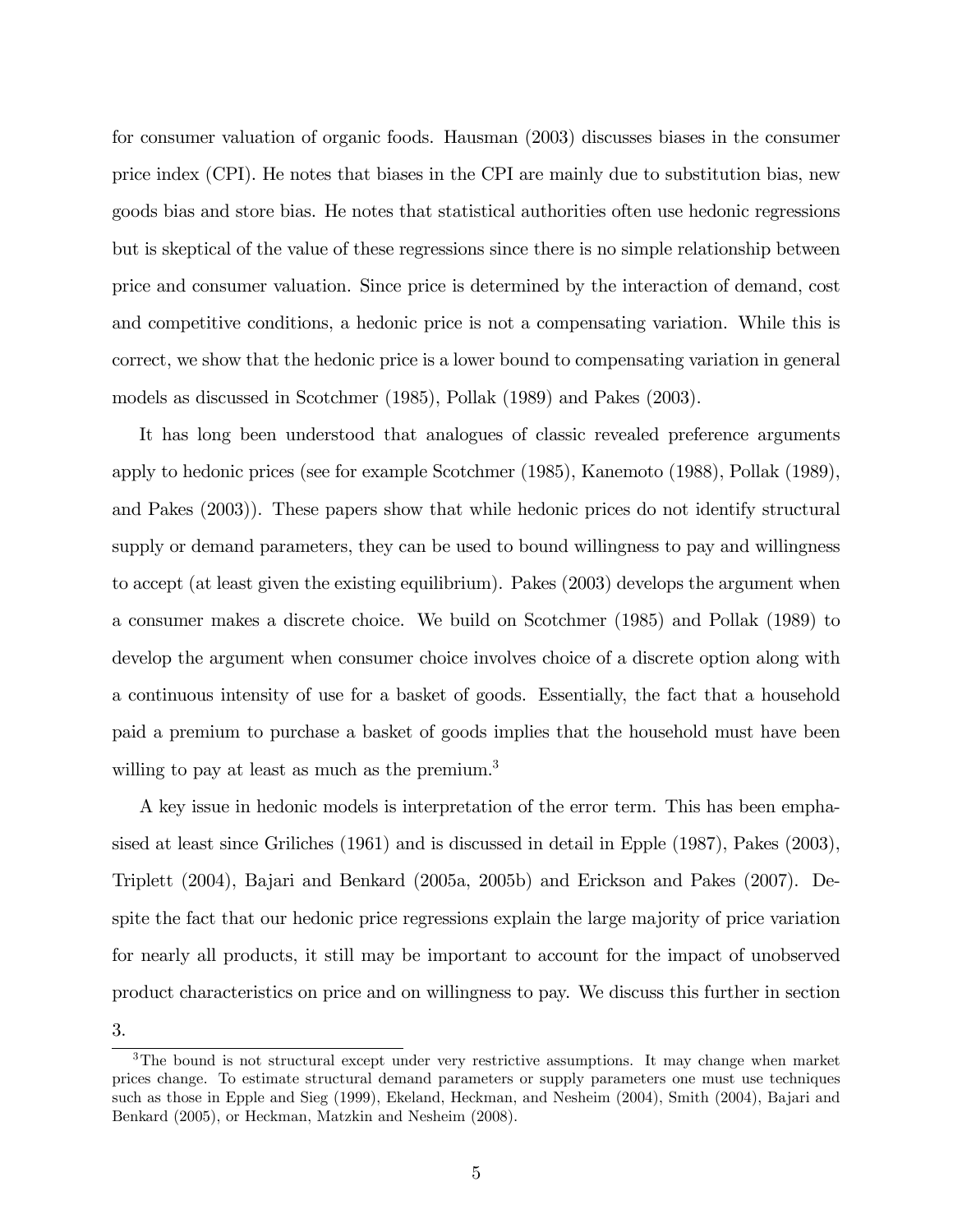The rest of the paper is structured as follows. The next section describes a model of household behaviour. Section three discusses the market environment. Section four describes the data and our empirical implementation. Section five presents estimates of the lower and upper bounds on households' willingness to pay for organic. Section six considers the extent to which this willingness to pay reflects concerns about the environment, health or quality. A final section summarises and makes some concluding remarks.

# 2 Household demand

The model underlying our analysis is a simple rational choice model of a price taking household maximising utility. Each household chooses a shopping basket given the set of stores in the market and the prices of all products. The household's choices then reveal bounds on their willingness to pay. In particular, the willingness to pay for organic is the willingness to pay for all of the organic characteristics in the basket. We make this more precise below. First, to develop intuition, we describe the model in the case of a discrete choice of a single product. We then extend the analysis to model the choice of a basket of products, some fraction of which are organic.

## 2.1 Demand for a single product

First, we recall a simple single product discrete choice model. A household maximises utility by choosing one product from a finite number of options each described by a vector of characteristics and a price. For some product, let  $z \in Z \subseteq \mathbb{R}_n$  be the vector of all product characteristics observed by the households and let  $z(j)$  be the j'th coordinate of z. The set Z is the set of feasible characteristics for the product. The product characteristics include the organic characteristic, package size, brand, store identity and location, flavour, variety and others (see Table 3 for details). Let  $z(1) = 1$  if a product is organic and let  $z(1) = 0$ otherwise. The product price is given by  $p = h(z)$ , where  $h(z)$  is the equilibrium hedonic price defined for all  $z \in Z$  including those not sold in equilibrium. We discuss the market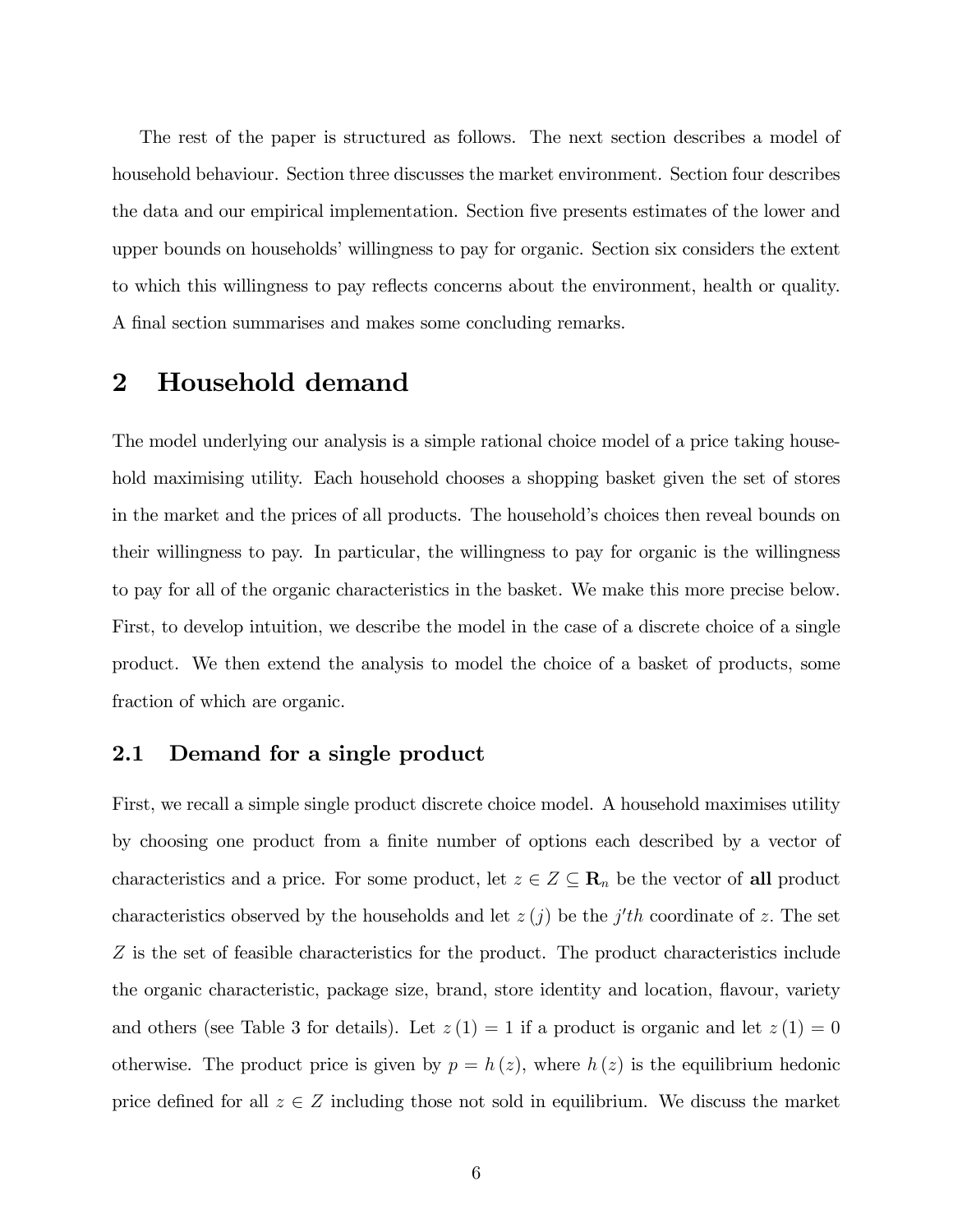environment and determination of prices in section 3.

The vector  $z$  is the vector of product characteristics observed by the household. These are the characteristics that affect the household's choice. In the empirical section of the paper, we change the notation slightly to account for measured characteristics z (that are measured in the economic analyst's data) and unmeasured characteristics  $\varepsilon$ . In this section, to simplify the notation, we use the single letter  $z$  to indicate the full vector of measured and unmeasured characteristics.

Consider a household (indexed h) with characteristics  $x<sub>h</sub>$  that buys a single unit of an organic product  $o$  with product characteristics  $z^o$  and price  $p^o$  and elects not to buy a nonorganic product *n* with characteristics  $z^n$  and price  $p^n$ . The vector  $x_h$  includes household income, measured demographic characteristics and survey responses, and unmeasured heterogeneity and preference shocks such as the presence of household visitors, weather, travel cost shocks, random variation in who within the household does the shopping, etc. Note that  $x_h$  may also include unobserved shocks such as those arising in a logit discrete choice model.

Assume that  $o$  and  $n$  are identical in all dimensions other than organic. Let the household's indirect utility function be denoted  $v(x_h, z, p)$ , where v is increasing in  $z(1)$ , differentiable in p and  $\frac{\partial v}{\partial p} < 0$ . If the household chooses the organic product, then standard revealed preference arguments imply

$$
v(x_h, z^o, p^o) \ge v(x_h, z^n, p^n). \tag{1}
$$

The household obtains higher utility from the organic product. By the mean value theorem, this inequality is equivalent to

$$
v(x_h, z^o, p^n) + \frac{\partial v(x_h, z^o, p^*)}{\partial p} (p^o - p^n) \ge v(x_h, z^n, p^n),
$$

where  $-\frac{\partial v(x_h, z^o, p^*)}{\partial p} > 0$  is the marginal utility of income. After rearranging, we have

$$
\frac{v(x_h, z^o, p^n) - v(x_h, z^n, p^n)}{-\frac{\partial v(x_h, z^o, p^*)}{\partial p}} \ge p^o - p^n.
$$
\n
$$
(2)
$$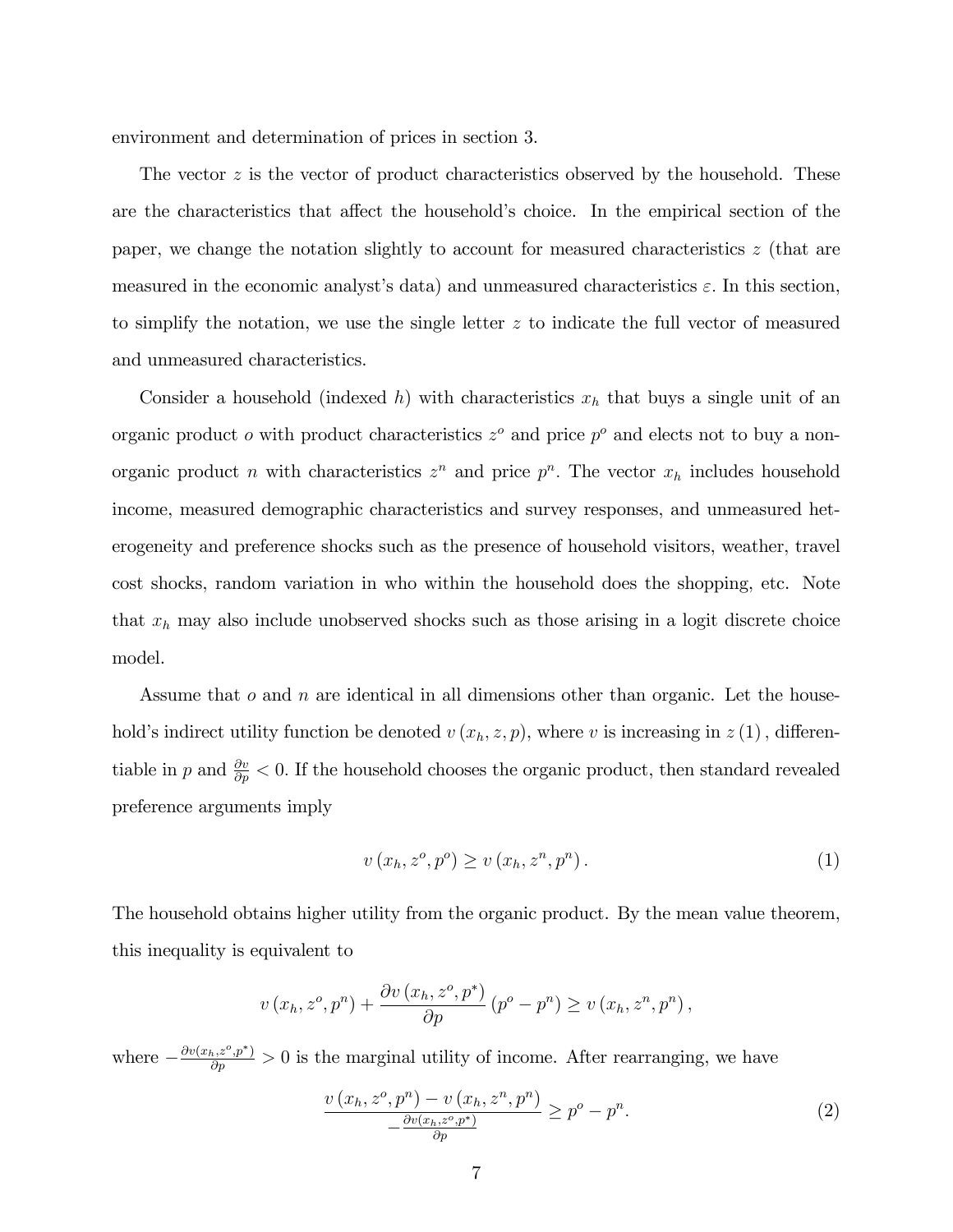The left side of this expression is the willingness to pay for organic for a single organic item. This expression is completely general. All else, including expenditures on all other goods and period specific preference shocks, is held fixed in  $(2)$ . In case the products are not identical, inequality (1) would be replaced by  $v(x_h, z^o, p^o) \ge v(x_h, \tilde{z}^n, p^n) + (v(x_h, z^n, p^n) - v(x_h, \tilde{z}^n, p^n))$ where  $\tilde{z}^n(1) = 0$  and  $\tilde{z}^n(j) = z^o(j)$  for  $j \ge 1$  and inequality (2) would also include this additional term. The right side is the organic price premium. Revealed preference implies that the price premium is no bigger than willingness to pay. If the household bought the organic product, then they must have been willing to pay a premium of at least  $p^o - p^n$ . For all households that buy organic, the price premium defines a lower bound on their willingness to pay for organic. The complementary statement is also true. For all households that do not buy organic, the price premium provides an upper bound on their willingness to pay for organic.

### 2.2 Demand for a basket

When a household buys a basket of goods, which includes some organic and some nonorganic products, the reasoning is similar. The willingness to pay for an organic basket will be defined in terms of the characteristics of all the goods in the basket and the total cost of the basket. Some baskets are more organic than others; they have a larger fraction of items that are organic. We define a non-organic basket to be one in which no products are organic. A fully organic basket is one in which all products are organic.

We first define some notation that is necessary both to define the notion of willingness to pay for a basket and for the empirical implementation in the next section. Households shop in a finite set of stores  $S$  and choose how much to spend on a finite set of products B: The set of products is partitioned into G categories, with each category labeled by an integer  $g \in \{1, ..., G\}$ . The set  $B_g$  is the set of products in category g and  $B = \bigcup_{g \in G} A_g$  $g{\in}G$  $B_g$ . Each product  $b \in B_g$  sold in store  $s \in S$  has a vector of characteristics  $z_{bs} \in Z_g \subseteq \mathbb{R}_{n_g}$  that affect utility. The set  $Z_g$  is the set of feasible characteristics for product category g. As in the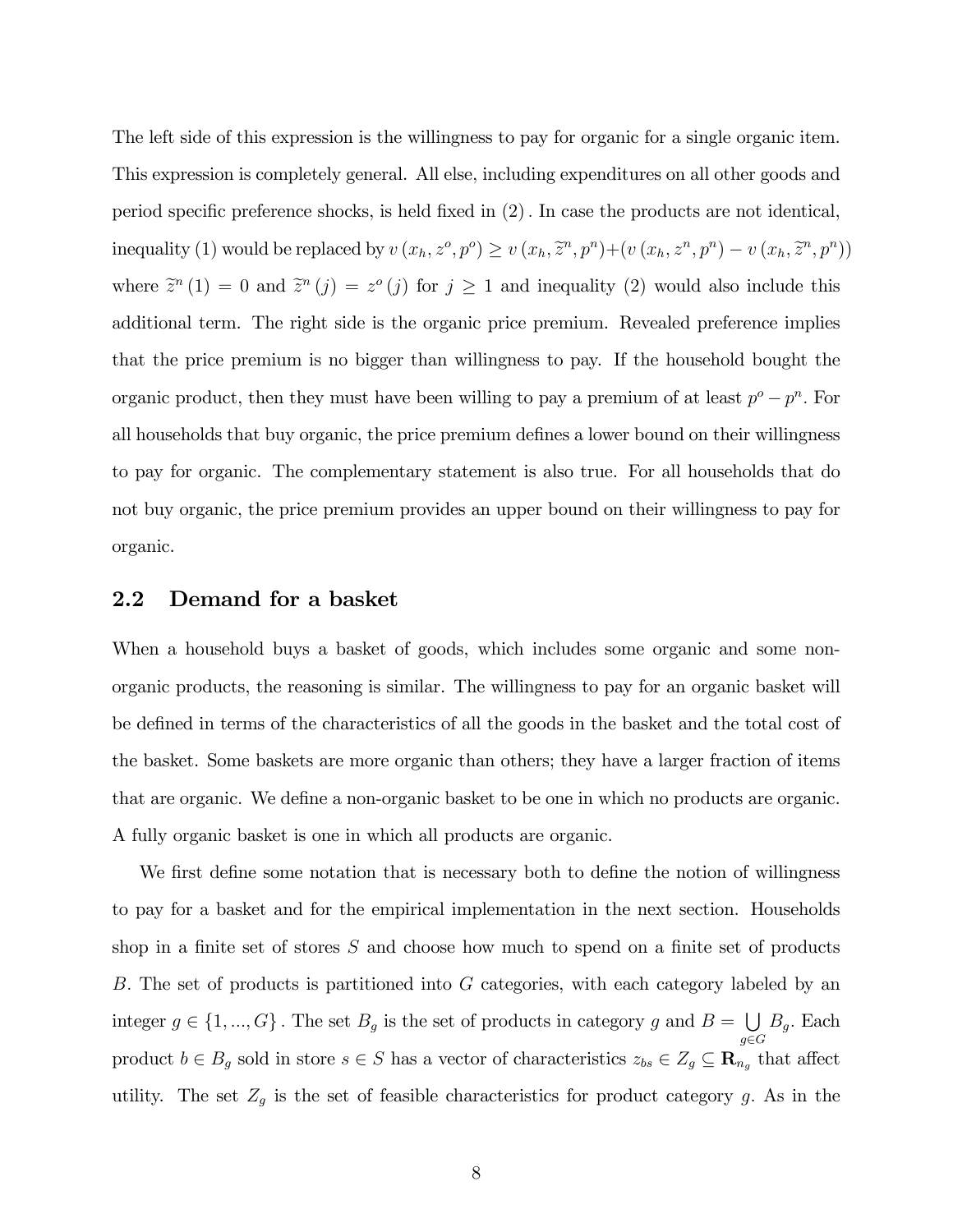single product example above, we assume that  $z_{bs} (1) = 1$  if and only if  $(b, s)$  is organic. We define  $\overline{z} = \{z_{bs}\}_{(b,s)\in B\times S}$  to be the vector of all characteristics of all products.

The price of each product  $(b, s) \in B \times S$  is  $p_{bs}$  and the vector of all prices is  $\bar{p} =$  ${p_{bs}}_{(b,s)\in B\times S}$ . For each category g, the price of product  $(b, s)$  is given by  $p_{bs} = h_g(z_{bs})$  where  $h_g$  is the hedonic price function for category g. For each g, the function  $h_g$  is defined for all  $z \in Z_g$  including those not sold in equilibrium.

Given market prices  $\bar{p}$  and product characteristics  $\bar{z}$ , each household chooses a vector of quantities of each product,  $\overline{q}_h = \{q_{hbs}\}_{(b,s)\in B\times S}$ , to maximise utility. That is,

$$
v(x_h, \overline{z}, \overline{p}) = \max_{\overline{q}_h} \{ u(x_h, \overline{z}, \overline{q}) \text{ subject to } \overline{p} \cdot \overline{q} = x_h(1) \}
$$

where  $x_h(1)$  is income and  $v(x_h, \overline{z}, \overline{p})$  is the indirect utility obtained by household h. Let the attained utility level be  $\bar{v}$ . In general, the basket purchased will include both organic and non-organic products and the fraction organic will vary across households.

For each household, we observe the actual basket purchased and the price and characteristics of all items purchased. How do we define willingness to pay for organic? In the discrete choice case, willingness to pay is defined with respect to an alternative that is identical in every dimension except organic. When the household purchases a basket however, there are multiple dimensions of organic, one for each product in the basket. We calculate the lower bound on willingness to pay by comparing the household's actual expenditure to what would have been spent if all the products purchased were transformed into non-organic products. That is, how much would the household have spent if they had purchased the same bundle  $\overline{q}_h$  but with counterfactual vectors of characteristics and prices  $(\overline{z}^n, \overline{p}^n)$  where we use the n superscript to denote "non-organic".

Formally, let  $\overline{z}^n = \{z_{bs}^n\}_{(b,s)\in B\times S}$  be a counterfactual vector of characteristics with  $z_{bs}^n(1) =$ 0 and  $z_{bs}^n(j) = z_{bs}^0(j)$  for  $j > 1$  and for all  $(b, s) \in B \times S$ . The vector  $\overline{z}^n$  is the vector of characteristics in the counterfactual world in which all organic products are transformed into non-organic products. If the hedonic price schedule is unchanged in this counterfactual world, then for all  $(b, s) \in B \times S$  and for all g, prices are given by  $p_{bs}^n = h_g(z_{bs}^n)$  where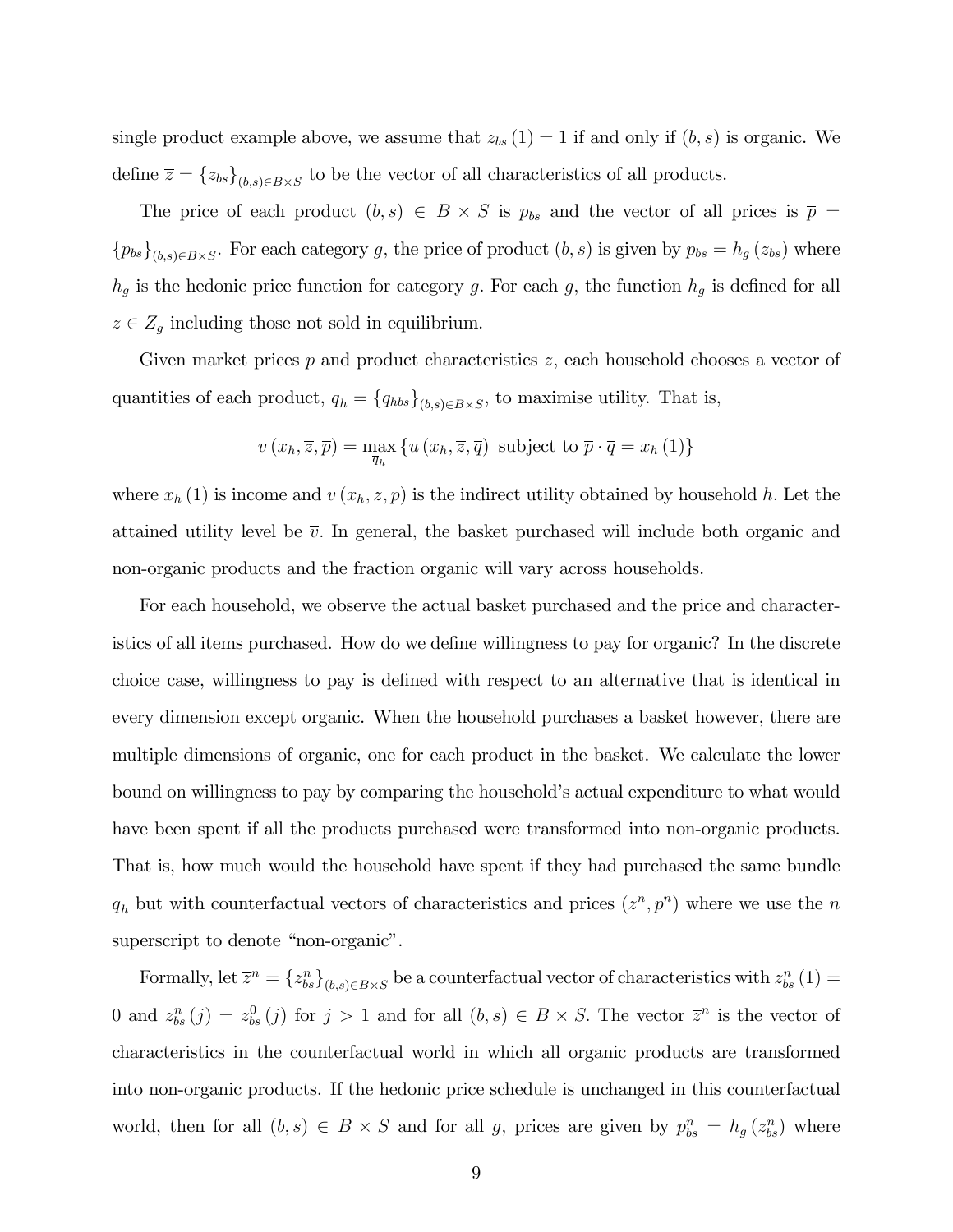$h_g: Z_g \to \mathbf{R}$  is the hedonic price function for product category g. In hedonic equilibrium, the price function prices all bundles, even those that are not marketed. Below we check in our data that the support of the marketed products is rich enough so that households can effectively unbundle product characteristics, as discussed in Heckman and Scheinkman (1987). We also discuss how to compute a counterfactual bundle by replacing each product with its nearest non-organic neighbour in the product space when the household can not unbundle.

We can also write the dual of the household maximisation problem. Given prices  $\bar{p}$ , characteristics  $\overline{z}$ , and utility level  $\overline{v}$ , household expenditure is

$$
e_h = c(\overline{p}, \overline{z}, x_h, \overline{v})
$$
  
=  $\min_{\overline{q}} {\{\overline{p} \cdot \overline{q} \text{ subject to } u(x_h, \overline{z}, \overline{q}) = \overline{v}\}}.$ 

The value  $e_h$  is the cost minimising expenditure when characteristics are  $\overline{z}$  and prices are  $\overline{p}$ . The optimal consumer basket in this case is  $\overline{q}_h$ .

Consider the thought experiment of transforming all products to non-organic, maintaining the current price schedule, keeping everything else constant, and calculating household expenditure while holding utility constant. This expenditure would be:

$$
e_h^n = c\left(\overline{p}^n, \overline{z}^n, x_h, \overline{v}\right)
$$

where the vector  $\overline{p}^n = {\{p_{bs}^n\}}_{(b,s)\in B\times S}$  is the vector of prices under the counterfactual assumption that every organic product price premium is set to zero. In this counterfactual thought experiment when characteristics are  $\bar{z}^n$  and prices are  $\bar{p}^n$ , the cost minimising basket is  $\bar{q}_h^n$ .

The amount

$$
e_h - e_h^n = WTP_h^n = -CV_h^n
$$

is the total organic expenditure premium the household would be willing to pay for the bundle  $\overline{q}_h$ . That is, it is the willingness to pay for the organic characteristics in the bundle  $\overline{q}_h$ . Its negative is the compensating variation; the amount that exactly compensates a household for a change from  $(\overline{p}, \overline{z})$  to  $(\overline{p}^n, \overline{z}^n)$ .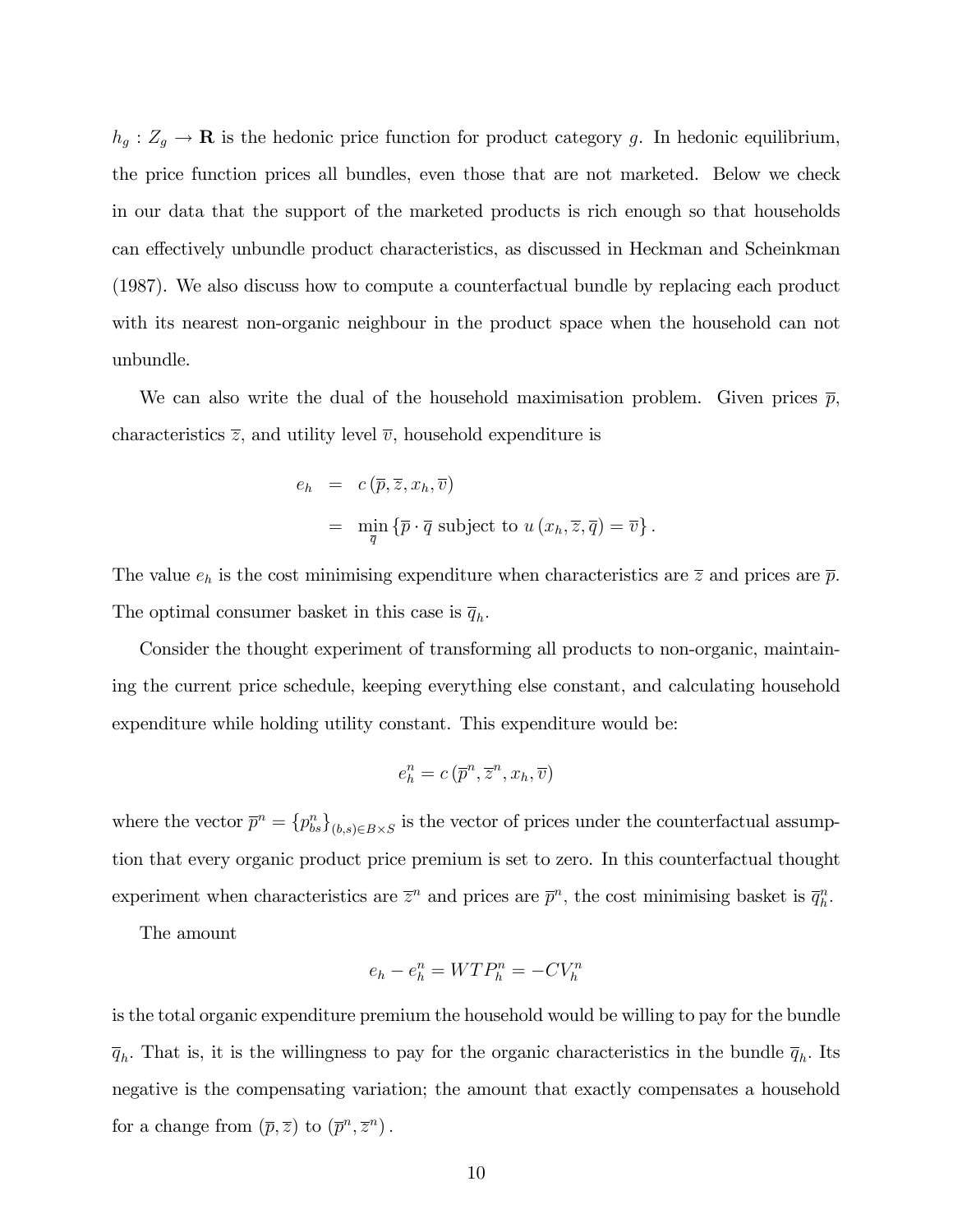If the utility function were known or  $\bar{q}_h^n$  were known, we could calculate this willingness to pay. However, as in the discrete choice case, revealed preference gives a simple bound

$$
WTP_h^n = -CV_h^n = e_h - e_h^n \geq (\overline{p} - \overline{p}^n) \cdot \overline{q}_h.
$$

By choosing to purchase  $\bar{q}_h$ , the household has revealed that it is willing to pay at least  $(\bar{p} - \bar{p}^n) \cdot \bar{q}_h$  to purchase organic. This follows immediately from cost minimisation since

$$
\overline{p}^n \cdot \overline{q}_h \ge e_h^n.
$$

That is, with counterfactual prices  $\bar{p}^n$ , the cost of the original bundle is at least as large as the new cost minimising basket.

The expenditure premium is household specific. It depends on the bundle purchased. It is the quantity weighted sum of the individual item price premia. The price premium for an individual item or a specific basket is the same for all households. The expenditure premia we calculate are household specific because we use household specific baskets.

In a similar way, we can use our estimates to calculate bounds on willingness to pay for alternative counterfactual baskets. For example, we consider what would be the lower bound on a household's willingness to pay if a store converted a range of its products to organic (and the household continued to purchase the same basket.) This counterfactual would be of interest to a firm considering its product strategy or to competition authorities studying hypothetical market outcomes.

We can also compute an upper bound for willingness-to-pay for a completely organic bundle. For example, we consider the somewhat extreme counterfactual bundle in which all products are organic. Let  $\overline{z}^o = \{z_{bs}^o\}_{(b,s)\in B\times S}$  be the "all-organic" counterfactual characteristics vector with  $z_{bs}^o(1) = 1$  and  $z_{bs}^o(j) = z_{bs}(j)$  for  $j > 1$  and for all  $(b, s) \in B \times S$  and let  $p_{bs}^o = h_g(z_{bs}^o)$  for all  $(b, s) \in B \times S$  and for all g. We compute upper bounds on willingness to pay for each household using,

$$
w_h^o = (\overline{p}^o - \overline{p}) \cdot \overline{q}_h.
$$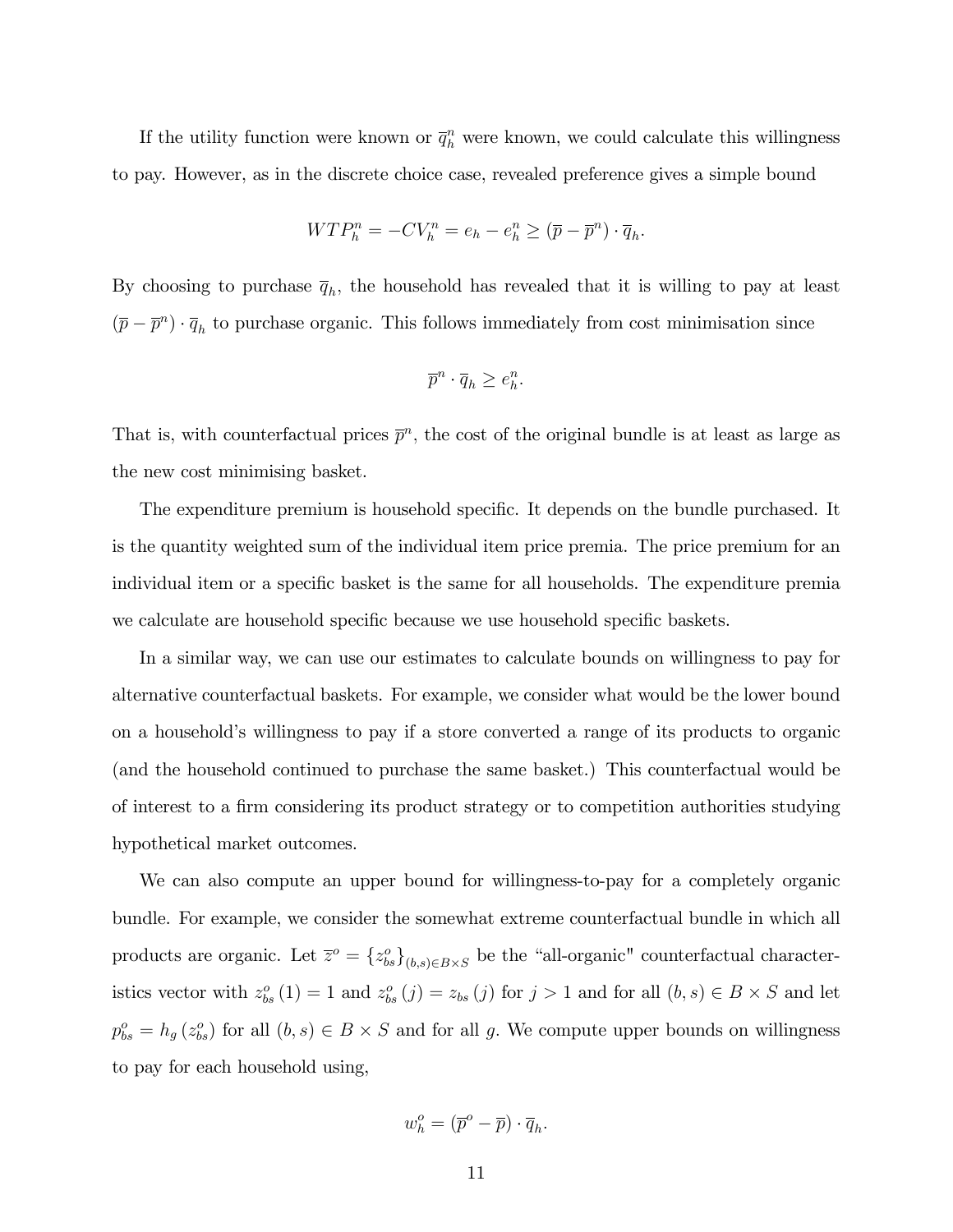This characteristics bundle is the maximally organic bundle; all products are transformed into organic products. No households actually purchase this bundle. We can also compute various "feasible" organic bundles, which consists of those products for which an equivalent to a non-organic product is available (i.e. all characteristics match except the organic one.).

In summary, for each household we can calculate lower and upper bounds on willingness to pay for organic using

$$
w_h^n = (\overline{p} - \overline{p}^n) \cdot \overline{q}_h \ge e_h - e_h^n \tag{3}
$$

$$
w_h^o = (\overline{p}^o - \overline{p}) \cdot \overline{q}_h \le e_h^o - e_h. \tag{4}
$$

For each household that purchases any organic items, equation (3) provides a lower bound on willingness to pay for the bundle of organic items actually purchased. For all households, equation (4) provides an upper bound for willingness to pay for organic for all non-organic items purchased. These lower and upper bounds are not strictly comparable; they are not bounds on the same goods. The former is a lower bound for willingness to pay for organic for the fraction of the basket that is organic. The latter is an upper bound for willingness to pay for the fraction of the basket that is non-organic.

This fact reveals a basic limitation of the data and of our minimal set of assumptions. Without more information or more structure, it is not possible to estimate an upper bound for the organic fraction of the basket. Nor is it possible to estimate a lower bound for the non-organic fraction of the basket. To estimate these missing bounds, we would need to add minimal assumptions on preference shocks and store switching behaviour and use the panel aspect of the data and cross-store price variation to identify willingness to pay.<sup>4</sup> What we do in this paper is consider what we can learn without this additional structure. We use a minimal set of assumptions and see how well results accord with prior beliefs about reasonable values for willingness-to-pay. As one can see in the tables at the end of the paper

<sup>&</sup>lt;sup>4</sup>In ongoing work, we are estimating a discrete-continuous demand model that imposes further structure on utility, exploits the panel nature of the dataset and exploits household level price variation across transactions induced by random shocks to the store choice process. Exploiting the repeated observations in the panel data is more complicated than in a simple discrete choice framework, for example, because the dimension of the vector  $\overline{q}_{ht}$  is very large.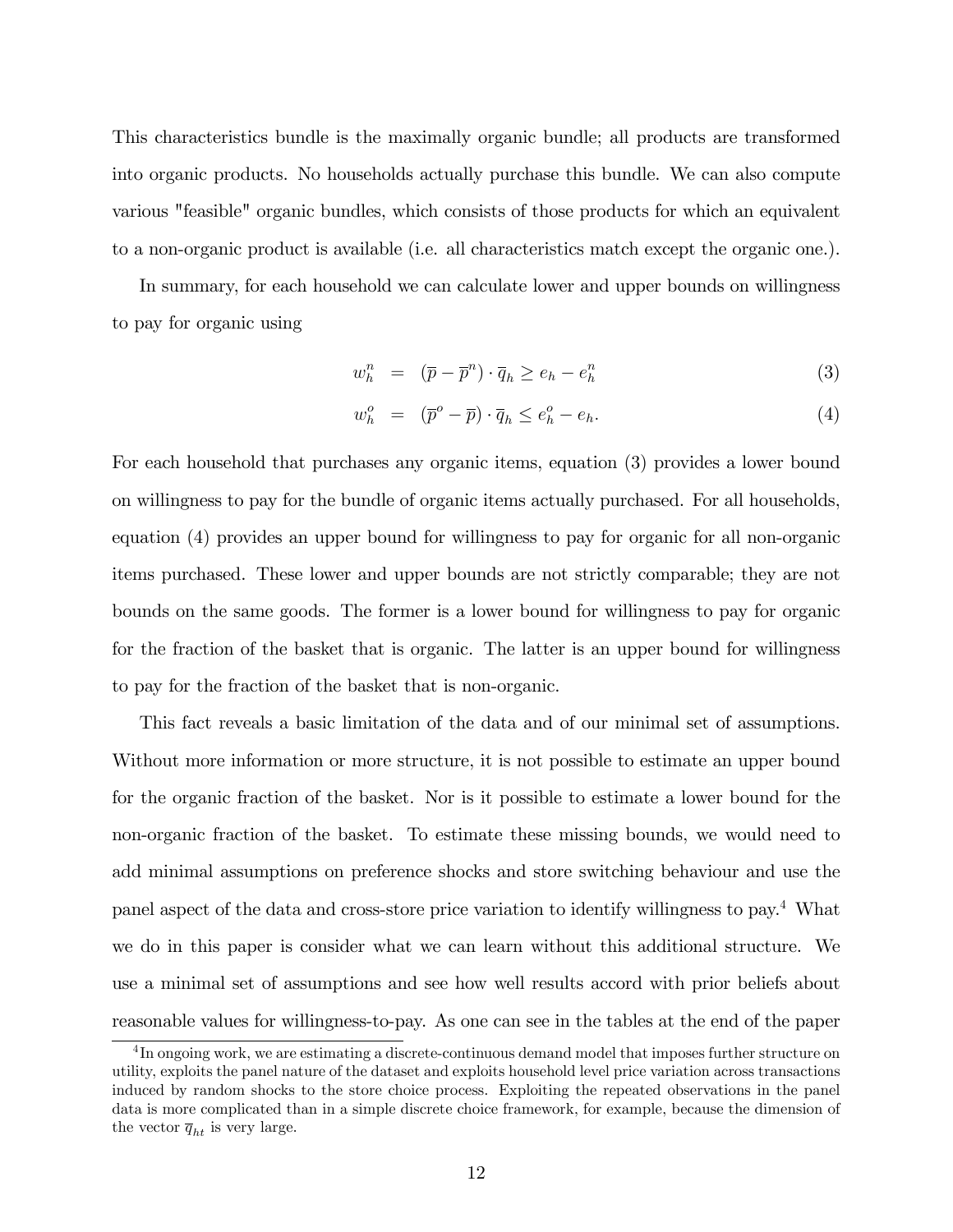and in section 4, an enormous amount of information about willingness to pay is revealed from this simple but thorough analysis of this sort of high quality disaggregate data that is now commonly available.

### 2.3 Assumptions

As we emphasised in the introduction, our objective is to consider what can be learned about willingness to pay while making minimal assumptions. What have we had to assume to get this far? And how does that compare with other methods in the literature?

The approach described above to identify a lower and upper bound on willingness to pay requires the following:

- 1. Utility depends on observable characteristics measured in our data, and possibly on unobserved characteristics that are mean independent of the observed characteristics.
- 2. Households maximise utility, have complete knowledge of the market environment and incur no search frictions.
- 3. The set of marketed products is rich enough to allow households to effectively bundle product characteristics.

All of these assumptions are common throughout the hedonic literature and the differentiated product demand literature. Much of this literature imposes additional restrictions on household preferences. Blow, Browning, and Crawford (2006) assume that preferences for milk are separable, that milk characteristics enter household utility through a known linear technology, and that there are no time varying preference shocks. The discrete choice demand literature in retail settings (see for example, Berry, Levinsohn and Pakes (1995), Bajari and Benkard (2005) and Smith (2004)) assumes that preferences have an index structure, mostly ignores quantity choices (excluding Smith (2004)), and usually assumes that households have vectors of preference shocks affecting utility for different options in their choice sets. These shocks are usually assumed to be i.i.d. across time. We view the set of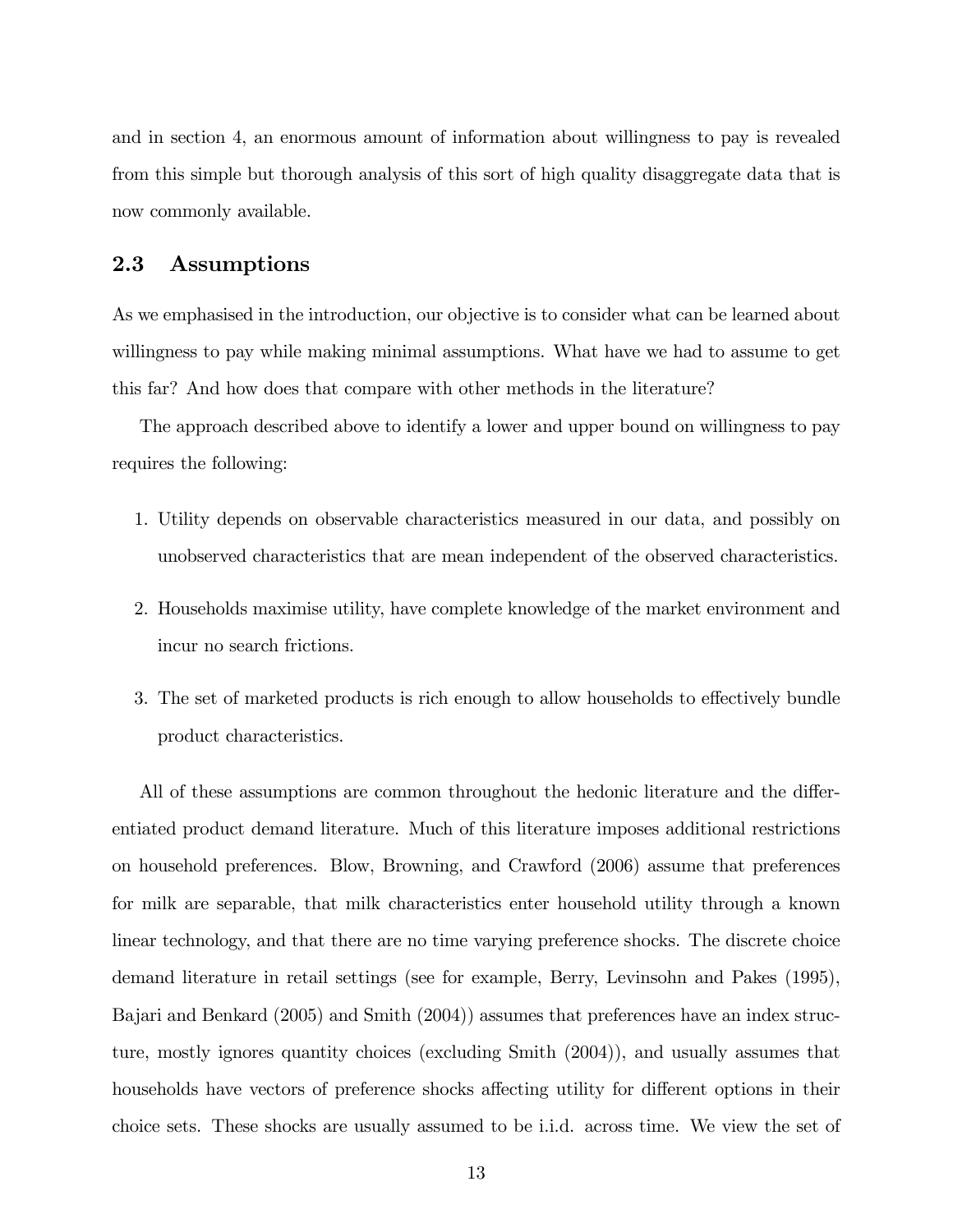assumptions in this paper as the minimal set of assumptions that is consistent with previous literature.

Some of our assumptions could be relaxed (at least to some extent) but at a cost. If the mean independence assumption is invalid, one could in principle add product fixed effects or impose a factor structure on the error terms in the hedonic regressions. Adding search frictions to the analysis would add an element of complexity to the interpretation of the results. First of all, search frictions could explain why households switch between organic and non-organic products. Different draws from the price and product distribution would correspond to unobserved characteristics in the hedonic price equation and perhaps to time varying unobserved preference shocks. A model that addressed these issues would have to allow for correlation between these unobservables and both product and household observables. Finally, the product unbundling assumption could be relaxed by comparing actual purchases to substitute purchases that exist in the market and by re-defining counterfactual assumptions. We discuss this last point further in section 4.3 below.

### 2.4 Household heterogeneity

In addition to computing lower bounds on willingness to pay for each household, we can analyse how these lower bounds vary with demographic characteristics and survey responses to attitudinal questions that capture some aspects of the main shopper's preferences and beliefs. Our estimated lower bounds are

$$
w_h^n = (\overline{p} - \overline{p}^n) \cdot \overline{q} (x_h, \overline{\eta}_h)
$$

where we have written  $\overline{q}(x_h, \overline{\eta}_h)$  to emphasise that household demand depends on observable household characteristics  $x_h$  and unobservable household characteristics  $\overline{\eta}_h$ . In our data, observable household characteristics include total expenditure, household structure, social class, age, region, and observable measures of preference and belief heterogeneity such as survey responses to questions about attitudes towards organic products, toward the environment and toward health and product quality. We discuss these data in more detail in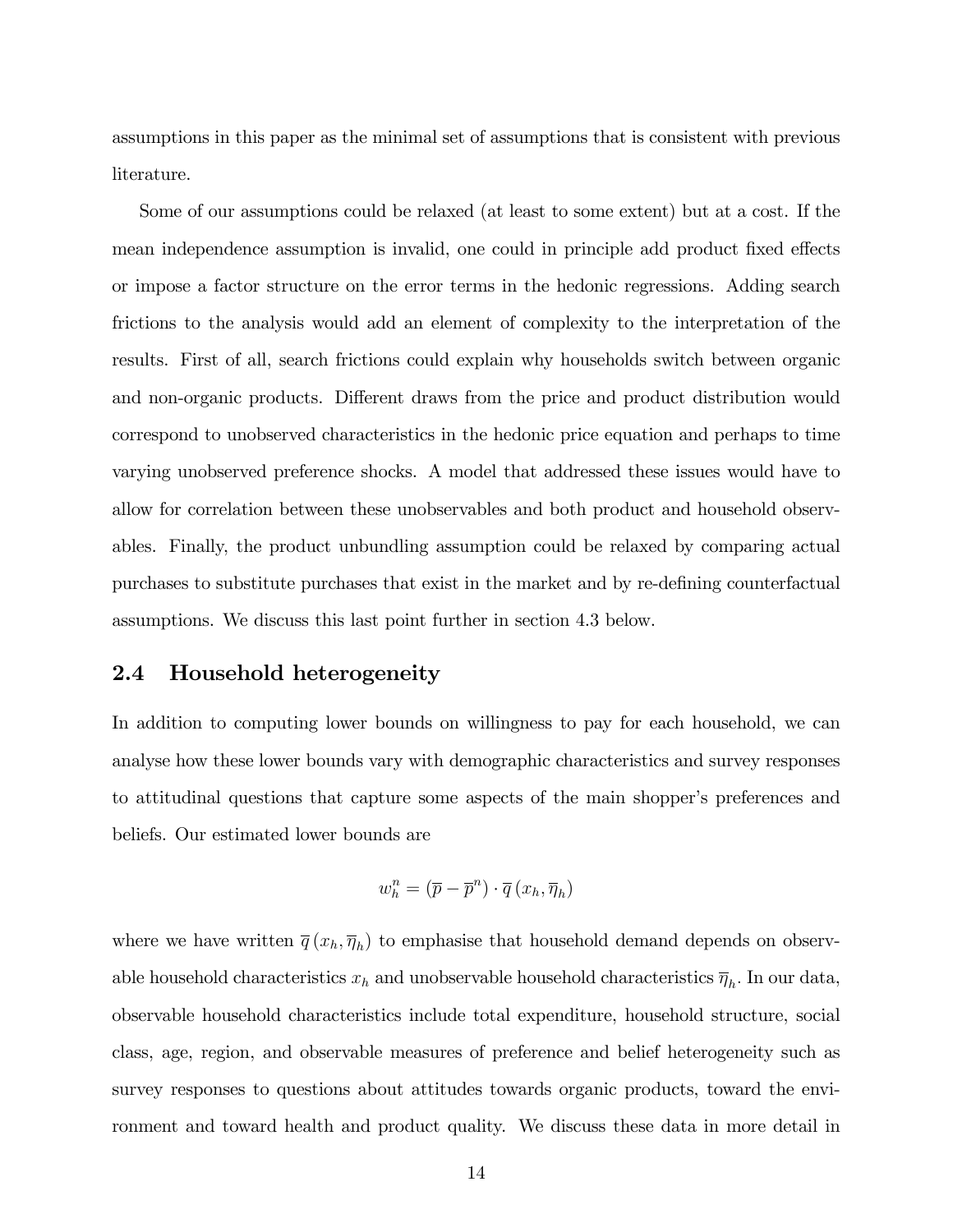section 4.

Without imposing more structure and using the panel nature of the data, we cannot estimate the demand functions  $\bar{q}$ . In particular, we expect that quantities demanded will depend on prices and that prices will depend on unobserved heterogeneity. However, we can estimate a reduced form willingness to pay regression of the form

$$
\ln w_h^n = d(x_h) + \eta_h,
$$

where  $x_h$  is a vector of household characteristics as described above and  $\eta_h$  is a scalar error term with  $E(\eta_h|x_h) = 0$ . These regressions allow us to study how important each observable household characteristic is in explaining variation in household level lower bounds on willingness to pay for organic products.

# 3 Market environment

The set of products marketed and the price premia for individual items are determined in the market equilibrium of the groceries market. This is a market in which a small number of firms sell a large number of differentiated products to a large number of households. Thus, the set of products and the price premia are determined in an oligopoly marketing and pricing game. The observed market outcomes reflect the technological feasibility of producing and selling various products, the costs of different firms and different stores, the number and types of firms in the market, and the distribution of demand across locations and products.

In other words, the expected market equilibrium prices depend on costs, variation in elasticities of demand, and competitive conditions in the local grocery market. For example, if the marginal production cost differences between organic and non-organic beef are larger than those between organic and non-organic chicken then, everything else equal, we expect the organic price premium to be higher for beef than for chicken. On the other hand, it might be the case that organic beef demand is more price elastic than organic chicken demand, or that entry into organic beef production is less elastic to profits. Each of these factors plays a role in determining the hedonic price of meat in the grocery sector.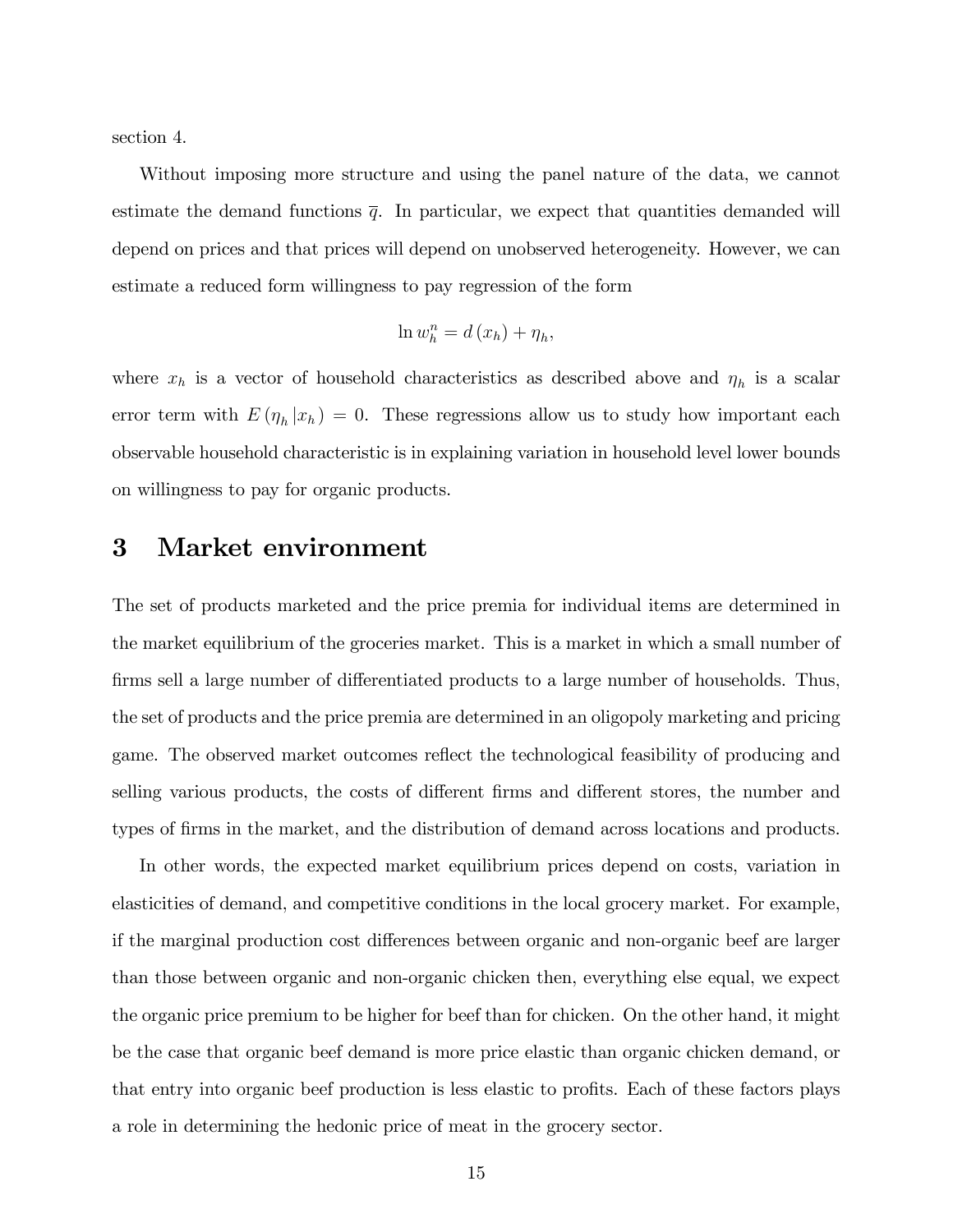In this environment, for each food category  $g$ , we estimate a hedonic price function of the form

$$
p=h_g\left(z,\varepsilon\right)
$$

where we assume that  $h_g$  is the true hedonic price function for food category  $g, z$  is a vector of measured characteristics,  $\varepsilon$  is an unmeasured characteristic with  $E(\varepsilon|z) = 0$  and  $h_g: \mathbf{R}_{n_g} \to \mathbf{R}$ . In theory, we could estimate each  $h_g$  non-parametrically. However, despite the very large sample sizes we have, the large dimensionality of z makes this impractical. Note, however, that all elements of z are discrete. Instead, for each product category we estimate a log-linear model of the form

$$
\ln(p_{bst}) = \alpha_t + \beta z_{bs} + \varepsilon_{bst}
$$

where  $\alpha_t$  is a time dummy, and where  $\varepsilon_{bst}$  includes an indicator of whether the product is on sale and a common regional component of prices.<sup>5</sup> For any particular food category, the predicted organic price premium of a specific product  $(b, s)$  is given by

$$
\Delta p_{bst}^n = \exp\left(\widehat{\alpha}_t + \widehat{\beta}z_{bs} + \widehat{\varepsilon}_{bst}\right) - \exp\left(\widehat{\alpha}_t + \widehat{\beta}z_{bs}^n + \widehat{\varepsilon}_{bst}\right).
$$

One limitation of the data is that  $p_{bst}$  is only recorded if item b is purchased in store s at time t. Otherwise, it is not observed. Let  $d_{bst} = 1$  indicate that we observe at least one occurrence of the price. We assume that

$$
E\left(\varepsilon_{bst}\left|s,d_{bst}=1\right.\right)=E\left(\varepsilon_{bst}\left|s,d_{bst}=0\right.\right)=0.
$$

That is, we assume that the distribution of the unobserved characteristics is no different amongst the items that are not purchased. This is a weak assumption for several reasons. First, the weighted TNS sample is nationally representative of both all consumers and all expenditure items. By construction, the sample is meant to have the desired property. Second, the sample size is extremely large and very high frequency. If an item is ever purchased, the probability it appears in the sample is high. The sample includes every item

 $\overline{5}$ The achieved R<sup>2</sup> are all very close to one. In ongoing work, we are estimating more flexible specifications.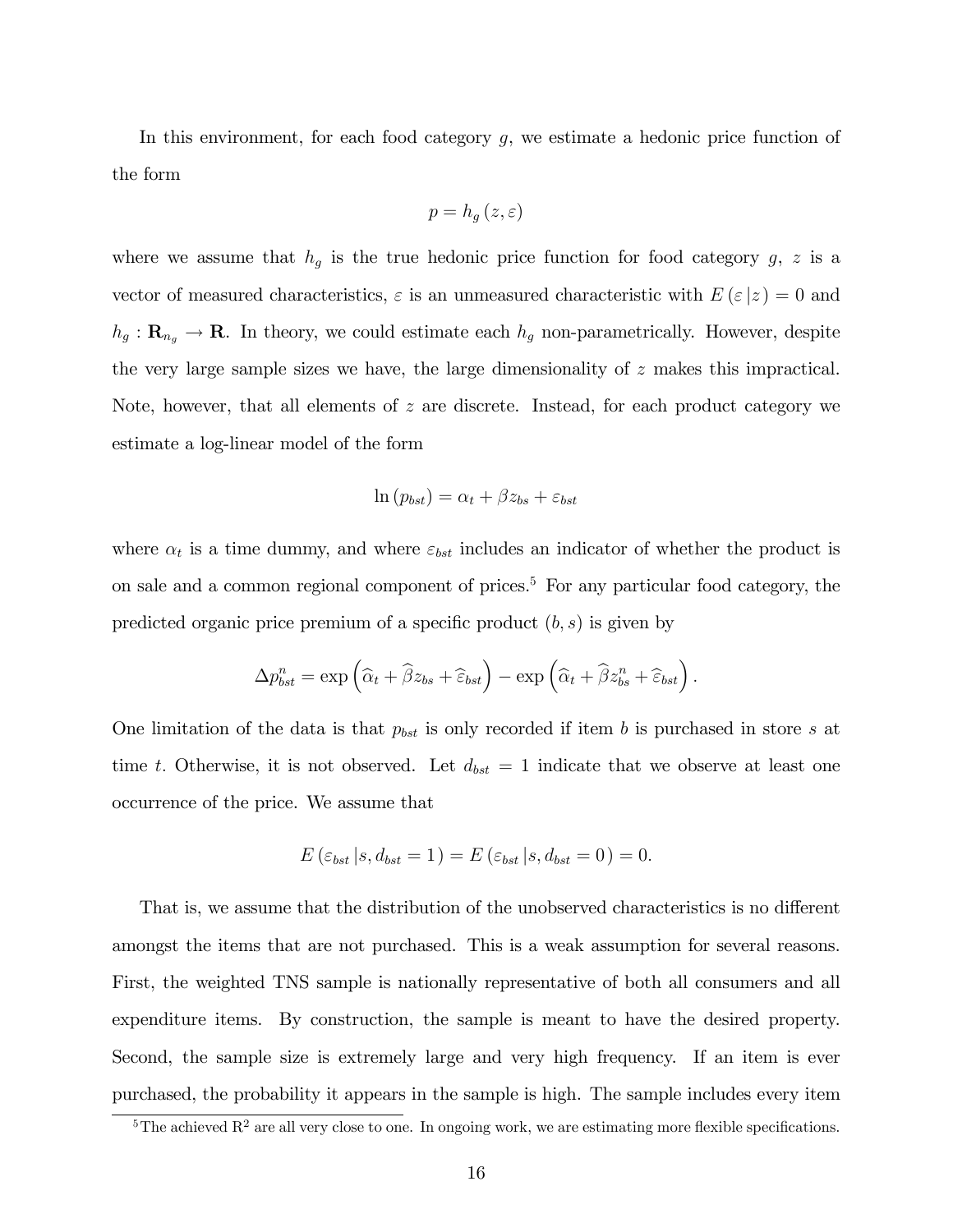purchased on a daily basis by a representative sample of 17,162 individuals over a the period of a year. Third, items that are never or rarely purchased are items for which a very small fraction of the market has willingness to pay larger than the price. On average these items could have high prices, low willingness to pay or both. In our application, there is no reason to expect that pricing amongst these items is systematically different from pricing amongst sampled items. Erickson and Pakes (2007) find that a similar assumption does not hold in monthly data for the television market. However, in contrast to their study, our data sample has a much higher frequency (daily), focuses on a very different market (groceries), and is a much larger sample of individual transactions. In the empirical section, we discuss the extent of potential bias arising from violation of this assumption.

For each food category  $g \in G$ , the estimated hedonic price function  $\widehat{h}_g$  is an estimate of the market opportunity set facing households. For existing products, each provides a consistent estimate of the market equilibrium price. For products that do not exist but that are technologically feasible however, it provides at most a close approximation to equilibrium prices. For products that do not exist, equilibrium prices are bounded below by the constraint that no households wants to buy them and bounded above by the constraint that no firms want to sell them. For these goods, it may not be appropriate to extrapolate from prices of existing goods. Instead, it may be more appropriate to substitute an existing good that is nearby in characteristics space. We investigate this issue empirically in section 4.3.

It has long been recognised that interpretation of the error terms in hedonic regressions plays an important role in hedonic analysis (see Griliches (1961), Epple (1989), Pakes (2003), Triplett (2004), Bajari and Benkard (2005), and Erickson and Pakes (2007).). In the literature, three main sources for this error term have been considered (see Triplett (2004) for a detailed discussion.). First, it could be measurement error. In this case, if the measurement error is mean independent of the observed characteristics, then the estimated hedonic price function is consistent and the counterfactual hedonic prices can be predicted using the hedonic price function and ignoring the error term. Second, it could reflect unmeasured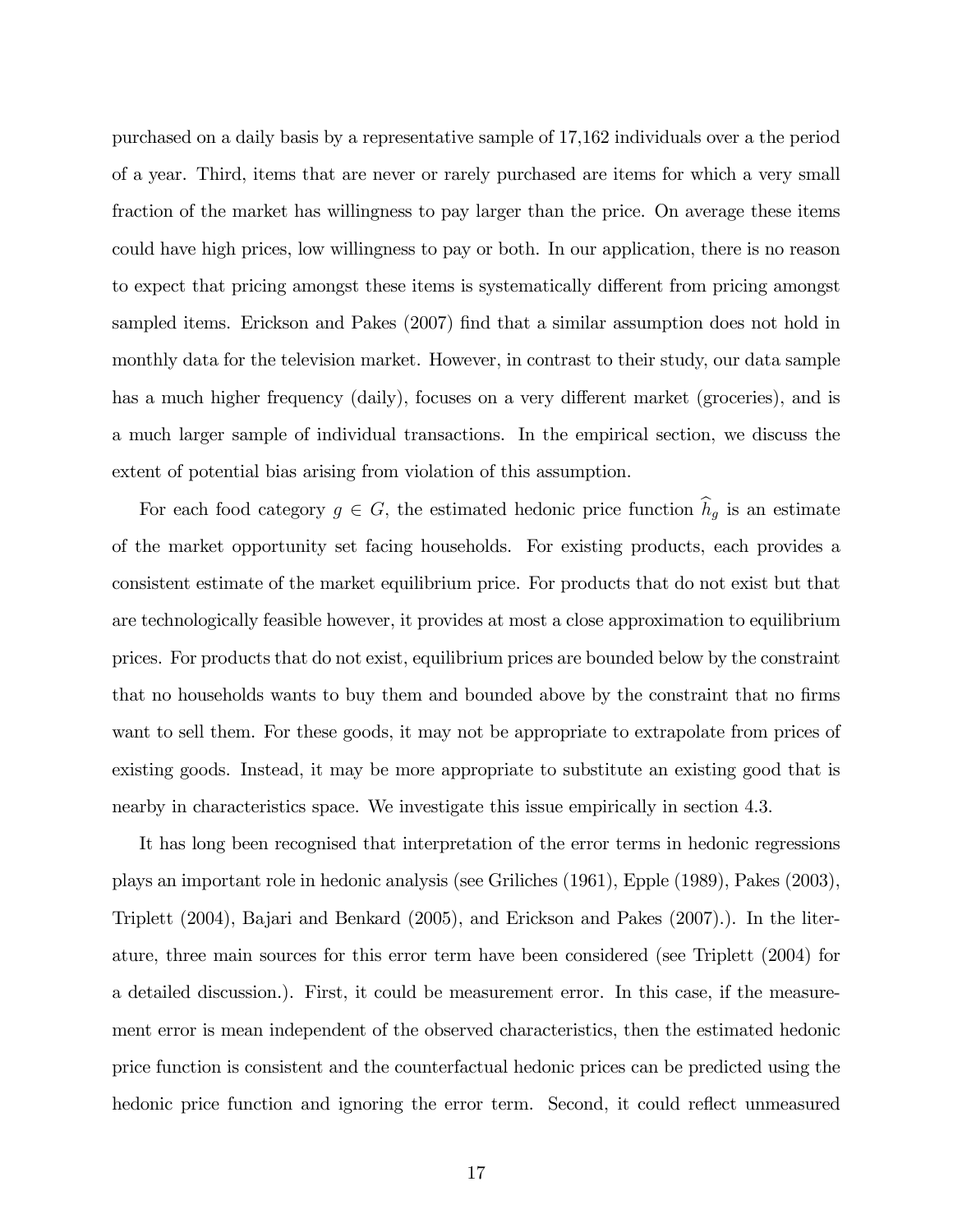product characteristics that are observed by buyers and sellers and hence that affect market prices. In this case, if the unmeasured product characteristics are mean independent of the observed characteristics we can still estimate the hedonic price function consistently but we must use care in predicting counterfactual prices. Counterfactual prices rely an assumption about what value of unmeasured characteristics is assumed for the counterfactual goods. Transforming a good from organic to non-organic holding everything else constant requires holding the unobservable constant as well. Alternative counterfactuals can be generated under different assumptions about the level of unobserved characteristics that is forecast for the counterfactual good. Finally, the error term in the regression could reflect pricing errors. In this case, the analysis is similar to that in the unobserved characteristics case. Alternative counterfactuals can be generated under different assumptions about the level of the "pricing" error" for the counterfactual product. In our analysis, we include the error term because we believe that in our data measurement error is relatively minimal, while the other two considerations may be more important.

# 4 Data and empirical results

The data come from the TNS Homescan panel and cover the period 8 November 2003 to 7 November 2004. Households record purchases of all items that are brought into the home using hand-held scanners. Prices are recorded from till receipts collected from the households. We use information on prices, quantities and characteristics of all food items purchased for home consumption by 17,162 households. The sample contains data on more than sixteen million purchases. The characteristics data includes information on a large number of product characteristics judged to be important by market researchers as well as store identity and location. We discuss these in more detail in section 4.2. Demographic information and information on a range of consumer attitudes (including attitudes towards health, quality, the environment and organic) is updated annually by a telephone survey. Further details on how the data are collected are given in the Data Appendix.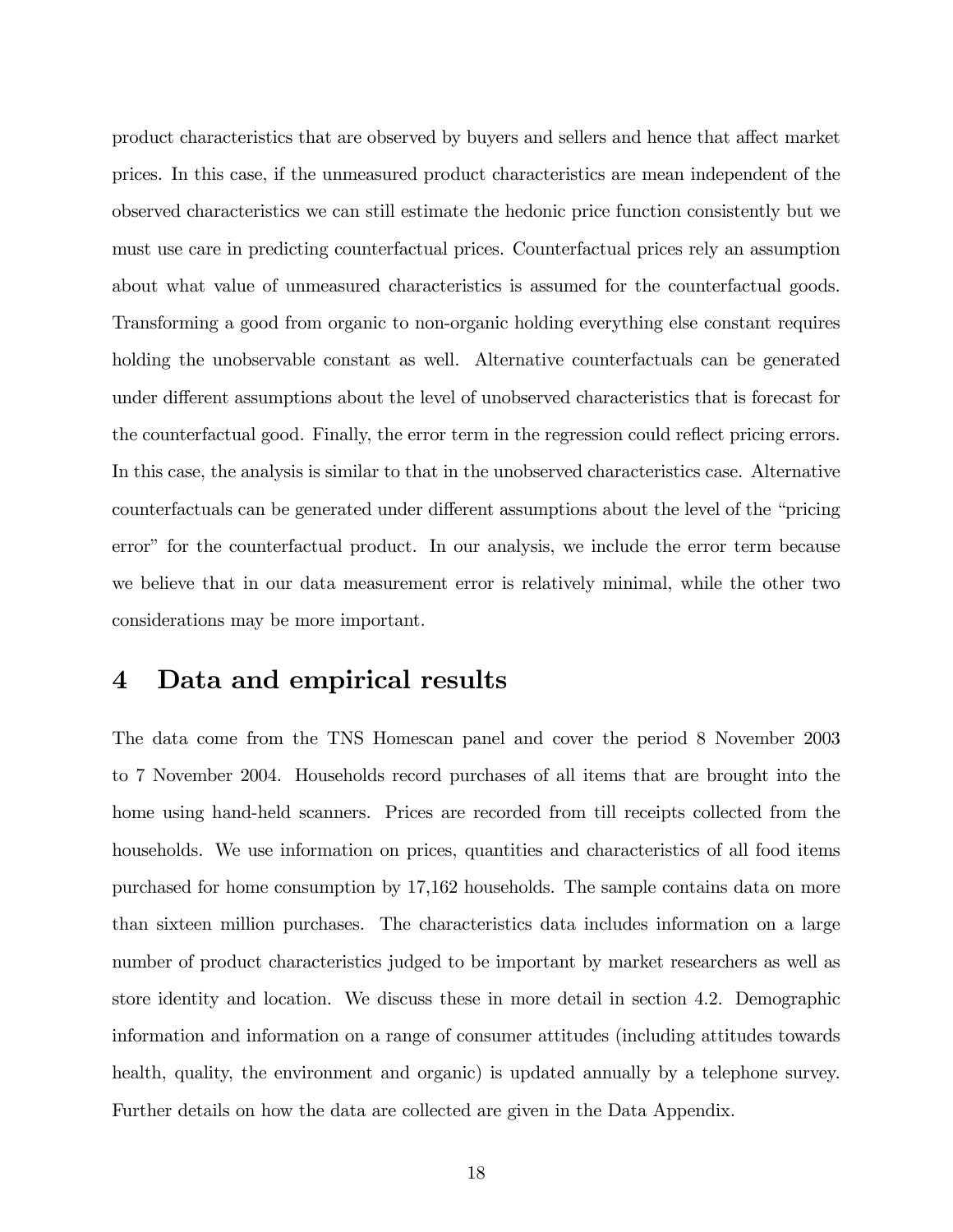### 4.1 Organic market shares

We consider all food products that are purchased by households in the UK and brought into the home. Individual food products (defined by a unique bar code) are grouped into categories such as "fresh lamb", "tea", "olives".<sup>6</sup> In total there are  $146$  such groups. We restrict our analysis to those food categories where more than one food product is available as organic and where we observe more than ten purchases of these goods over the year - this includes 98 food products.

Total expenditure on all 146 food categories in our sample of households is  $\pounds 22.5m$ , while spending on the food categories we focus on is  $\pounds 21m$ . The 98 food categories we consider are shown in Table 1, along with total expenditure, the share on organic, the number of purchases, and the share of purchases that are organic. The first column of Table 1 shows annual expenditure grossed up to the national level using household sampling weights. The bold rows summarises these data under 19 broad categories. On average 1.4% of expenditure is on products that have the organic characteristic. This ranges from Ösh, which is infrequently organic, to fruit and vegetables, for which 2.7% of expenditure is on organic products. There is a large amount of additional interesting information in Table 1 which we leave the reader to consider own their own.

Table 4 breaks these market shares down to the household level. Around 18% of households never buy any organic products, and over one-third buy only a very small amount (less than one-quarter of one percent of their total expenditure). However, 26% of households spend more than 1% of their budget on organic products, and there are a small number of households  $(1.67\%)$  that spend over  $10\%$  of their budget on organic products. These numbers illustrate the tremendous heterogeneity in demand for organic products, and that organic is an important expenditure category for a significant part of the population.

 $6\text{We}$  use the categories used by the market researchers.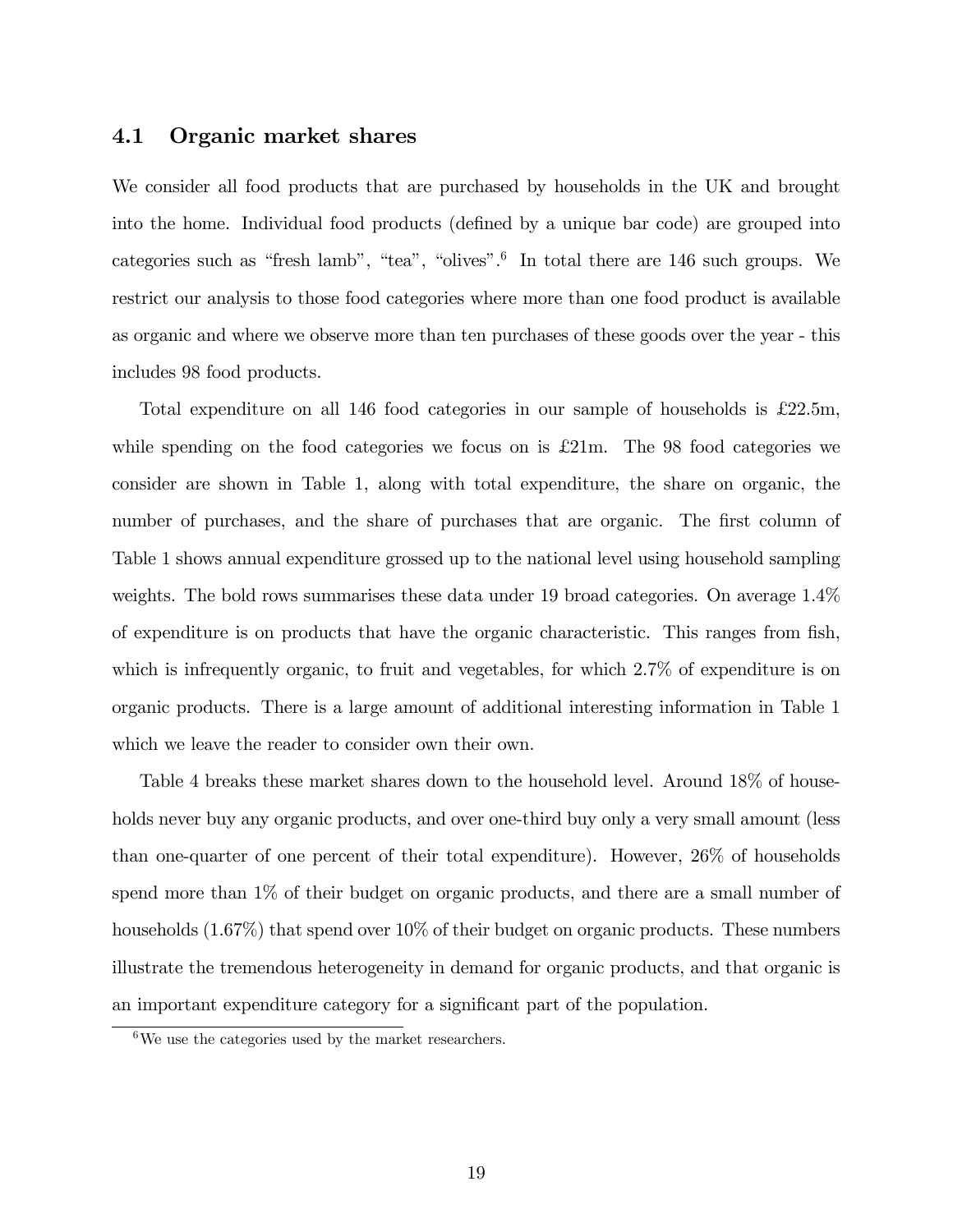## 4.2 Organic price premia

Our interest in this paper is to estimate bounds on household willingness to pay for organic and to investigate how these bounds vary with demographic and attitudinal variables. To accomplish the first task we compare the price of organic products with the price of nonorganic products in the same category, conditioning on a large range of other characteristics. This price difference provides a bound on willingness to pay for the discrete choice described in section 2.1. As an example, Table 2 displays results for the bacon rashers food category. The first column displays results from a univariate regression showing that on average organic bacon rashers are 85% more expensive than non-organic. If the organic characteristic cannot be unbundled from all other characteristics, then this measure provides a bound on willingness to pay for organic (and all other characteristics bundled together with organic). Note that the adjusted  $\mathbb{R}^2$  in this regression is 0.01. The organic characteristic explains only 1% of the variation in the log price of bacon rashers. The average organic/non-organic price difference is measured precisely with a standard error of  $0.114$ . In this regression each observation is a transaction (an occasion when a household bought a product from a shop). There are 152,158 such transactions in our data for purchases of bacon rashers. The standard errors are clustered at the barcode level as prices of a specific product may be correlated across stores and time periods.

The single variable regression is very poor at predicting the price of bacon rashers because it omits many other characteristics that are important determinants of the price. Moreover, as we show in section 4.3.1, it appears that non-organic alternatives to organic bacon, identical in every dimension save organic, are available for nearly all bacon products. In such circumstances, a multivariate regression of bacon prices on characterstics is required to provide a bound on willingness to pay for organic. The second column of Table 2 reports results controlling for a large number of other important characteristics of bacon rashers - the package size, whether the product is branded, own brand or private label, whether the bacon is back or streaky, where it originates from, whether it is packaged or loose, whether it was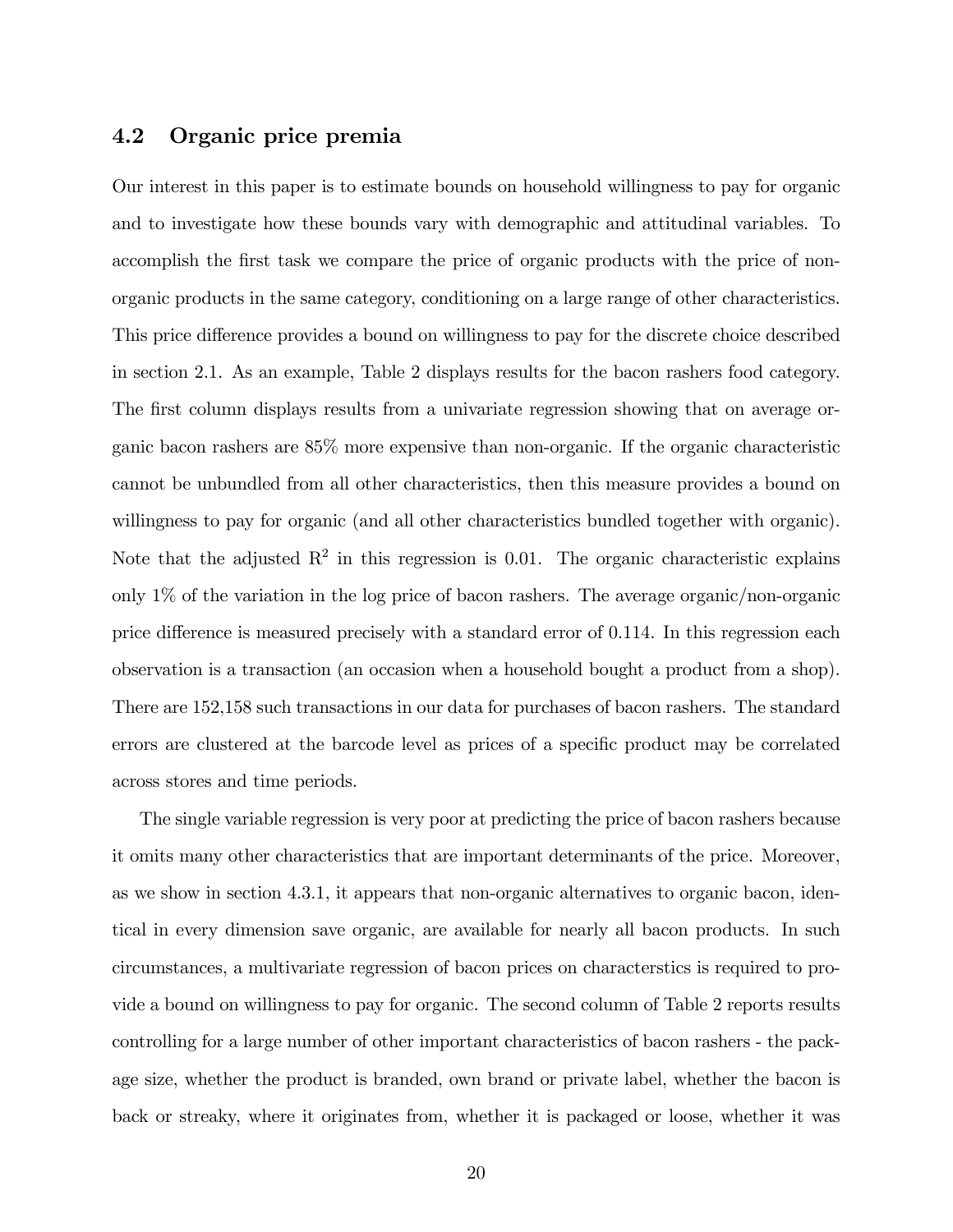purchased on sale, what type of store it was purchased in, which month it was bought it, and where in the country it was purchased. Controlling for these other characteristics reduces the coefficient on organic to 0.48 and increases the adjusted  $\mathbb{R}^2$  to 0.98. After accounting for other characteristics, organic bacon rashers are 48% more expensive than non-organic. The multivariate hedonic regression explains 98% of the variation in bacon rasher prices. As a group, the characteristics included are extremely good predictors of the price of bacon rashers. Using the estimated markup from column (2) of Table 2, equation (3) and data on quantities we can calculate the lower bound on the willingness to pay for organic bacon rashers.

We repeat this analysis for each of the 98 food categories in the data by running 98 separate regressions of the log of the unit price on a large number of characteristics of the products. Each regression includes a set of characteristics that is common to all categories (organic, branded, fascia effects, package size, time and region effects) as well as a set of category specific characteristics. The characteristics included as regressors in each regression are summarised in Table 3. There is interesting variation in the number and type of characteristics that differentiate products in different food categories, for example, lamb appears fairly homogenous, with four origins, two package types and two varieties, whereas yoghurt (with 259 flavours) and soups (with 325 flavours) arevery differentiated. Note that all of these regressors are discrete valued variables. The organic coefficients and their standard error along with the adjusted  $R^2$ 's from each regression are also shown in Table 3. Each row in the table shows results from a separate regression.

The first notable feature of Table 3 is that the adjusted  $R^2$  are very high. Across the 98 food groups the adjusted  $\mathbb{R}^2$  is above 90% in 71 cases and above 80% in all but 8. The observed characteristics in this dataset do a very good job of explaining the price variation in these markets.

Another notable feature of the results is that the estimated organic price premium is almost always positive and varies significantly across product categories. Of the 98 coefficients,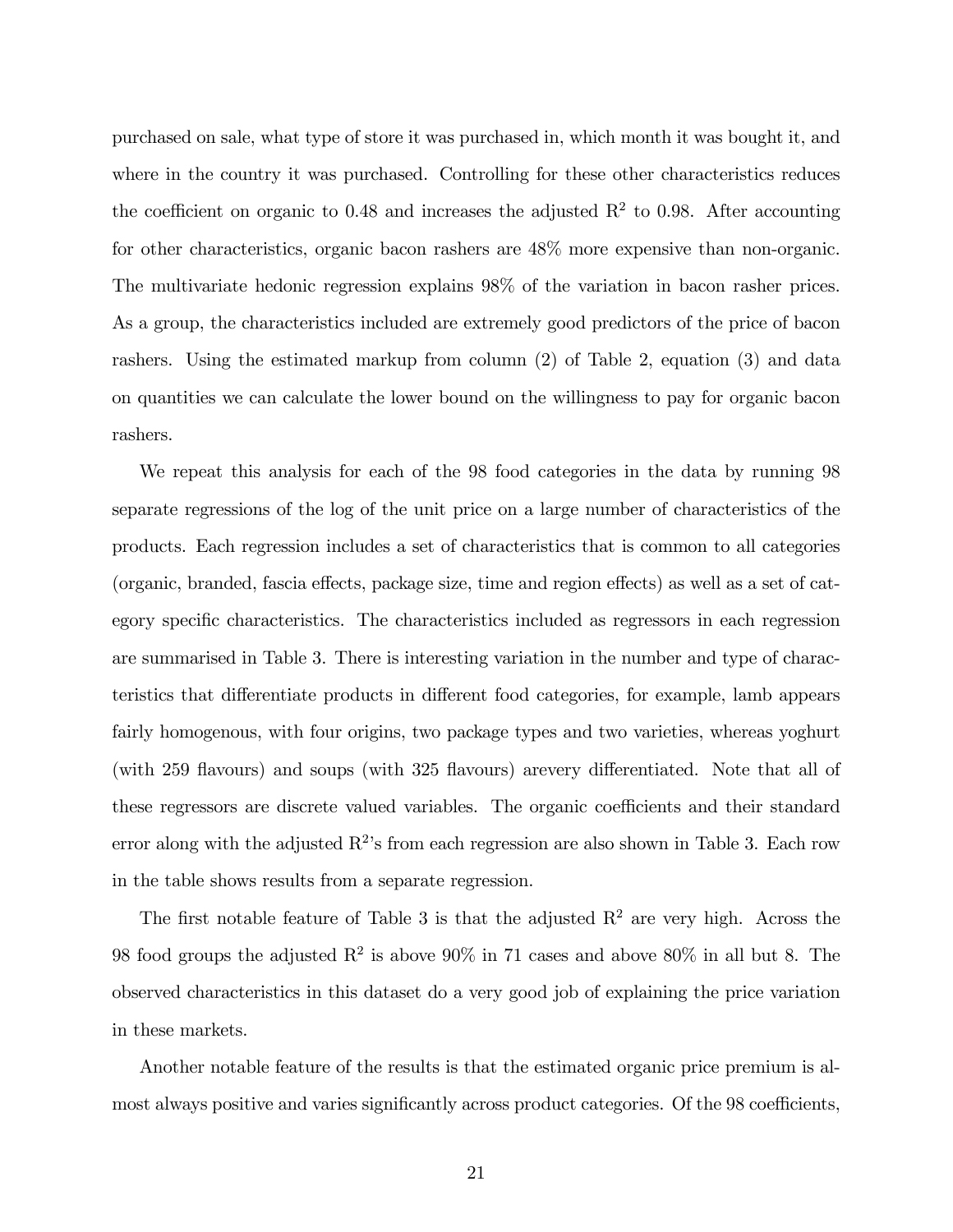72 are significantly different from zero at the  $5\%$  level. The mean of the price premia is 0.33 and the median is  $0.28$ . The coefficients range from  $-0.09$  (four coefficients are negative, but none of these is significantly different from zero) to 1.44.

How much difference does it make to control for other observable characteristics? If we had simply looked at the mean differences in price between organic and non-organic goods we would substantially over-estimate the mean premium at 0.56 and the median at  $0.54$ . Figure 1 shows the distribution of the estimated coefficients across product categories when we control only for organic (the lower density further to the right) and controlling for all product characteristics (the higher density further to the left). As can be seen in the Ögure, controlling for all characteristics shifts the distribution to the left and reduces the cross-category variation.

Despite the reduction in variance due to including more controls there still is significant cross category variation in the price premium for organic products. An open question is how much of this variation is explained by variations in costs of production and how much by variation in market structure and pricing and variations in willingness to pay. On the cost side, we expect organic price variation due to variation in costs of organic production across categories. On the demand side, we might expect variation in the organic price premium due to variations in the relationship between organic and things that households actually value such as quality, health and the environment. For example, it might be that organic is a stronger indicator of quality for products with high price premia than for products with low price premia. As a result, demand for these products might be less price elastic resulting in higher price premia.

As discussed in section 2.3, the organic price premia are bounds on willingness to pay for individual organic items under the assumption that the organic characteristic can be bundled (and unbundled) from other characteristics. Under the same assumption, these item specific bounds can be combined with data on quantities purchased to estimate household specific bounds on willingness to pay for baskets of organic products and to investigate how these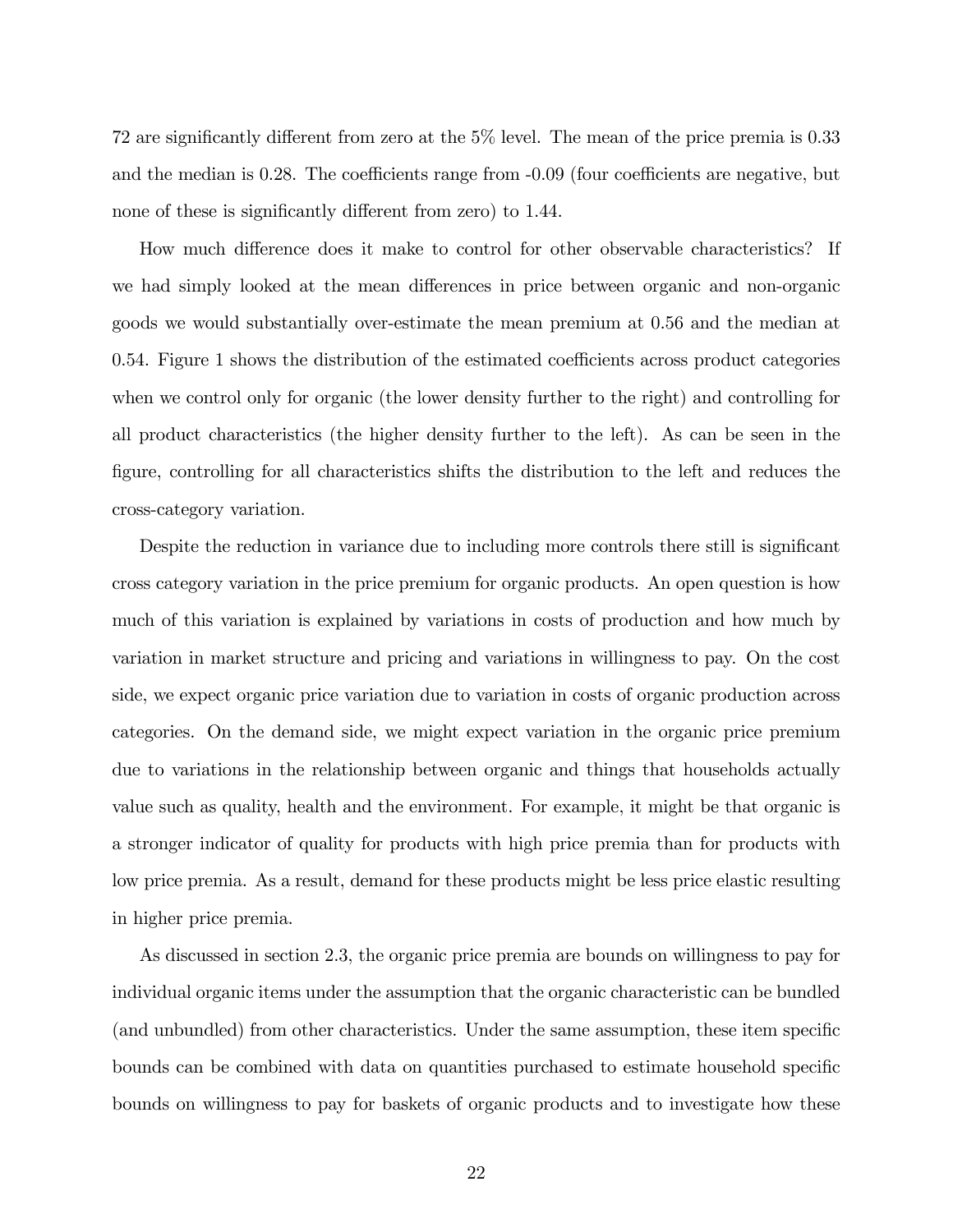vary across households. We study these bounds and their variation in sections 4.4 and 4.6.1. First, however we investigate empirically whether the bundling assumption is reasonable.

## 4.3 Bundling

Our analysis assumes that for every organic product, a non-organic alternative identical in every dimension other than organic can be purchased on the market, and that it is technologically feasible to convert every non-organic product into an organic product with all other characteristics held constant. These assumptions allow us to construct predictions of prices for goods that are not observed and to bound willingness to pay. We consider two empirical questions:

- 1. Does the data support the assumption that for every organic product, we can find a non-organic product identical in every other (measured) dimension?
- 2. Is it technologically feasible to produce organic versions of all existing non-organic products? In particular, for every non-organic product, can we Önd an organic product identical in every (measured) dimension other than organic?

#### 4.3.1 Non-organic alternatives to existing organic products

To look at the first question we consider all organic product in our data and calculate the minimum distance in characteristics space to each non-organic product, ignoring differences in time and size (we assume that organic is not bundled together with time and size characteristics).

Formally, let  $B_g^o$  and  $B_g^n$  be the sets of organic and non-organic products in category g. For every pair  $(i, j) \in B_g^o \times B_g^n$ , we define the distance between them as

$$
d_1(i, j) = \sum_{k \in C_g^1} \mathbf{1}(z_i(k) \neq z_j(k))
$$

where  $C_g^1$  is the set of characteristics of products in category g excluding organic, time and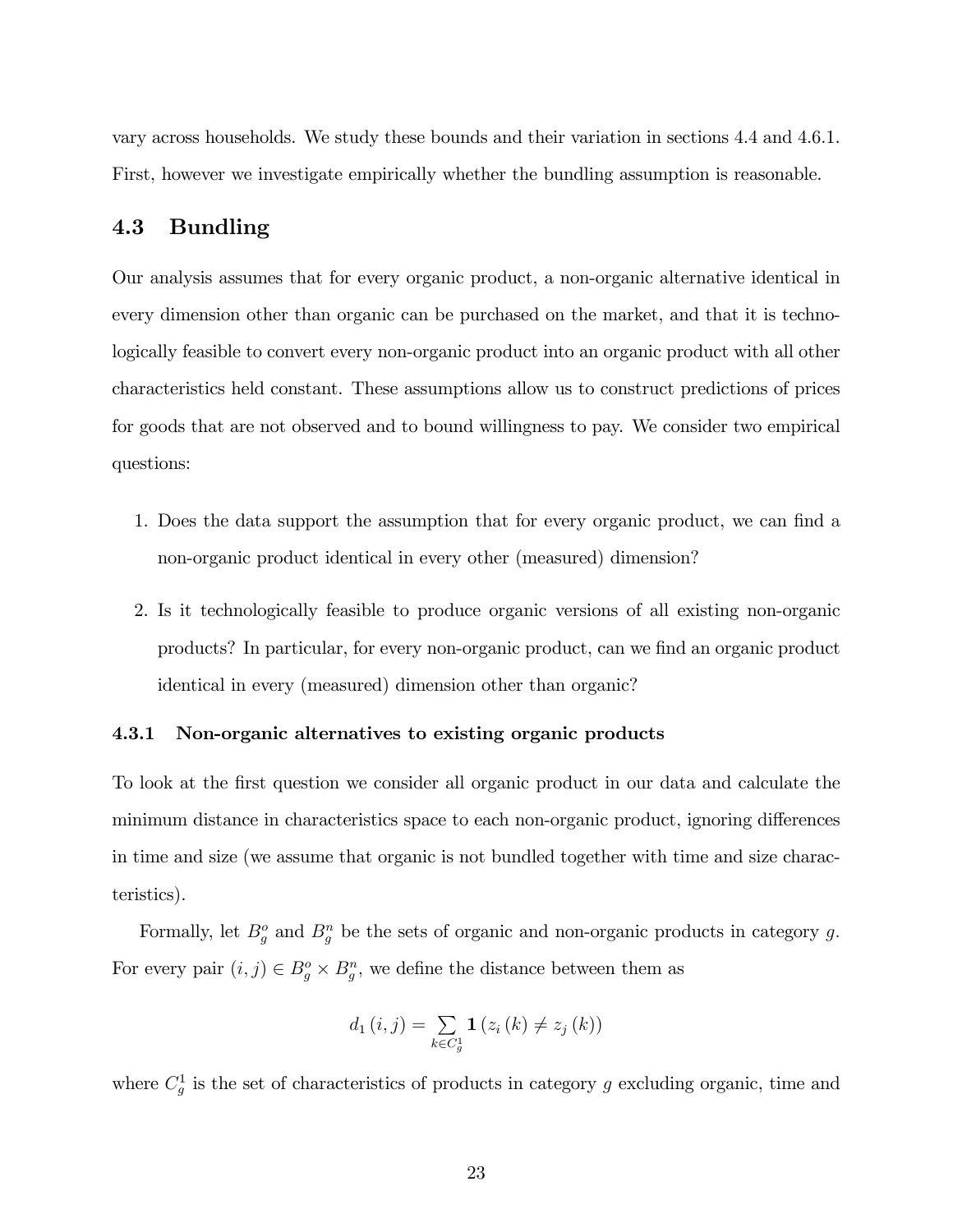size. For each organic product  $o \in B_g^o$ , we compute

$$
d_o = \min_{\left\{n \in B_g^n\right\}} \left\{ d_1\left(o, n\right)\right\}.
$$

Table 7 details the results. In the first two columns we include fascia in the set of characteristics, while in the second two columns we also exclude fascia from the characteristics set. There are 3383 organic products in our data, a number of which are sold across several fascia, giving us 7323 product-fascia combinations. From the table we can see that 81% of the organic products in the sample have at least one identical non-organic alternative that is sold within the same fascia. Most of the other organic products have a non-organic alternative that differs in only one dimension, with around  $0.6\%$  having a closest alternative that differ in two dimensions (with one differing on three dimensions). When we consider all products in the market we see that 87% of organic products have a non-organic alternative that is the same on all characteristics, and only 14 products differ in more than one characteristic. Clearly, the data support the assumption that the organic characteristic can be unbundled from other characteristics for almost all products. The largest number of organic products for which there is not a perfect non-organic substitute are fruit and vegetables, where for example organic varieties of a specific type of fruit might come from one country while non-organic varieties come from a different location, so the products will differ in the origin characteristic.<sup>7</sup>

#### 4.3.2 Feasibility of converting non-organic products to organic

In a similar spirit, we consider whether the products in our sample provides evidence about the availability of organic alternatives to existing non-organic products. For every pair  $(i, j) \in B^o_g \times B^n_g$ , we define the distance

$$
d_2(i, j) = \sum_{k \in C_g^2} \mathbf{1}(z_i(k) \neq z_j(k))
$$

<sup>&</sup>lt;sup>7</sup>In cases were no non-organic option is available, we can estimate an alternative price expenditure premia by comparing each organic item to a non-organic item that is closest in characteristics space and price. This method is similar in spirit to the replacement methods that statistical authorities use when sampling prices for price indexes when they cannot find a product whose price has previously been sampled.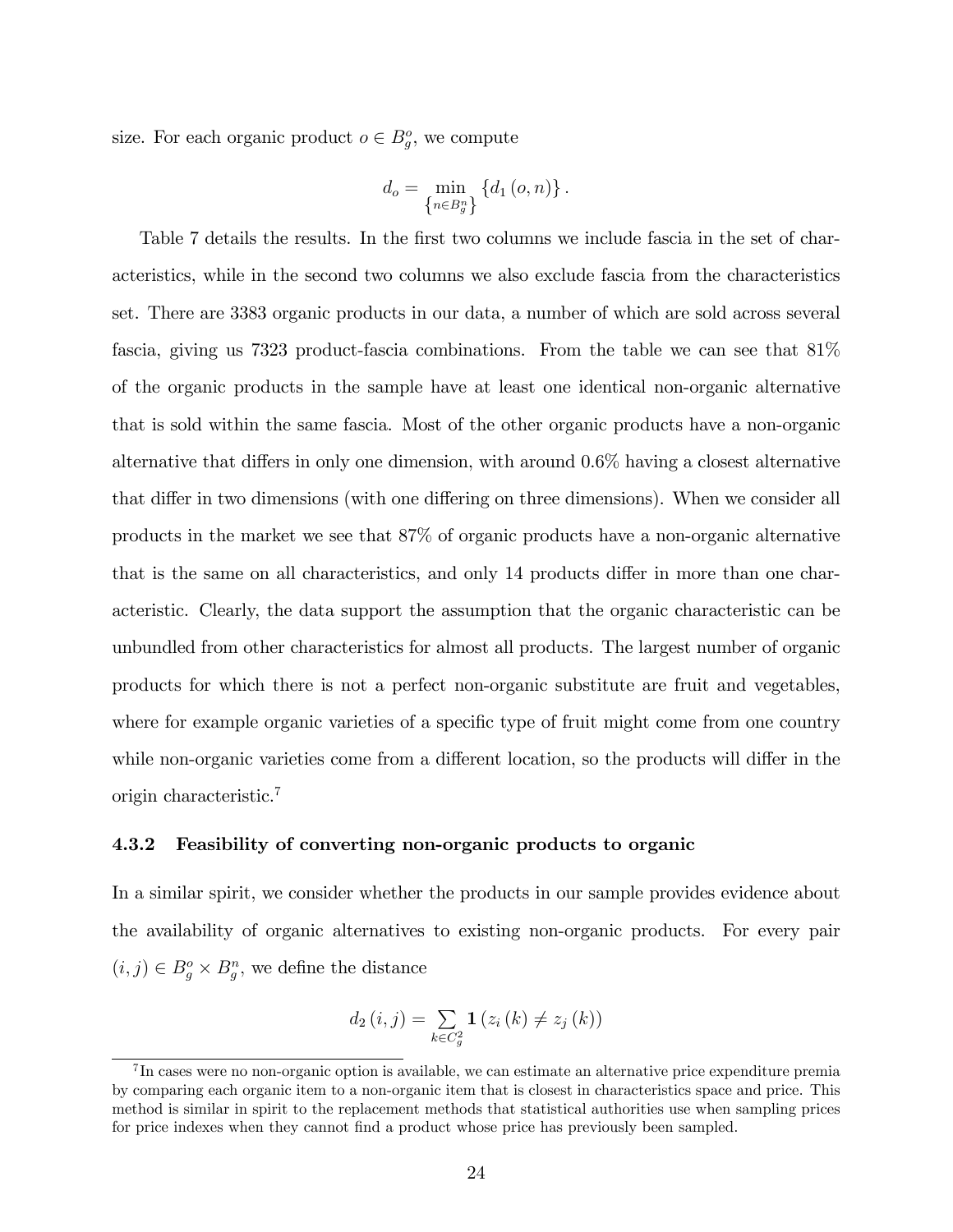where  $C_g^2$  is the set of characteristics excluding organic, time, and size, and were we again consider the products sold within the same fascia and in the entire market. We consider the latter to tell us about the technological feasibility of producing organic alternatives, while the former also reflects the choice of the store over whether to carry that range.

The results are shown in Table 8. There are 87,370 non-organic products in our sample, a number of which are sold across multiple fascia, giving us 213,885 product-fascia combinations. For 41% of these products we observe at least one organic product sold in the market that is the same in all other characteristics, whereas only 29% of these are sold within the same fascia. There are a large number of non-organic products where there is no exact organic equivalent, but in most cases there are products that are close, i.e. that differ only by a few characteristics. The single product that differs on 7 characteristics is an own-label soft cheese that is sold in KwikSave, a store that sells relatively few organic products. In the case where we look across the whole market, the two products that differ on six characteristics are both tinned fruits - one is pineapple chunks and the other mandarin orange slices.

### 4.4 Bounds on willingness to pay

We now turn to our estimate of the lower bounds on individual households' willingness to pay for organic foods, as given by equation (3). Tables 5 and 6 and Figure 2 show the distribution of this variable. Table 5 shows the distribution of the lower bound measured in 2004 pounds sterling. Just under 20% of households either bought no organic products, or bought only a small amount whose price premium was below zero, revealing that their willingness pay for organic may very well have been zero or negative. The remaining 80% of households were willing to pay at least some positive amount for organic goods. Around 30% were willing to pay less than a pound a year, while over  $50\%$  were willing to pay more than £1 a year, around  $8\%$  were willing to pay more than £10 and 98 households were willing to pay more than £100 a year. As fractions of annual expenditure, these numbers are quite small. That is because expenditure on organic goods represents only 1.4% of all expenditure, and the expenditure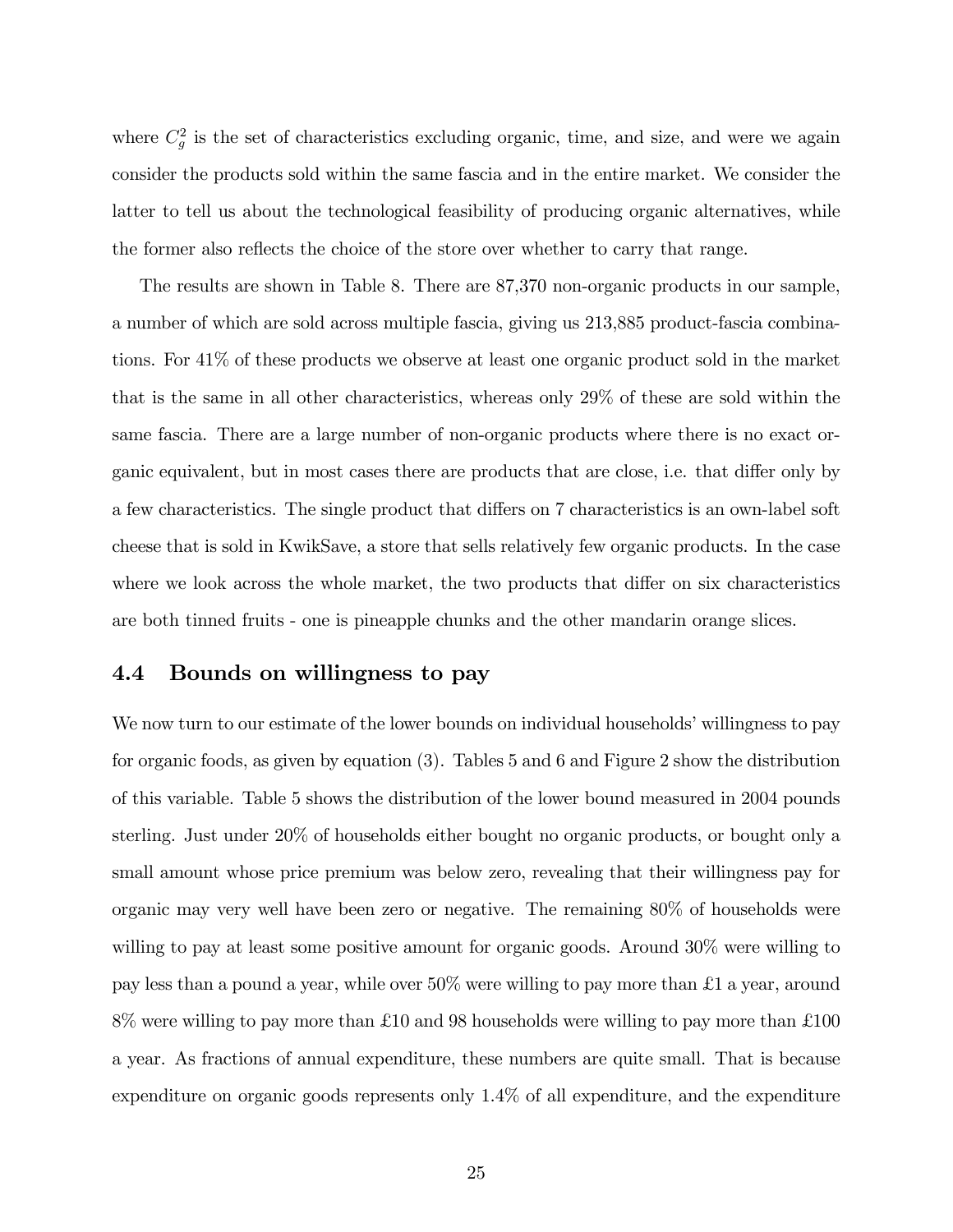premium on organic is by construction only a fraction of the organic share. To see how important the expenditure premium is relative to the expenditure share, Table 6 expresses these numbers as a share of households' annual expenditure on organic foods. From these numbers, we can see that the expenditure premia represent relatively large fractions of total organic expenditure; 73% of households have a willingness to pay that is more than 10% of the organic food expenditure. Figure 2 shows the density of the distribution of the lower bound on willingness to pay (excluding the zeros and the top percentile). Most households are willing to spend very little on organic foods, but a small fraction are willing to spend a relatively large amount.

We also compute estimates of upper bounds on household's willingness to pay for organic based on equation (4). Figure 3 show the distribution of this. These upper bounds are very large and represent an extreme case - what is the most that a household would be willing to pay to convert all the goods purchased to organic.

## 4.5 Aggregate willingness to pay

What do these individual bounds on willingness to pay suggest about the aggregate willingness to pay? We report all figures grossed up to UK population levels using household demographic weights, based on the Annual Census. The aggregate lower bound is  $\pounds121$ million. The total expenditure that we observe in our sample is £37 billion, of which  $£535$ million is on organic products. The lower bound thus represents 22% of annual expenditure on organic products. If all organic products were removed from the market, the loss to the economy would be at least  $\pounds$ 121 million. This number assumes that the organic characteristic can be unbundled for all organic products. If we focus only on organic products that have an identical non-organic alternative already in the market (total expenditure on organic products in this group is  $\pounds$ 478 million) we find that the aggregate estimated lower bound is £ 109 million. The error introduced by ignoring bundling issues in this case is not very large, about 10% of the total.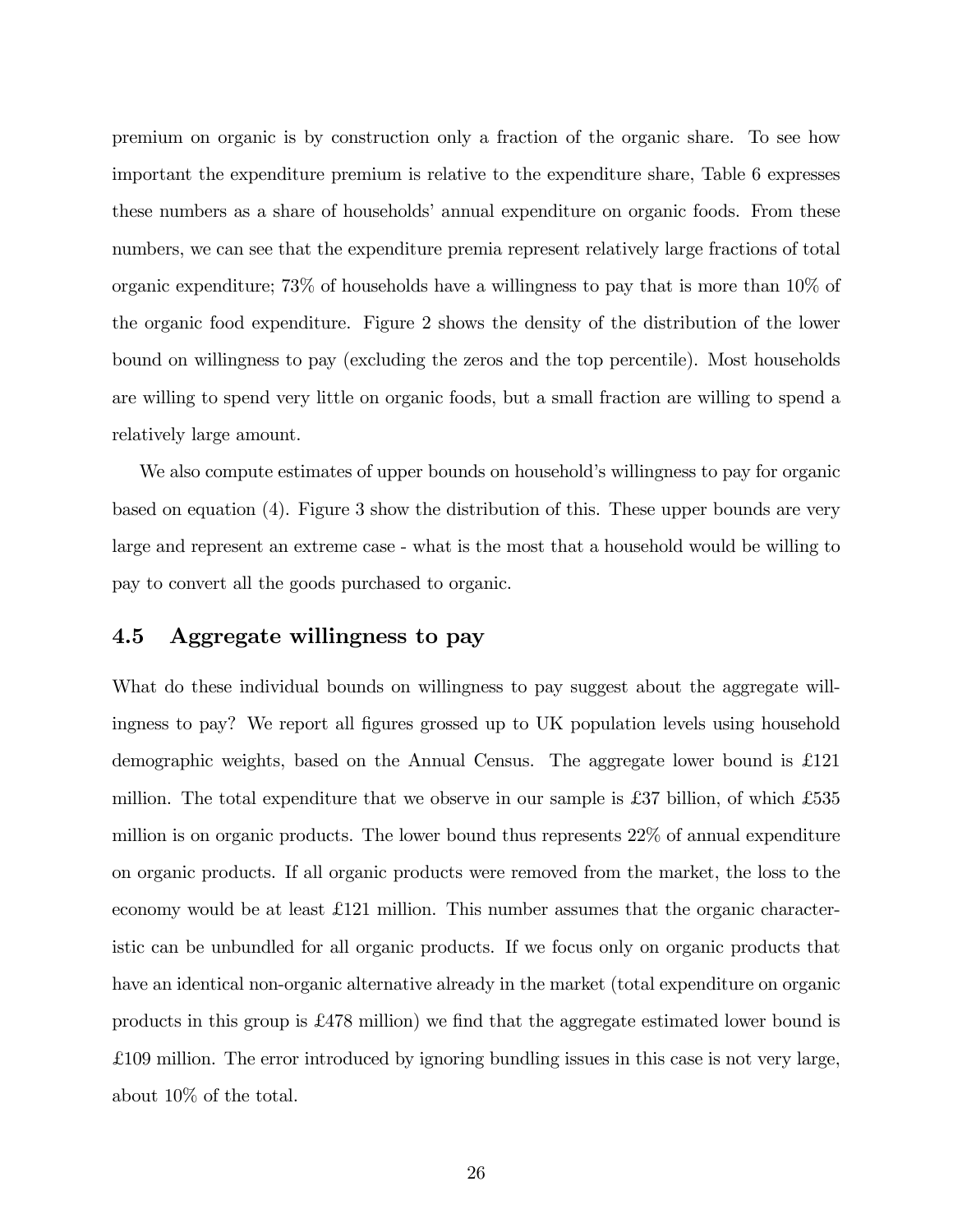Our estimate of the aggregate upper bound in our sample, again grossed up, is  $\pounds$ 11,757 million or roughly 32% of grocery expenditure on non-organic products. This is an upper bound on the gain to the economy that would arise by requiring all products to switch to organic production. This number is extreme. However, it represents an upper bound for a very extreme counterfactual - changing the economy from one in which 1.4% of food expenditure is on organic products to one in which 100% is organic.

We consider two more restrictive counterfactuals for an upper bound based on "feasible" organic baskets. The first one is where we consider the counterfactual of converting only those non-organic products where an organic alternative is already available in the market (from any supplier). Total grossed up expenditure on these products was £17,727 million, and the estimated upper bound on willingness to pay for organic in this group was £5,174 million or 29% of all grocery expenditure. Our second feasible basket is to consider only non-organic products that are also currently available in the organic form in the same supermarket fascia (i.e. from the same supplier) that the household purchased the non-organic product from. Total grossed up expenditure on these products is £11,820 million, and the estimated upper bound on willingness to pay for organic on these products is £3,207 million or  $27\%$  of total expenditure.

It is worth emhasising that, in general, our lower bound and our upper bound are not strictly comparable, because they are literally bounds on willingness to pay for organic apples and oranges. However, there are some special cases where they are comparable. Suppose indirect utility is separable and takes the form

$$
v(x_h, g_1(z_1, p_1),...,g_B(z_B, p_B)).
$$

where  $(p_{bs}, z_{bs})$  is the price and characteristics vector for good  $(b, s)$ . Then, for each good, the tradeoff between characteristics and price is independent of all other goods. Moreover, if the functions  $g_{bs}$  for all  $(b, s)$  are identical, then the tradeoff is the same for all  $(b, s)$ . Under these two conditions, household  $x<sub>h</sub>$  will have a unique willingness to pay for organic - a willingness to pay that is the same for all goods. For all goods this consumer buys, the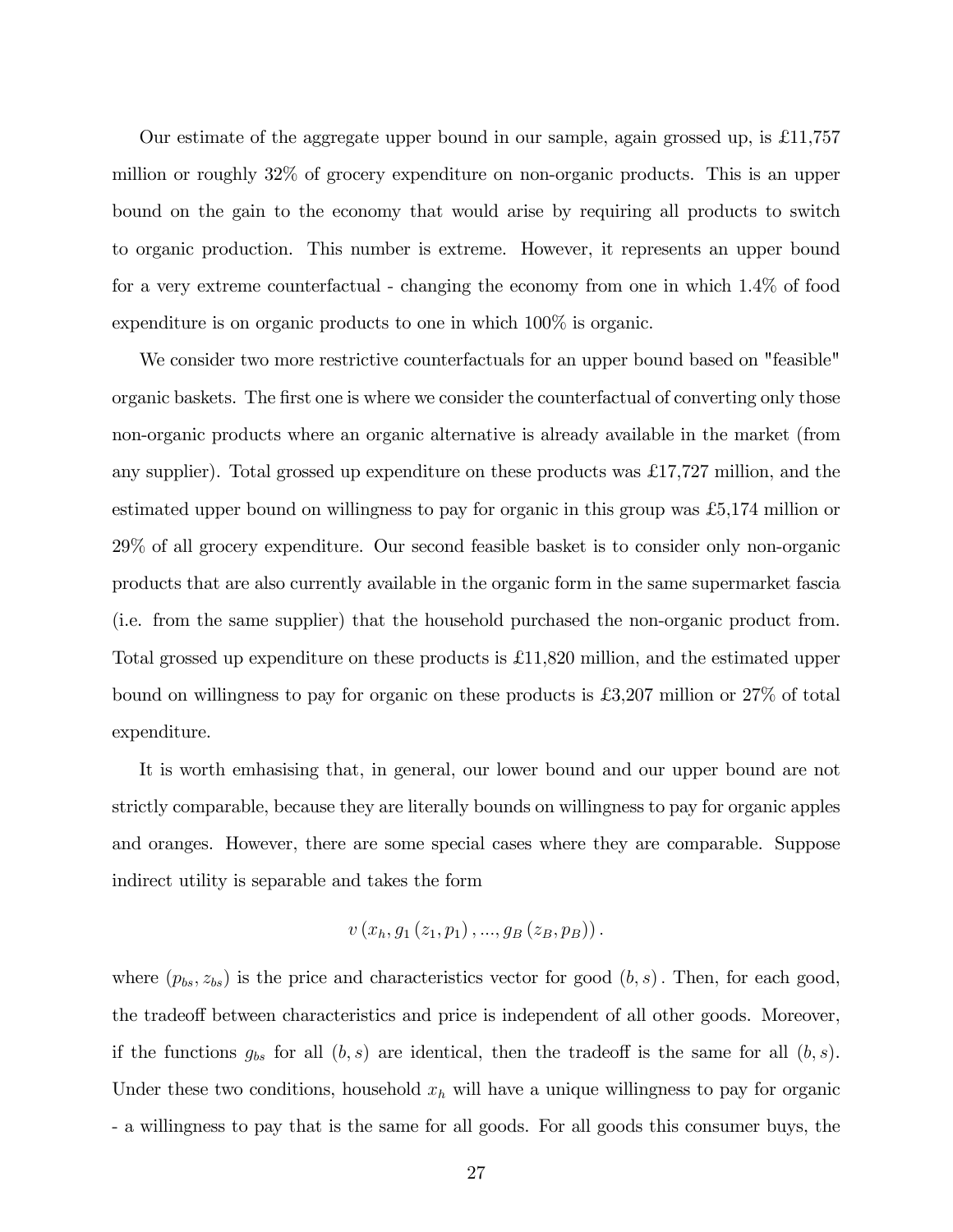consumer will buy organic if the price premium is less than the willingness to pay. Under these conditions, every organic purchase decision is independent and identical; there is a single threshold. Unfortunately, these assumptions are immediately rejected by the data. There is not a single threshold that explains organic purchase decisions. Nevertheless, if one assumed that the separability plus unique willingness to pay assumptions were approximately true, the we could argue that range from 22% to 32% represents an estimate of the lower and upper bounds on willingness to pay for organic.

### 4.6 Analysis

In this section we analyse two examples of how these bounds can be informative. We first consider how the lower bound in willingness to pay varies with household characteristics, beliefs and attitudes. Secondly, we evaluate the implications of our bounds for potential revenue that a store could earn from introducing a new organic product line.

#### 4.6.1 Variation in willingness to pay

Why are households willing to pay for organic food? We combine our estimates with demographic information and survey response data on attitudes towards health, the environment and product quality as described in section 2.4 to shed light on this question. We consider the variation in our estimated lower bound on willingness to pay for organic foods for households that report different preferences and beliefs, controlling for a number of demographic characteristics. We exploit qualitative survey data that are collected by TNS and consider three main factors that have been highlighted in the literature as being reasons why people value organic, and on which we have data - benefits to the environment, health benefits, and better quality food.

In the survey households are asked to indicate the degree to which they agree with each of the following statements:

1. Organic products are healthier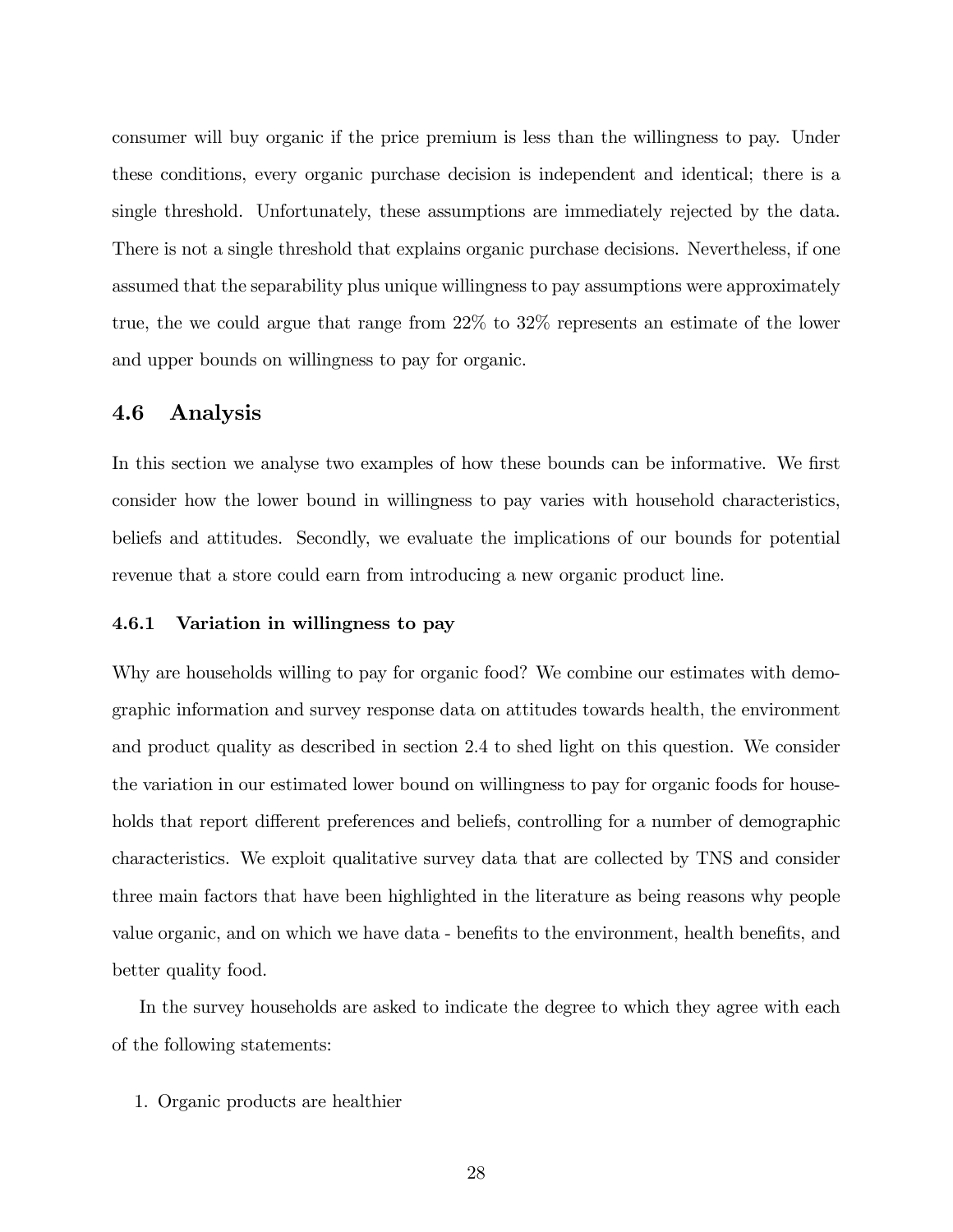2. I try to buy a healthy range of foods these days

3. Organic foods are friendlier to the environment

4. I try to buy environmentally friendly products

5. Organic foods are better quality

6. I don't mind paying for quality

For each statement, respondents are asked to choose one response from the list

{Agree strongly, Agree, Neither agree nor disagree, Disagree, Strongly disagree}.

We treat these responses as qualitative measures of household preferences and beliefs and investigate the statistical relationships between the responses and the lower bounds to household willingness to pay. For each of the three factors (environment, health, quality), we have one response that provides a qualitative measure of beliefs and a second that provides a qualitative measure of preferences.

We first report cross-tabulations of responses to these survey questions, household organic expenditure shares and the lower bound on their willingness to pay for organic. In order to reduce the dimensionality of our tables, we report results that pool the five possible survey responses into two groups, (Agree strongly, Agree) and (Neither agree nor disagree, Disagree, Strongly disagree). Tables 9-11 show these cross-tabulations.

Table 9 shows that 2196 households say both that they try to buy healthy foods and that they think organic products are healthier. For these households organic products make up 3.4% of total expenditure, and these household have a mean lower bound on their willingness to pay that represents 0.8% of their total food expenditure. Agreement with both statements is correlated with high expenditure shares. In contrast, 7503 households do not particularly try to buy healthy foods and do not think organic foods are healthier. Disagreement with both statements is negatively correlated with organic expenditure shares; organic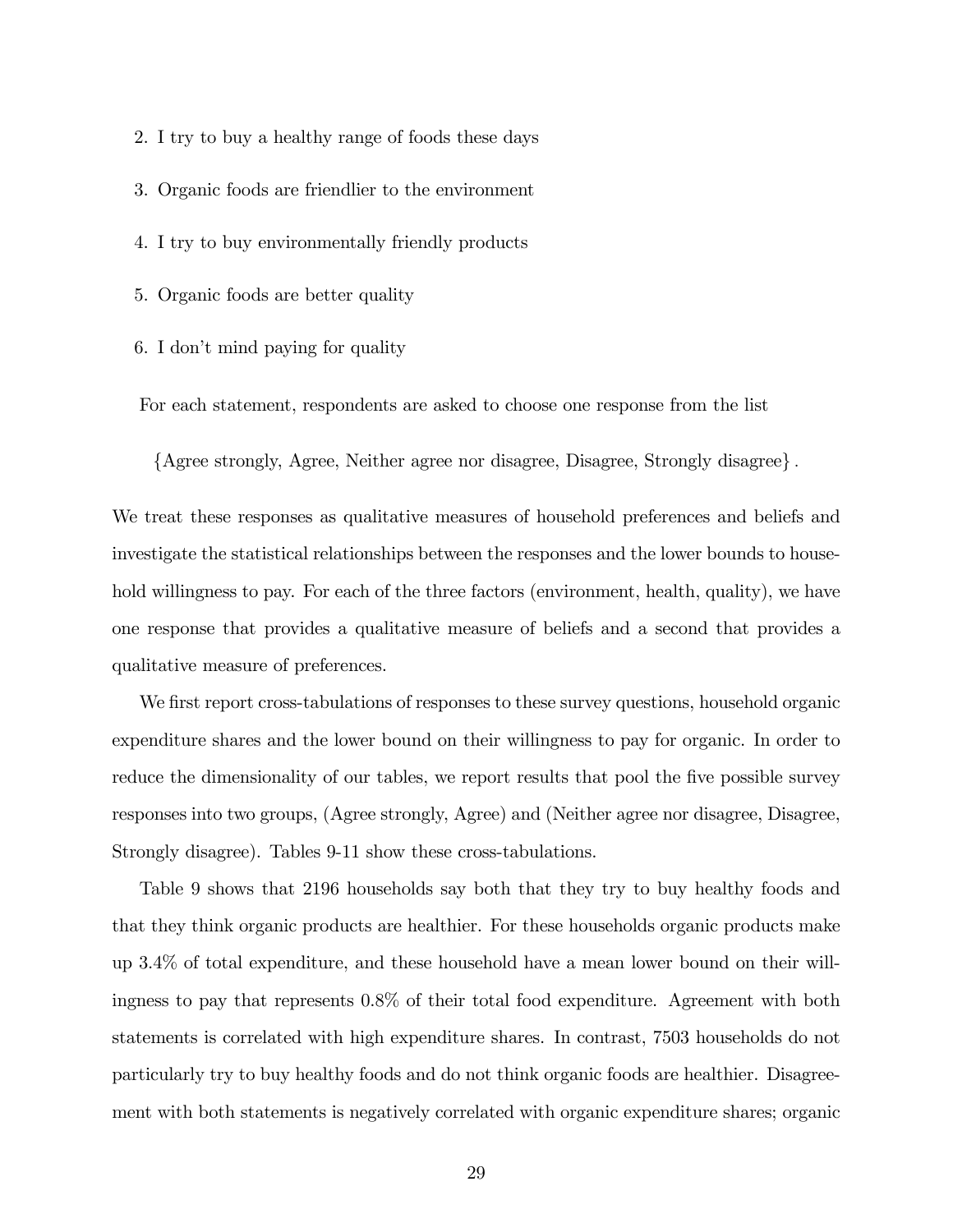products make up 0.9% of total expenditure in this group and their estimated lower bound on willingness to pay for organic is 0.3% of total expenditure on food. Tables 10 and 11 display similar figures for the questions related to the environment and quality. A total of 1957 households both feel that organic products are good for the environment and try to buy environmentally friendly products. These households spend 2.7% of their budget on organic foods and are willing to pay at least 0.6% of total expenditure. A smaller number of households, 1345, believe organic products are higher quality and do not mind paying for quality; these households spend a larger share (4.3%) on organic products and have a higher estimated lower bound on willingness to pay of 1% of total food expenditure.

We use these survey responses to try and disentangle what motivates households to purchase organic foods by looking at how the lower bounds on the willingness to pay vary with households' responses to these questions. We regress the households' lower bounds on willingness to pay on the attitudinal responses discussed above and a range of other household characteristics including: family structure, total annual expenditure on food and non-food items (as a proxy for income), the household's social class, where A (upper middle class - higher managerial, administrative or professional), B (middle class - intermediate managerial, administrative or professional) C1 (lower middle class - supervisory or clerical, junior managerial, administrative or professional) or C2 (skilled working class - skilled manual workers) (the omitted category is D (working class - semi and unskilled manual workers) and E (those at lowest level of subsistence - state pensioners or widows (no other earner), casual or lowest grade workers)), and whether anyone in the household is a vegetarian. The means of these variables are shown in Table 13 (most are discrete variables).

In Table 12 we investigate how the lower bound on willingness to pay varies with household preferences and attitudes. In column (1) we include dummies that are equal to one if the household is in the upper left-hand quadrant of Tables 9, 10 or 11 respectively, as well as an indicator of whether the household's responses to these questions were missing. Households that care a lot about organic and health have on average a lower bound on willingness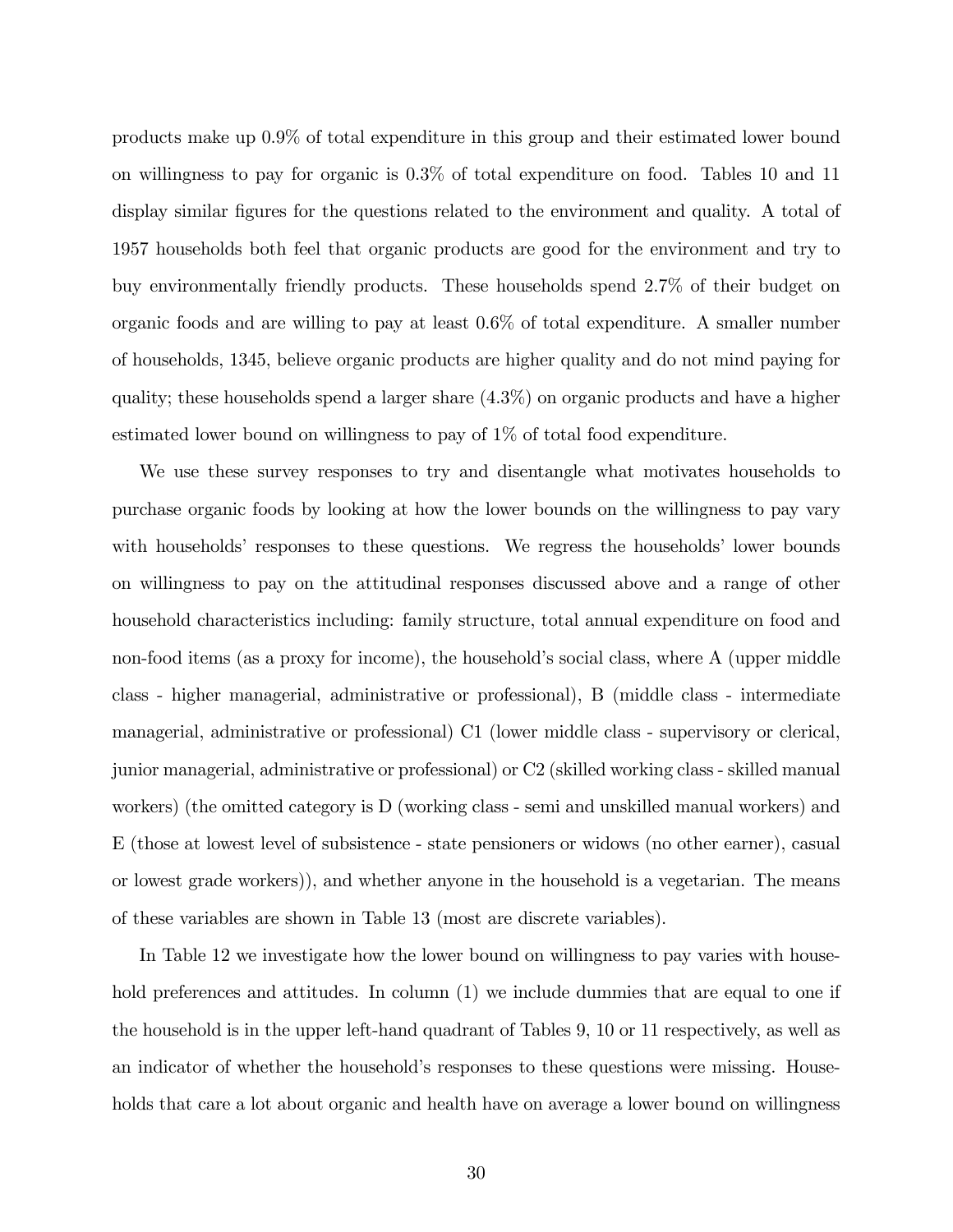to pay that is  $\pounds 6.00$  higher than households that do not (i.e. are in any of the other three quadrants of Table 9). Households that care a lot about organic and the environment have a lower bound that is  $\pounds$ 1.61 higher and those that care about quality have a lower bound that is £ 9.83 higher. Responses to each of the attitude questions are positively correlated with both organic market shares and lower bounds on willingness to pay for organic. Moreover, the average lower bound is highest amongst the group for whom quality is important, next highest amongst the "health is important" group, and next highest amongst the "environment" is important" group.

In column (2) of Table 11, we also include indicators of households that are in the upper right and lower left quadrants, with little effect. In column  $(3)$  we include the other demographic controls, again with little effect. In columns  $(4)-(6)$  we repeat this specification for each of the main social classes separately, and see broadly similar patterns. The estimates in Table 12 allow us to calculate the contribution to willingness to pay lower bounds of each of the three concerns - health, environment and quality. In all cases we see that valuing quality is the characteristic that is associated with households that have the highest lower bound on their willingness to pay, followed by health with environment contributing the least. If we want to know the aggregate lower bound on the valuation of these three concerns then we need to consider not only the mean lower bound on the valuation for those who have the preferences and attitudes that the particular issue is important, but also the number of households that fall into that group. Combining those two pieces of information we get estimates that suggest that the total lower bound on willingness to pay for health is around £17m, for the environment around £5m, and for quality around £20m. These results are interesting and may be surprising to some people. Quality and health seem to be much more important factors in determining the amount (or at least the lower bound) households are willing to pay for organic products. This has implications for the regulation of organic labelling, and for the way that firms may want to advertise organic products.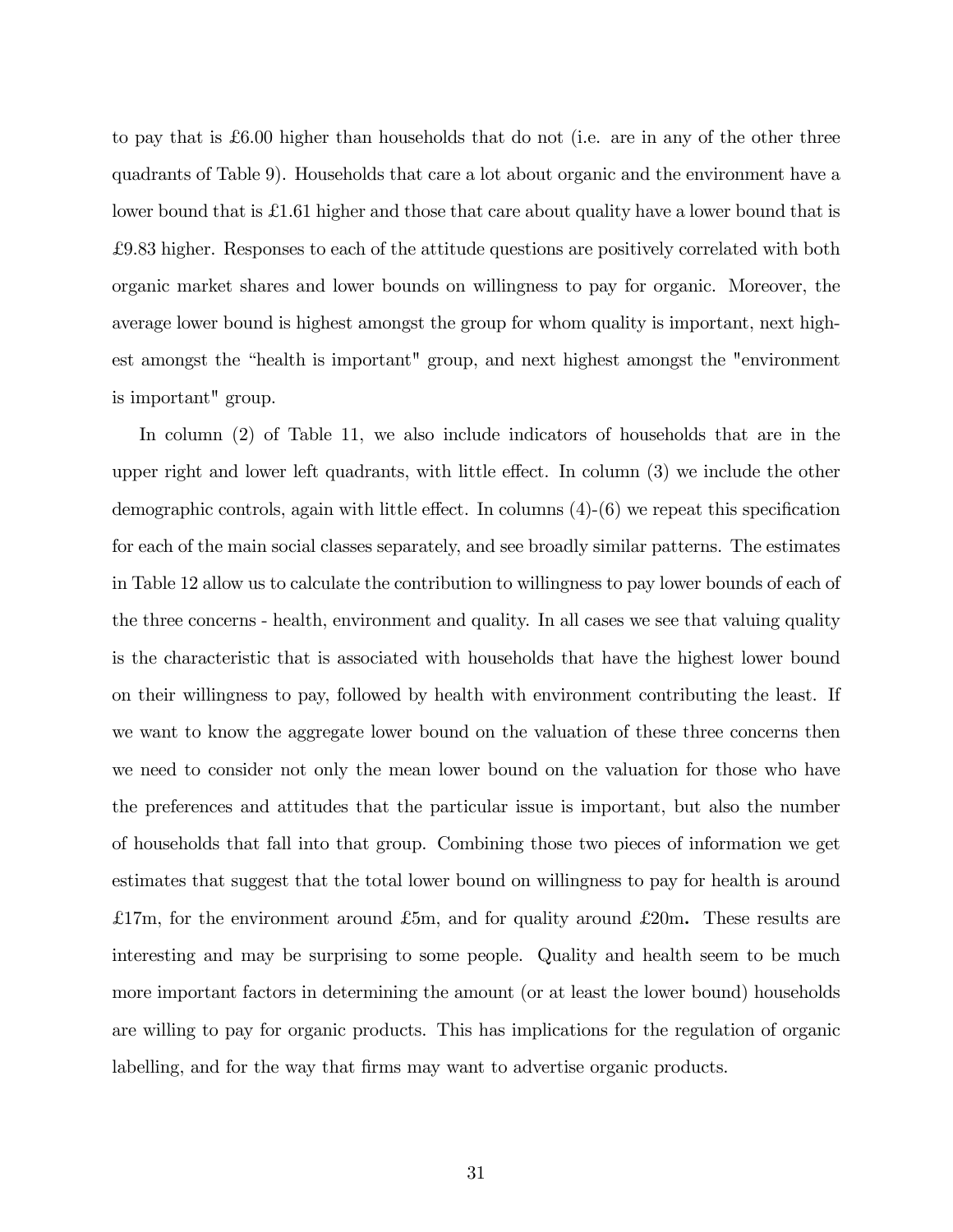#### 4.6.2 Introduction of a new organic product line

The upper bound on willingness to pay can also be informative. Suppose a firm were considering whether to convert some set of products to organic. What would be the potential impact? If we are willing to make specific assumptions about preferences, the form of utility and costs then we can obtain precise estimates about the impact on profits. But what if we are concerned about the validity of these assumptions? Our results allow us to estimate an upper bound on the potential revenue implications of such a move without imposing strong assumptions. This bound is the firm specific component of our previously computed upper bounds. To illustrate, we compute upper bounds on revenue gains from converting two specific food categories to organic - eggs and fruit. In a similar way, we could calculate results for any other food categories.

In considering such a strategy, basically three factors drive differences in projected revenue across stores - the baseline expenditure on the category in each store, the current proportion that is organic, and the price premium on organic. We can easily calculate the first two from our data (and they are Ögures that a store would readily know). To get the third we need to have the hedonic regresions. We re-estimate the hedonic regressions allowing the organic price premium to vary across the major stores. We include a separate organic price premium for Asda, Safeway, Sainsbury, Tesco, Marks & Spencer, Waitrose, the large discounters (Aldi, KwikSave, Lidl, Netto and Iceland), other chains and Small stores.

We find significant variation in the price premia charged by different stores. For eggs, the premia range from 29% to over 49%. Similarly, the organic share of the eggs category varies substantially from less than  $1\%$  to over  $20\%$ . There is also a large variance in the total expenditure on eggs. Putting these together, for each store we estimate an upper bound on the revenue increase from converting all eggs to organic. These estimates range from an increase in revenue of around 30% for Large Discounters to a maximum increase of just over 60% for Sainsbury's and Waitrose.

Looking at fruit we see an even wider variance in the price premia on organic across fascia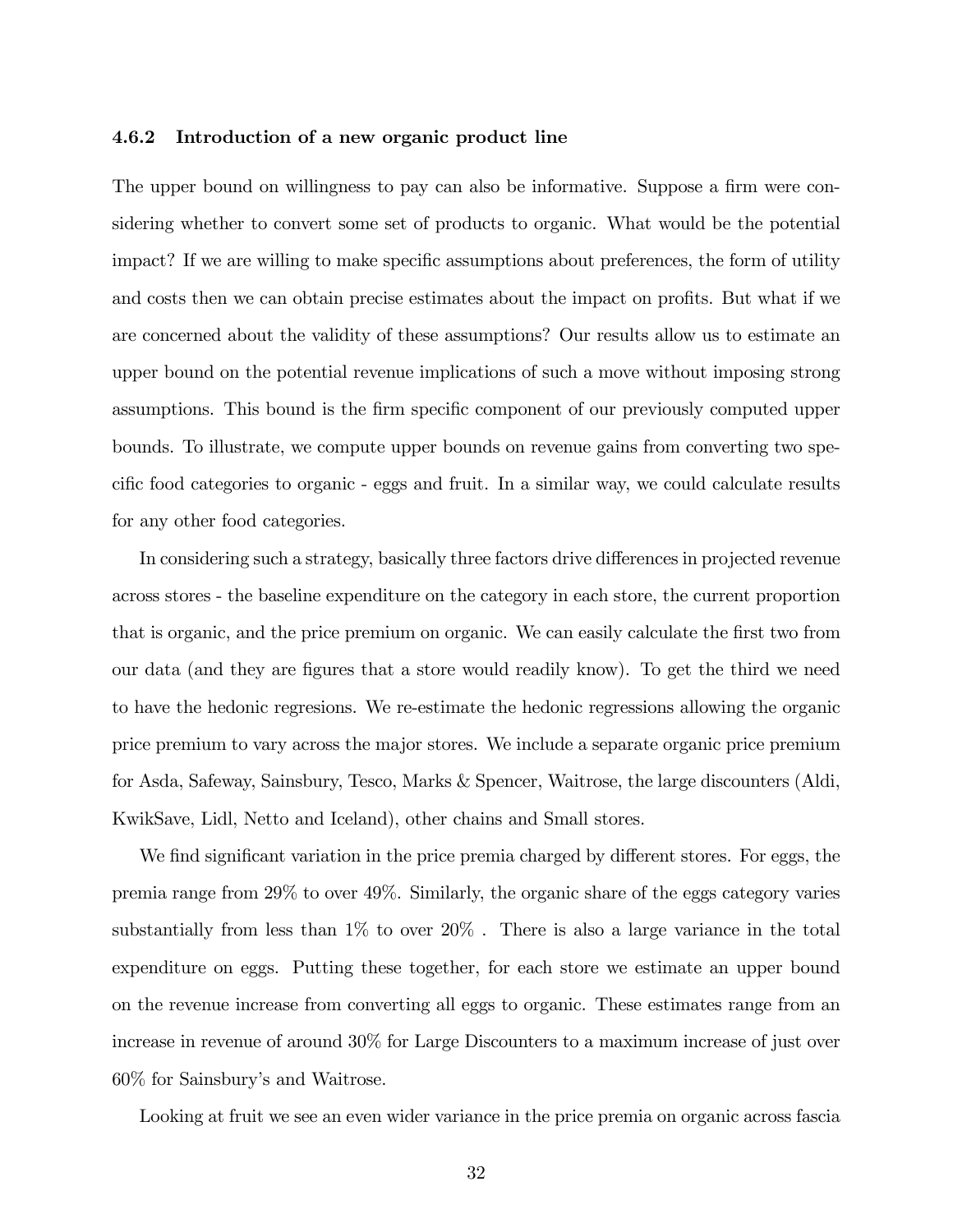- ranging from zero to 46%. In contrast, the organic share of the fruit category displays less variation, ranging from less than 1% to over 7%. The projected maximum revenue gain from converting all fruit to organic ranges from zero to over 60% increase.

When considering product line changes, a supermarket could compare these maximum revenue projections to expected costs and begin to make first-order judgements as to which changes might be profitable. These could be used to rule out unprofitable changes and allow the supermarkets to focus more detailed analysis on categories that are potentially profitable. While these estimates to not provide point estimates on revenues or profits, they require very few assumptions about consumer preferences or behaviour and so are quite robust. Further work and either more data or more assumptions would then be needed to estimate more precise consumer substitution responses and to gauge rivals responses.

# 5 Summary and conclusions

Rich data on consumer spending behaviour are now widely available in a number of countries. These data offer great potential to learn about consumers' willingness to pay for many different characteristics. In this paper we have used rich data on households' purchases of food in the UK to estimate lower and upper bounds on willingness to pay for baskets of organic foods as an example. We have made very few assumptions in doing this. Our results suggest that there is enormous heterogeneity in willingness to pay for organic products and that in aggregate willingness to pay for organic foods in England in 2004 was at least  $\pounds114m$ and that willingness to pay for a change to a  $100\%$  organic economy was less than £10.9bn.

It is interesting to compare our results to Blow, Browning, and Crawford (2008). In Denmark, the organic share of the milk market is much higher than in Britain  $(25.3\%$  vs. 2.1%) while the price premium is comparable (20.4% on average in Denmark not controlling for other characteristics vs. 16.1% in Britain. Their approach illustrates how additional assumptions (separability, no time varying demand shocks) and panel data can be used to obtain point estimates of willingness to pay, at least for a fraction of the population.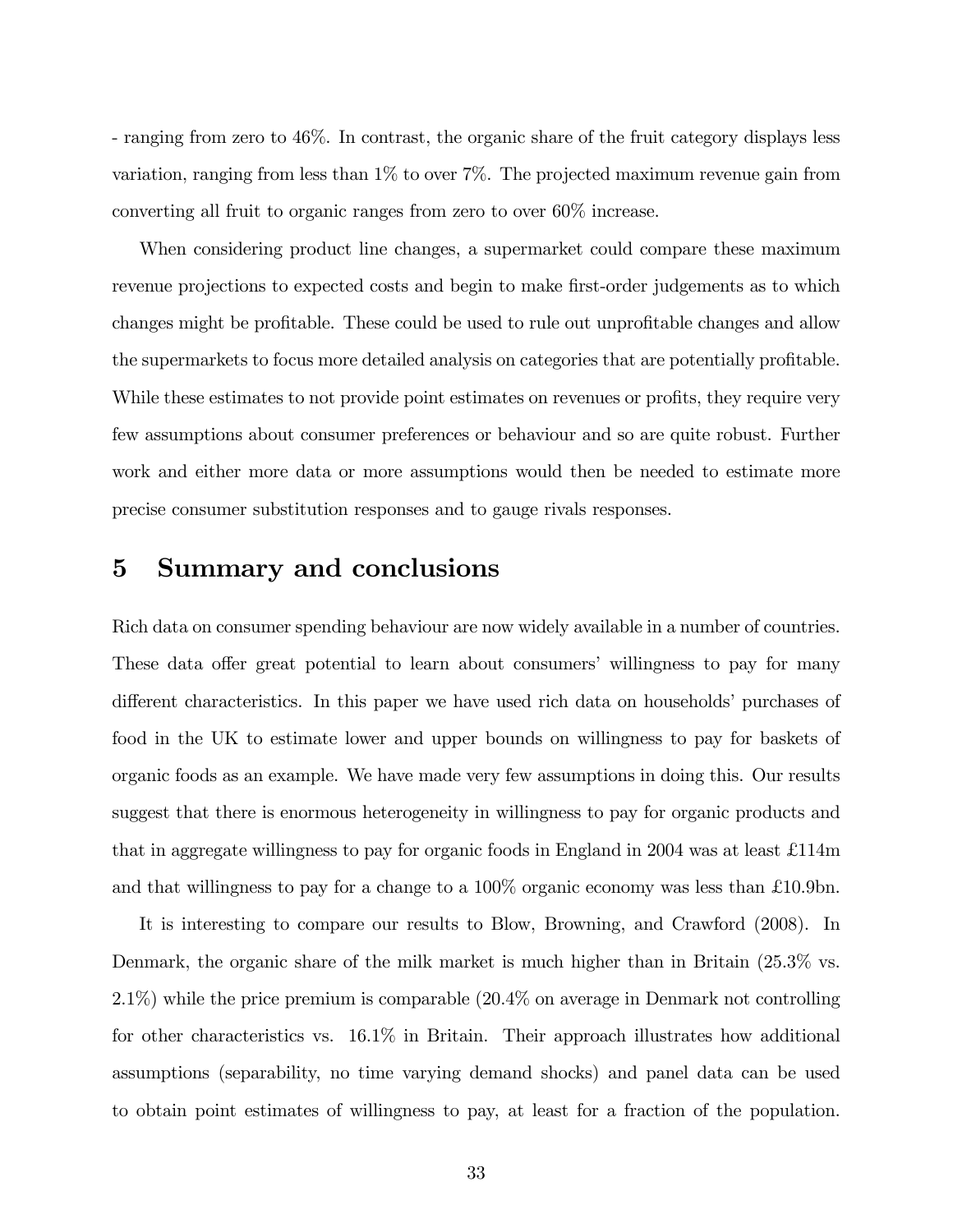The willingness to pay estimates they obtain have a median of about 18.2% of the average milk price. These estimates, while similar in magnitude to our estimates, are difficult to directly compare because they are reported only for a fraction of the population and rely on aggregation of purchases to the monthly level. It would be useful in future work to investigate the panel dimension of our data and obtain more precise estimates of structural demand parameters. This will require at the very least an explicit model of store choice and of the dynamics of household preference shocks. It will also require further assumptions to make the problem empirically tractible.

We have also shown that the reasons that households are willing to pay for organic differ, with quality being the most important, health concerns coming second, and environmental concerns lagging far behind. We have also shown how to usefully calculate an upper bound on the revenue implications of introducing a new product range. These are both applications that have direct practical relevance.

# A Data appendix

The data come from the TNS Homescan panel (www.tnsofres.com). We use data for the period 8 November 2003 to 7 November 2004. We observe expenditure for 17,162 households [give distribution of period of time each HH in sample] and more than sixteen million purchases. Households are able to leave the survey voluntarily at any time and are refreshed to keep the sample representative of the British population. Households are issued with electronic hand held scanner in their homes. They scan the barcodes of all grocery purchases (foodstu§s, alcohol, bathroom products, medicines, pet food etc.) that come into the house. Information on purchases is downloaded once a week by TNS. Prices are collected from till receipts, which households are required to send to TNS. In addition, information on loose weight items such as vegetables and fruit is collected by households scanning barcodes in a book and keying in the weight data. Purchases from all store types  $-\text{supermarkets}$ , corner stores, online, local speciality shops etc. –are in principle covered by the survey. For larger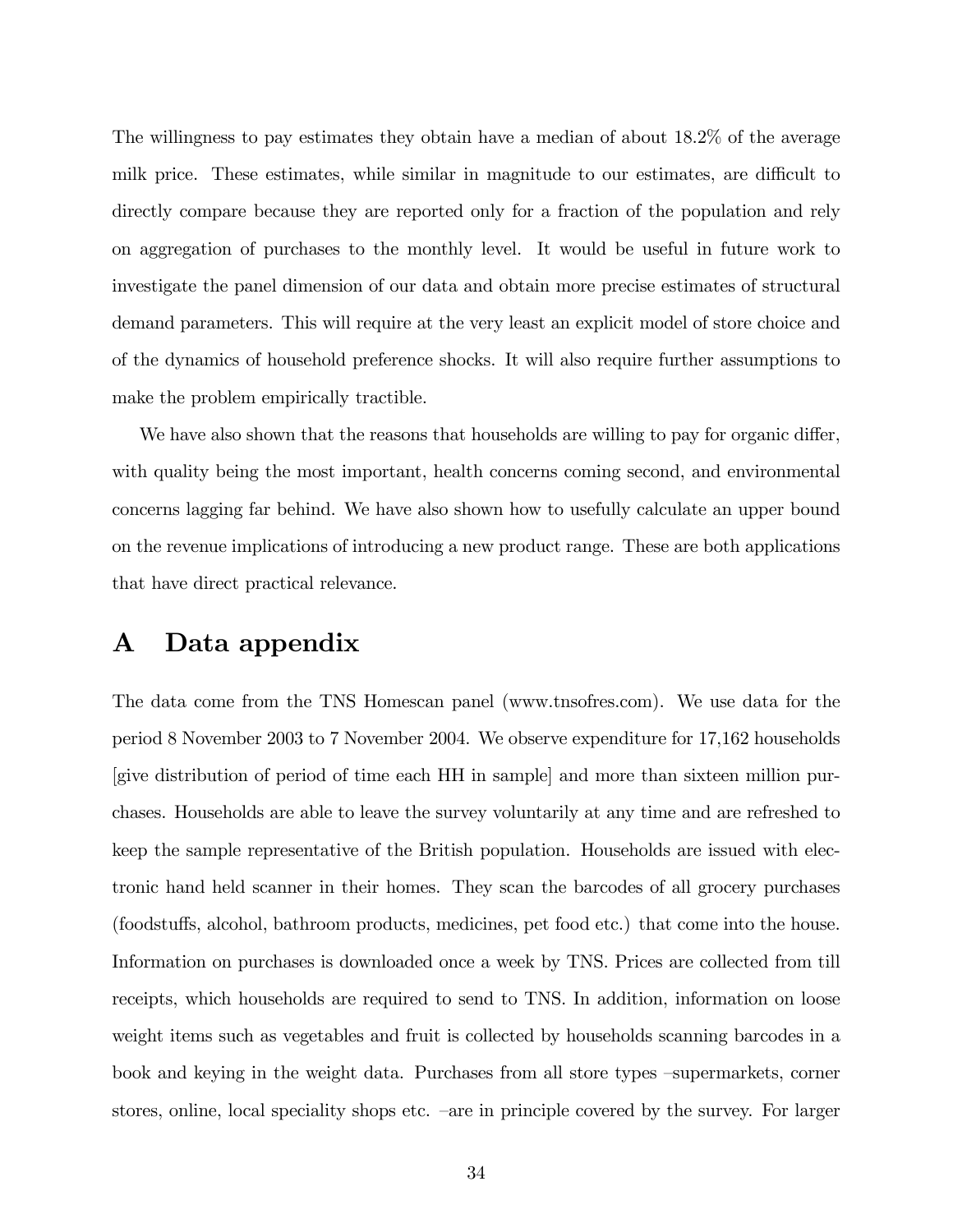stores, the exact store of purchase is recorded; for smaller stores the store type is known. The data includes information on the characteristics of the product –price, brand, pack size, whether the item was bought on promotion and crucially for this work information on a large number of characteristics of the product. Demographic information about the household is collected by means of an annually-updated telephone survey. Participants are rewarded with points redeemable for a range of products and services (though limited to items which shouldn't directly affect grocery consumption patterns).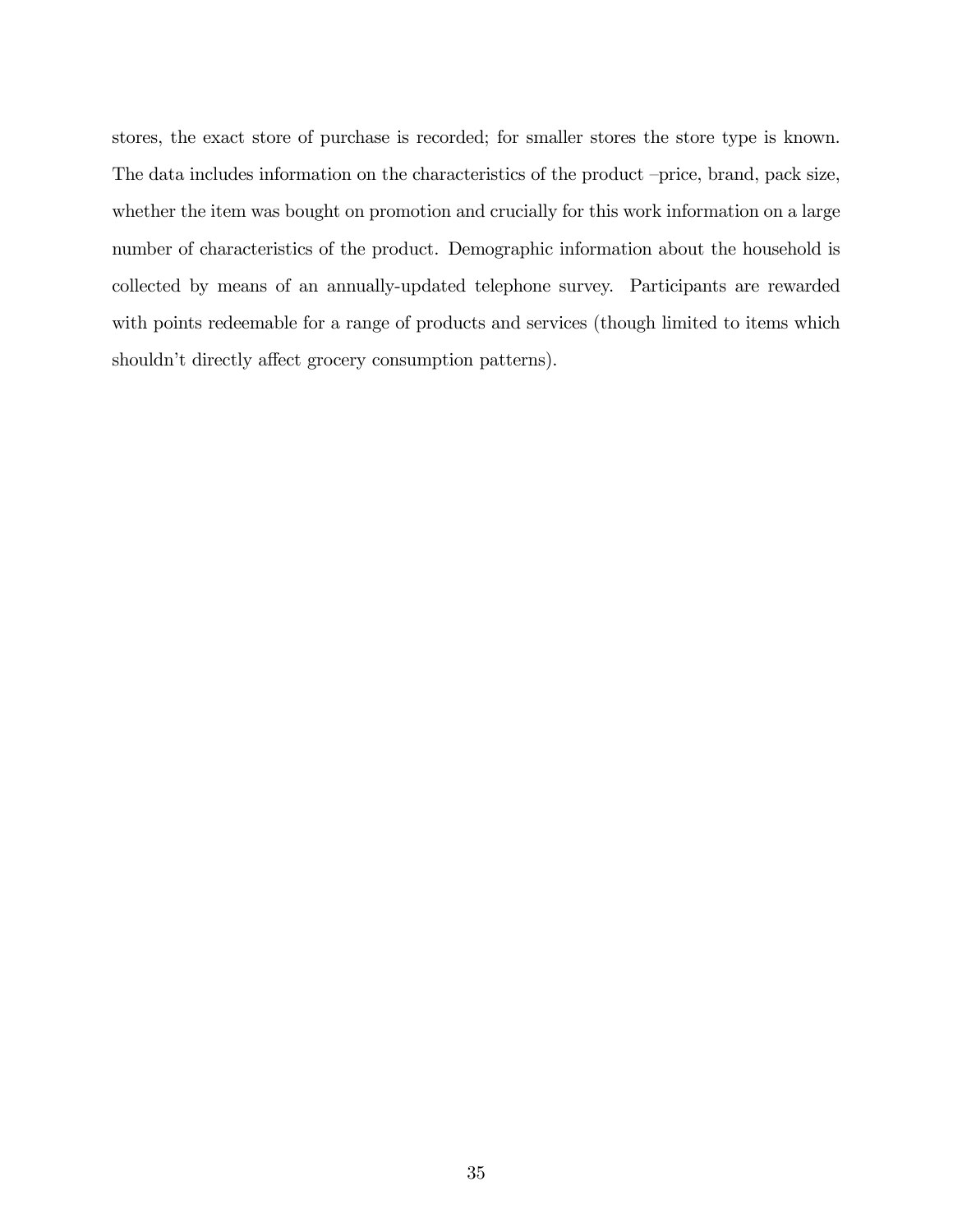# References

- [1] Bajari, Patrick, and Benkard, C. Lanier (2005), "Demand Estimation with Heterogeneous Consumers and Unobserved Product Characteristics: A Hedonic Approach," Journal of Political Economy, 113(6): 1239-1276.
- [2] Ackerberg, Daniel (2001) "Empirically Distinguishing Informative and Prestige Effects of Advertising" RAND Journal of Economics, Vol. 32, No. 2
- [3] Blow, Laura, Martin Browning and Ian Crawford (2006) "Revealed Preference Analysis of Characteristics Modelsî, Oxford Department of Economics Discussion Paper.
- [4] Chay, K.Y., and Greenstone, M.  $(2005)$ , "Does Air Quality Matter? Evidence from the Housing Market", *Journal of Political Economy*, 113(2): 376–424.
- [5] Chernozhukov, V., Hong, H., and Tamer, E.  $(2007)$ , "Estimation and Confidence Regions for Parameter Sets in Econometric Models,"  $Econometrica$ ,  $75(5)$ : 1243–1284.
- [6] Dube, Jean-Pierre (2005), "Product Differentiation and Mergers in the Carbonated Soft Drink Industry," Journal of Economics and Management Strategy, 14(4): 879-904.
- [7] Epple, Dennis (1987), "Hedonic Prices and Implicit Markets: Estimating Demand and Supply Functions for Differentiated Products," Journal of Political Economy,  $95(1)$ : 59-80.
- [8] Epple, Dennis, and Sieg, Holger (1999), "Estimating Equilibrium Models of Local Jurisdictions," Journal of Political Economy,  $107(4)$ : 645–681.
- [9] Erickson, Timothy, and Pakes, Ariel (2007), "An experimental component index for the CPI: from annual computer data to monthly data on other goods, unpublished manuscript.
- [10] Freeman, A.M. (1995), "Hedonic Pricing Methods," in The Handbook of Environmental Economics, ed. Daniel Bromley, Blackwell Publishers Ltd. Oxford, pages 672-686.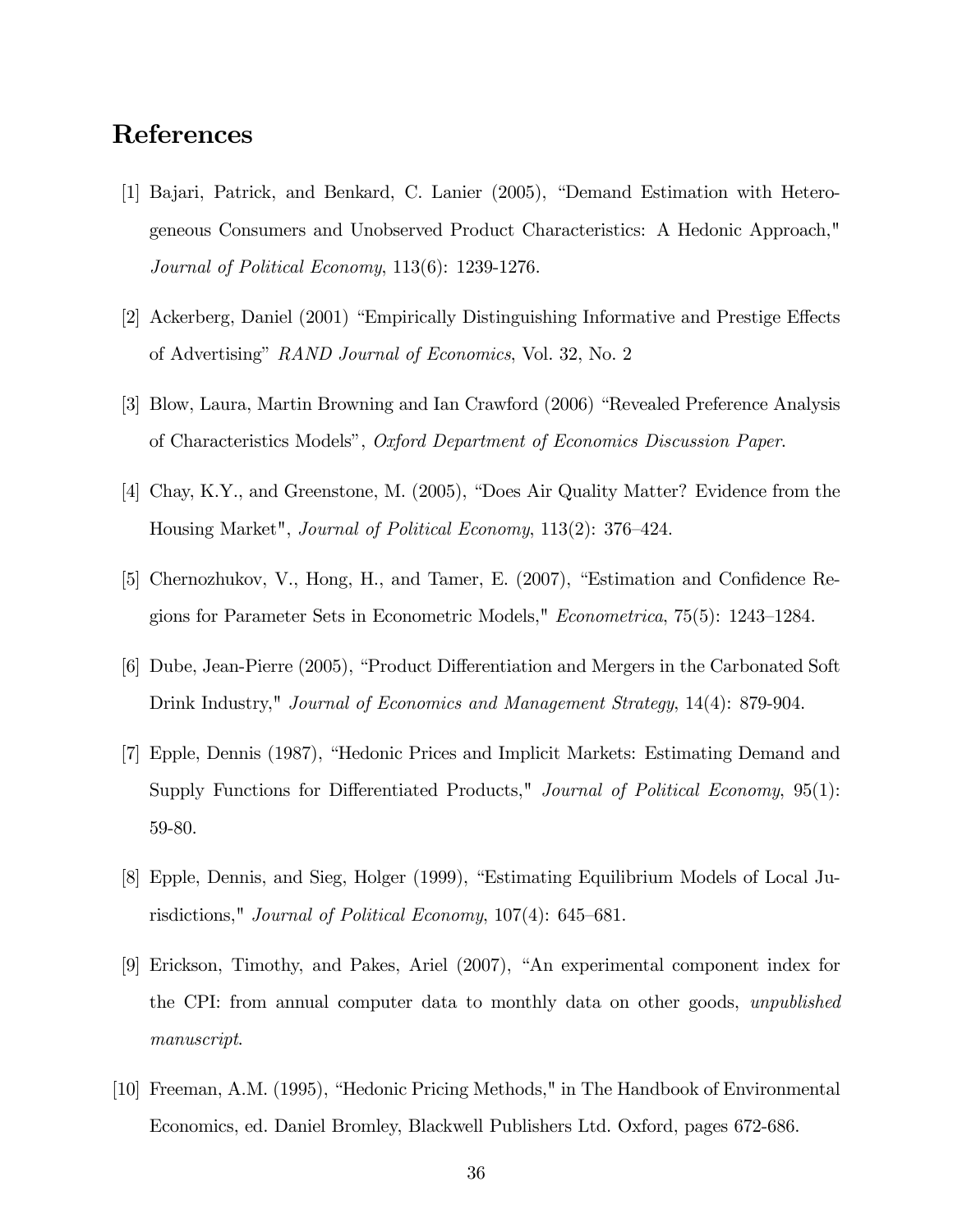- [11] Griliches, Zvi (1961), "Hedonic price indexes for automobiles: an econometric analysis of quality change," in The Price Statistics of the Federal Government, NBER Staff Report No. 3, General Series No. 73, New York: 173-196.
- [12] Hausman, Jerry (2003), "Sources of Bias and Solutions to Bias in the Consumer Price Index," Journal of Economic Perspectives, 17(1): 23-44.
- [13] Heckman, James, and Scheinkman, Jose (1987), "The Importance of Bundling in a Gorman-Lancaster Model of Earnings," The Review of Economic Studies, 54(2): 243-255.
- [14] Kanemoto, Y. (1988), "Hedonic prices and the benefits of public projects," Econometrica, 56: 981-989.
- [15] Leeth, J.D., Ruser, J. (2003), "Compensating Wage Differentials for Fatal and Nonfatal Injury Risk by Gender and Race," Journal of Risk and Uncertainty,  $27(3)$ :  $257-277$ .
- [16] Manski, C.F. (2003), *Partial Identification of Probability Distributions*, Springer.
- $[17]$  Nevo, Aviv  $(2001)$  Measuring Market Power in the Ready-to-Eat Cereal Industry" Econometrica, Vol 69, No. 2 (March 2001), 307-342
- [18] Pakes, Ariel (2003), "A Reconsideration of Hedonic Price Indexes with an Application to  $PC$ 's," *The American Economic Review*,  $93(5)$  1578-1596.
- [19] Pesendorfer, Martin (2002) "Retail Sales: A Study of Pricing Behavior in Supermarkets" Journal of Business, Vol. 75, No. 1, January 2002
- [20] Pollak, Robert (1989), The theory of the cost of living index, Oxford University Press: New York.
- [21] Scotchmer, Susanne (1985), "Hedonic prices and cost/benefit analysis," Journal of Economic Theory, 37: 55-75.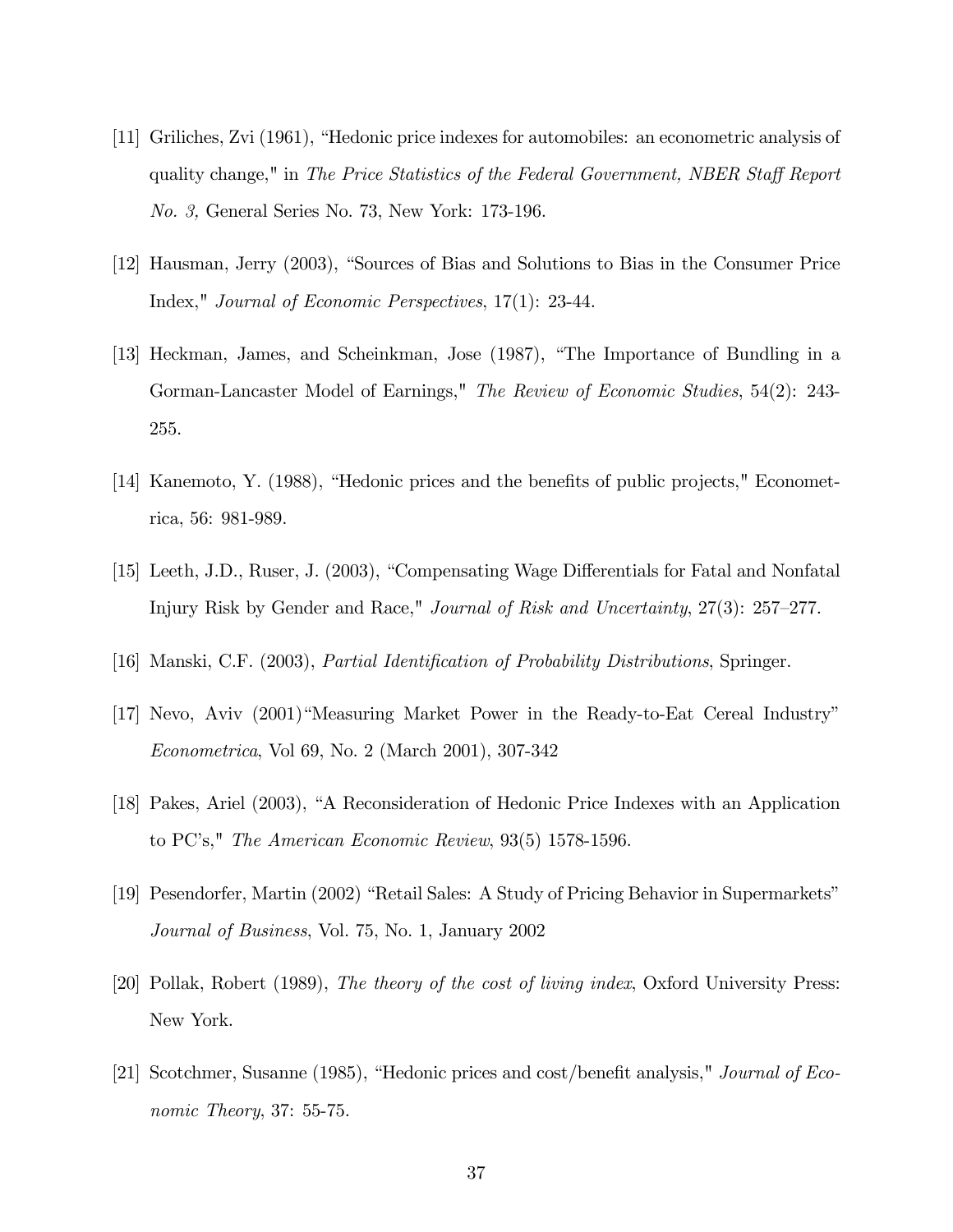- [22] Sattinger M. (1993), "Assignment Models of the Distribution of Earnings," *Journal of* Economic Literature,  $31(2)$ :  $831-880$ .
- [23] Scotchmer, Susanne (1986), "The short run and long run benefits of environmental improvement," Journal of Public Economics, 30: 61-81.
- [24] Sieg, H., Smith, VK, Banzhaf, S., Walsh, R. (2004), "Estimating the General Equlibrium Benefits of Large Changes in Spatially Delineated Public Goods," *International* Economic Review, 45(4): 1047-69.
- [25] Smith, Howard (2004), "Supermarket Choice and Supermarket Competition in Market Equilibrium," Review of Economic Studies,  $71(1)$ : 235–263.
- [26] Smith, V. Kerry, and Huang, Ju-Chin (1995), "Can Markets Value Air Quality? A Meta-Analysis of Hedonic Property Value Models", *Journal of Political Economy*, 103(2): 209-27.
- [27] Triplett, Jack (2005), "Handbook on hedonic indexes and quality adjustments in price indexes: special application to information technology products," OECD Science, Technology and Industry Working Papers, 2004/9, OECD Publishing.
- [28] Varian, Hal  $(1982)$ , "The Nonparametric Approach to Demand Analysis," *Economet*rica, 50(4):  $945-73$ .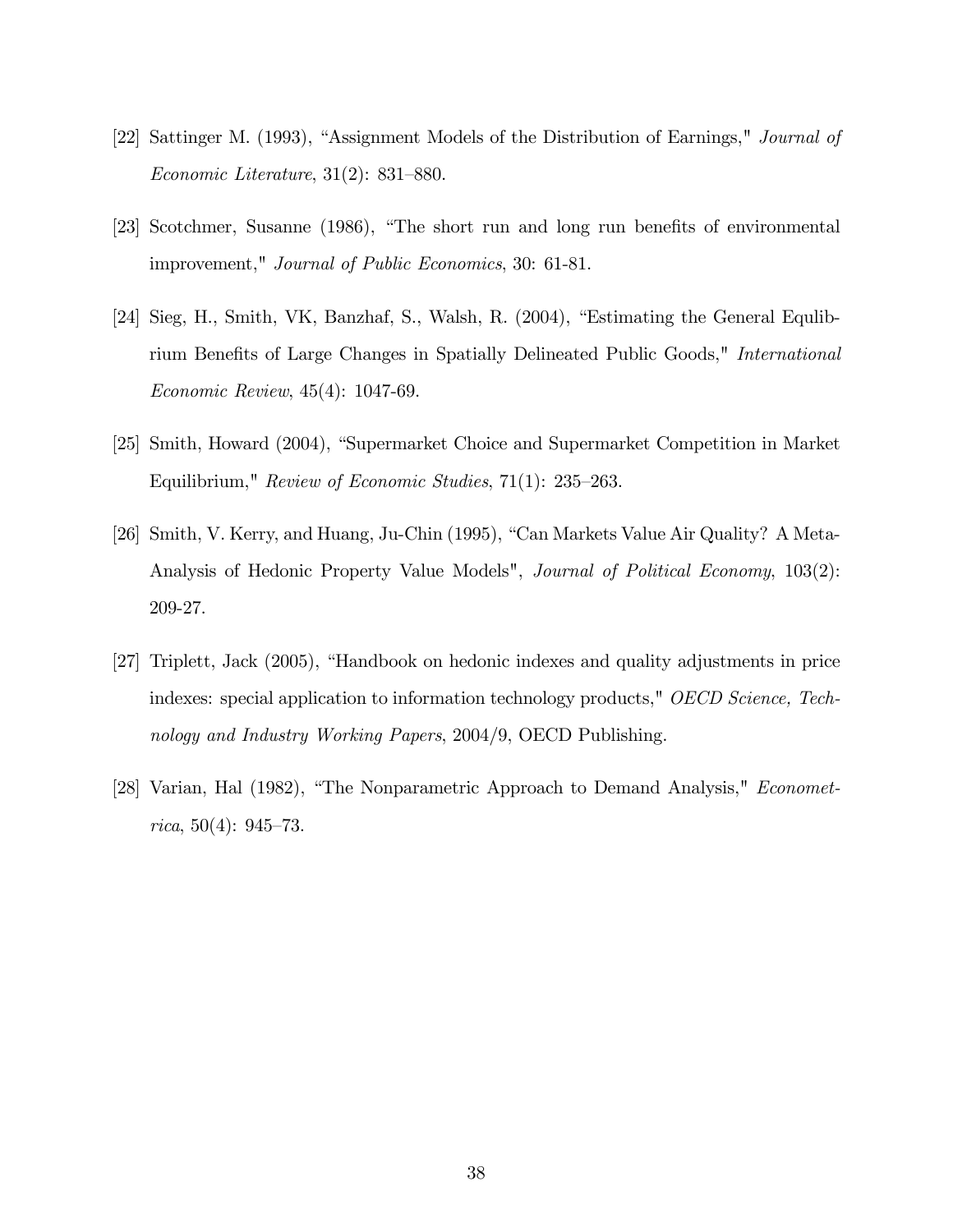| Table 1: Expenditure by food category |  |  |  |  |
|---------------------------------------|--|--|--|--|
|---------------------------------------|--|--|--|--|

|                                       | grossed up                | total observed | share of total |                              |
|---------------------------------------|---------------------------|----------------|----------------|------------------------------|
|                                       | annual<br>expenditure in  | expenditure in | expenditure on | total number<br>of purchases |
|                                       | $\mathbf{f}_{\mathbf{m}}$ |                | organic        |                              |
| <b>Alcohol</b>                        | 3987                      | 2204941        | 0.5%           | 355197                       |
| <b>Chilled Foods</b>                  | 3641                      | 2047994        | 0.4%           | 1247368                      |
| <b>Chilled Dips</b>                   | 58                        | 33072          | 0.9%           | 31824                        |
| Chilled/Prepared Frt and Veg          | 327                       | 179748         | 1.4%           | 150530                       |
| <b>Cooked Meats</b>                   | 1203                      | 688607         | 0.2%           | 492143                       |
| Defined Chilled Meat and Veg<br>Prods | 793                       | 438503         | 0.7%           | 222179                       |
| Fresh P/P Meat and Veg Pastry         |                           |                |                |                              |
| Prds                                  | 499                       | 285258         | 0.0%           | 191331                       |
| Fresh Pasta                           | 64                        | 34083          | 0.4%           | 22538                        |
| <b>Fresh Processed Poultry</b>        | 697                       | 388724         | 0.1%           | 136823                       |
| Fish                                  | 455                       | 243649         | 0.1%           | 89991                        |
| <b>Fruit and Vegetables</b>           | 4871                      | 2692585        | 2.7%           | 3015369                      |
| Fruit                                 | 2206                      | 1211694        | 2.3%           | 1078484                      |
| Vegetable                             | 2665                      | 1480892        | 3.0%           | 1936885                      |
| <b>Meat</b>                           | 2629                      | 1507259        | 0.9%           | 585853                       |
| <b>Bacon Rashers</b>                  | 586                       | 335438         | 0.4%           | 152158                       |
| Fresh Beef/Veal                       | 985                       | 560710         | 1.0%           | 182469                       |
| Fresh Lamb                            | 268                       | 151177         | 1.8%           | 35215                        |
| Fresh Pork                            | 428                       | 247365         | 0.7%           | 82655                        |
| <b>Fresh Sausages</b>                 | 294                       | 169143         | 0.6%           | 107576                       |
| <b>Frozen Sausages</b>                | 68                        | 43427          | 0.4%           | 25780                        |
| <b>Bakery Products</b>                | 2533                      | 1448038        | 0.7%           | 1601182                      |
| <b>Christmas Puddings</b>             | 25                        | 14733          | 1.2%           | 5480                         |
| <b>Bread</b>                          | 890                       | 505176         | 1.8%           | 647145                       |
| <b>Cakes and Pastries</b>             | 899                       | 518417         | 0.0%           | 452598                       |
| <b>Morning Goods</b>                  | 719                       | 409712         | 0.1%           | 495959                       |
| <b>Biscuits</b>                       | 1345                      | 784361         | 1.4%           | 843088                       |
| <b>Canned Goods</b>                   | 828                       | 484427         | $0.9\%$        | 805739                       |
| <b>Baked Beans</b>                    | 170                       | 101200         | 0.7%           | 157628                       |
| <b>Canned Fruit</b>                   | 113                       | 63600          | 0.9%           | 94628                        |
| <b>Canned Milk Puddings</b>           | 24                        | 14036          | 1.0%           | 23231                        |
| <b>Canned Pasta</b>                   | 88                        | 55129          | 0.0%           | 92251                        |
| Other Canned Veg                      | 39                        | 22343          | 0.3%           | 49883                        |
| Prepared Peas And Beans               | 66                        | 37834          | 1.9%           | 107133                       |
| Soups In Tins and Cartons             | 214                       | 122862         | 1.2%           | 161741                       |
| Sweetcorn (Canned)                    | 32                        | 19536          | 0.2%           | 32379                        |
| Tinned Tomatoes, Passata              | 82                        | 47889          | 1.7%           | 86865                        |
| Confectionery                         | 1469                      | 843773         | 2.0%           | 650719                       |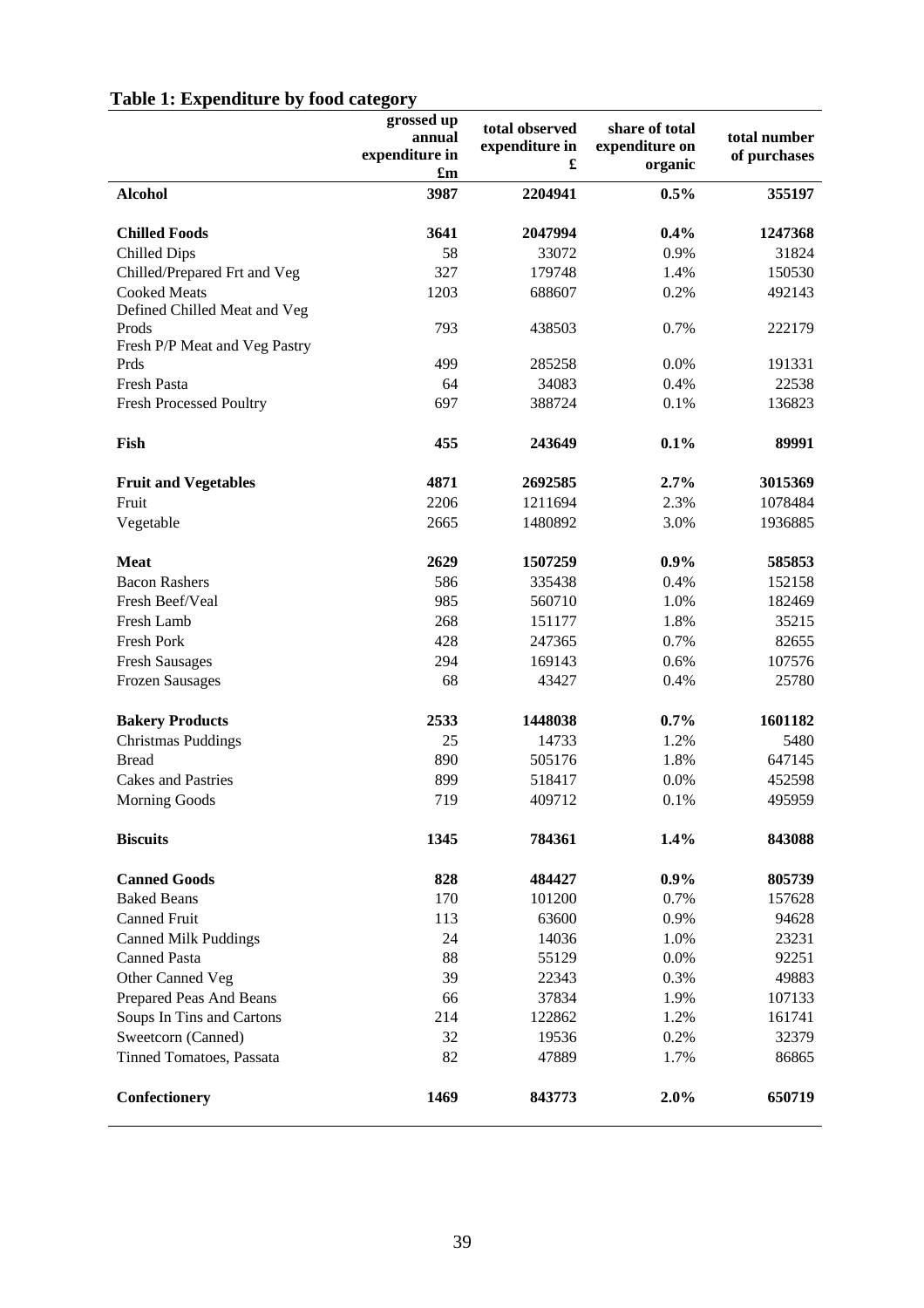# **Table 1 continued**

| <b>Dairy Products</b>             | 5294 | 3010922 | 2.2%  | 2445957 |
|-----------------------------------|------|---------|-------|---------|
| <b>Butter</b>                     | 247  | 136996  | 1.6%  | 108535  |
| Chilled Desserts (excl Formage    |      |         |       |         |
| Frais)                            | 328  | 189676  | 0.5%  | 184359  |
| Hens Eggs                         | 361  | 202374  | 5.7%  | 192100  |
| Margarine                         | 364  | 208415  | 0.3%  | 184672  |
| Desserts, Long Life               | 26   | 15484   | 2.2%  | 18517   |
| Total Cheese (excl Formage Frais) | 1387 | 792086  | 1.0%  | 504362  |
| Cream, inc. Flavoured             | 141  | 78399   | 1.3%  | 98333   |
| <b>Total Milk</b>                 | 1623 | 930530  | 2.1%  | 730080  |
| Yoghurt                           | 647  | 362812  | 5.6%  | 380404  |
| Yoghurt Drinks and Juices, wet    | 139  | 76948   | 1.6%  | 37110   |
| Yoghurt Drinks and Juices, dry    | 31   | 17204   | 0.8%  | 7485    |
| <b>Frozen Foods</b>               | 2579 | 1529941 | 0.5%  | 946448  |
| Defined Processed Poultry Prods   | 198  | 124053  | 0.2%  | 60278   |
| Frozen Confectionery              | 191  | 112158  | 0.1%  | 69393   |
| <b>Frozen Meat Products</b>       | 740  | 437358  | 0.4%  | 245778  |
| <b>Frozen Pizzas</b>              | 288  | 173711  | 0.1%  | 93273   |
| <b>Frozen Vegetables</b>          | 436  | 263116  | 1.2%  | 216498  |
| Other Frozen Foods excl. Pizza    | 256  | 150879  | 0.5%  | 100995  |
| Ice Cream                         | 470  | 268667  | 0.8%  | 160233  |
| <b>Hot Beverages</b>              | 952  | 536615  | 2.2%  | 267346  |
| <b>Food Drinks</b>                | 102  | 56811   | 1.4%  | 42024   |
| Fruit And Herbal Teas             | 26   | 14301   | 3.8%  | 13197   |
| <b>Instant Coffee</b>             | 423  | 238267  | 1.4%  | 92384   |
| Coffee Beans                      | 71   | 36566   | 13.0% | 15868   |
| Tea                               | 330  | 190671  | 1.4%  | 103873  |
| <b>Breakfast Foods</b>            | 1277 | 738977  | 1.6%  | 534046  |
| <b>Breakfast Cereals</b>          | 949  | 552569  | 1.4%  | 339142  |
| Chocolate Spread                  | 11   | 7098    | 1.4%  | 7506    |
| Honey                             | 40   | 22177   | 4.1%  | 11585   |
| Pastes and Spreads                | 145  | 83376   | 0.9%  | 92353   |
| Peanut Butter                     | 21   | 12616   | 1.4%  | 11855   |
| Preserves                         | 111  | 61141   | 3.0%  | 71605   |
| <b>Pickles and Sauces</b>         | 965  | 551509  | 1.3%  | 541825  |
| Mustard                           | 15   | 8696    | 0.5%  | 11592   |
| Olives                            | 20   | 11000   | 0.6%  | 8850    |
| Pickles                           | 48   | 27424   | 0.6%  | 31151   |
| Salad Accompaniments, wet         | 85   | 49771   | 0.4%  | 43521   |
| Salad Accompaniments, dry         | 47   | 26444   | 1.8%  | 27749   |
| Sauces and Ketchup (excl          |      |         |       |         |
| Worcester)                        | 119  | 70963   | 1.5%  | 71261   |
| Sauces For Cooking and            |      |         |       |         |
| Condiment, wet                    | 546  | 308462  | 1.5%  | 294987  |
| Sauces For Cooking and            |      |         |       |         |
| Condiment, dry                    | 17   | 9706    | 2.3%  | 10564   |
| Sour and Speciality Pickles       | 68   | 39044   | 0.3%  | 42150   |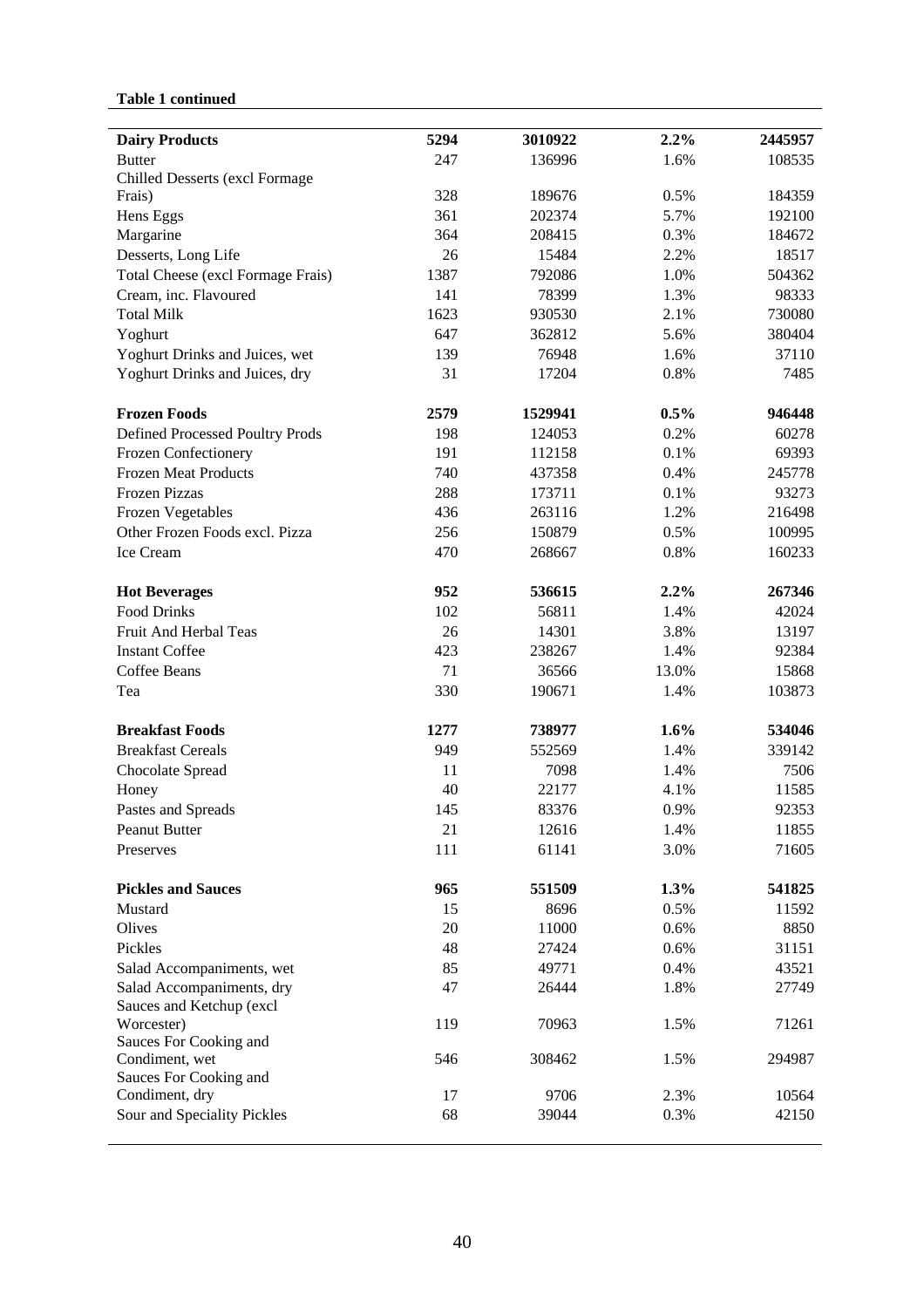#### **Table 1 continued**

| <b>Take Home Savouries</b>       | 948            | 561387     | $1.0\%$ | 474400   |
|----------------------------------|----------------|------------|---------|----------|
| Crisps                           | 429            | 254599     | 0.2%    | 212194   |
| <b>Nuts</b>                      | 136            | 74801      | 1.2%    | 58590    |
| Savoury Snacks and Reconstitutes | 383            | 231987     | 1.9%    | 203616   |
| <b>Carbohydrate and Savoury</b>  |                |            |         |          |
| <b>Snacks</b>                    | 369            | 211997     | $1.1\%$ | 267109   |
| Rice, Pasta, Cous Cous           | 211            | 122183     | 0.7%    | 134178   |
| Dried Soup                       | 65             | 36459      | 0.1%    | 50041    |
| Dry Meat Substitutes             | $\overline{2}$ | 1347       | 9.0%    | 1227     |
| Dry Pasta                        | 91             | 52007      | 2.6%    | 81663    |
| <b>Savoury Home Cooking</b>      | 600            | 342471     | 1.4%    | 345889   |
| Defined Mixes and Breadcrumbs    | 40             | 23693      | 0.2%    | 25694    |
| Ethnic Ingredients               | 80             | 45040      | 0.1%    | 33484    |
| Flour                            | 52             | 28677      | 4.9%    | 46345    |
| <b>Meat Extracts</b>             | 166            | 96836      | 1.2%    | 96730    |
| Packet Stuffing                  | 21             | 12779      | 0.3%    | 19931    |
| Pepper Herbs and Spices          | 70             | 37986      | 0.6%    | 37987    |
| Salt                             | 16             | 9523       | 0.6%    | 14954    |
| Vinegar                          | 22             | 12437      | 3.6%    | 18667    |
| White Fats And Oils              | 133            | 75500      | 1.7%    | 52097    |
| <b>Soft Drinks</b>               | 1655           | 961825     | 2.2%    | 730395   |
| <b>Bottled Non-Lemonade</b>      | 244            | 143069     | 6.1%    | 131515   |
| <b>Canned Colas</b>              | 171            | 97233      | 0.0%    | 34986    |
| Canned Non-Lemonade              | 91             | 52923      | 1.0%    | 30739    |
| <b>Fruit Juices</b>              | 590            | 326195     | 2.8%    | 266801   |
| One Shot Drinks                  | 241            | 147864     | 1.5%    | 110848   |
| Fruit Squash                     | 318            | 194541     | 0.4%    | 155506   |
| <b>Sweet Home Cooking</b>        | 450            | 253372     | 1.1%    | 269682   |
| Home Baking                      | 163            | 88155      | 2.1%    | 74980    |
| Lemon And Lime Juices            | $\overline{7}$ | 4336       | 1.2%    | 7045     |
| Mincemeat (Sweet)                | 6              | 3631       | 0.4%    | 2981     |
| Powdered Desserts and Custard    | 82             | 47803      | 0.2%    | 63729    |
| Sugar                            | 183            | 104139     | 0.5%    | 114878   |
| Syrup and Treacle                | 9              | 5308       | 3.1%    | 6069     |
| <b>Total</b>                     | 36847          | 20,956,043 | 1.4%    | 16017603 |

*Note: Data include 17,162 households over the period 8 November 2003 to 7 November 2004. A purchase is a household-store-day transaction (if a household buys two of the exact same product in one day at the same store this is one transaction, if they buy the same product at a different store or a different product at the same store that counts as a separate transaction). Table B.1 shows the breakdown by category.*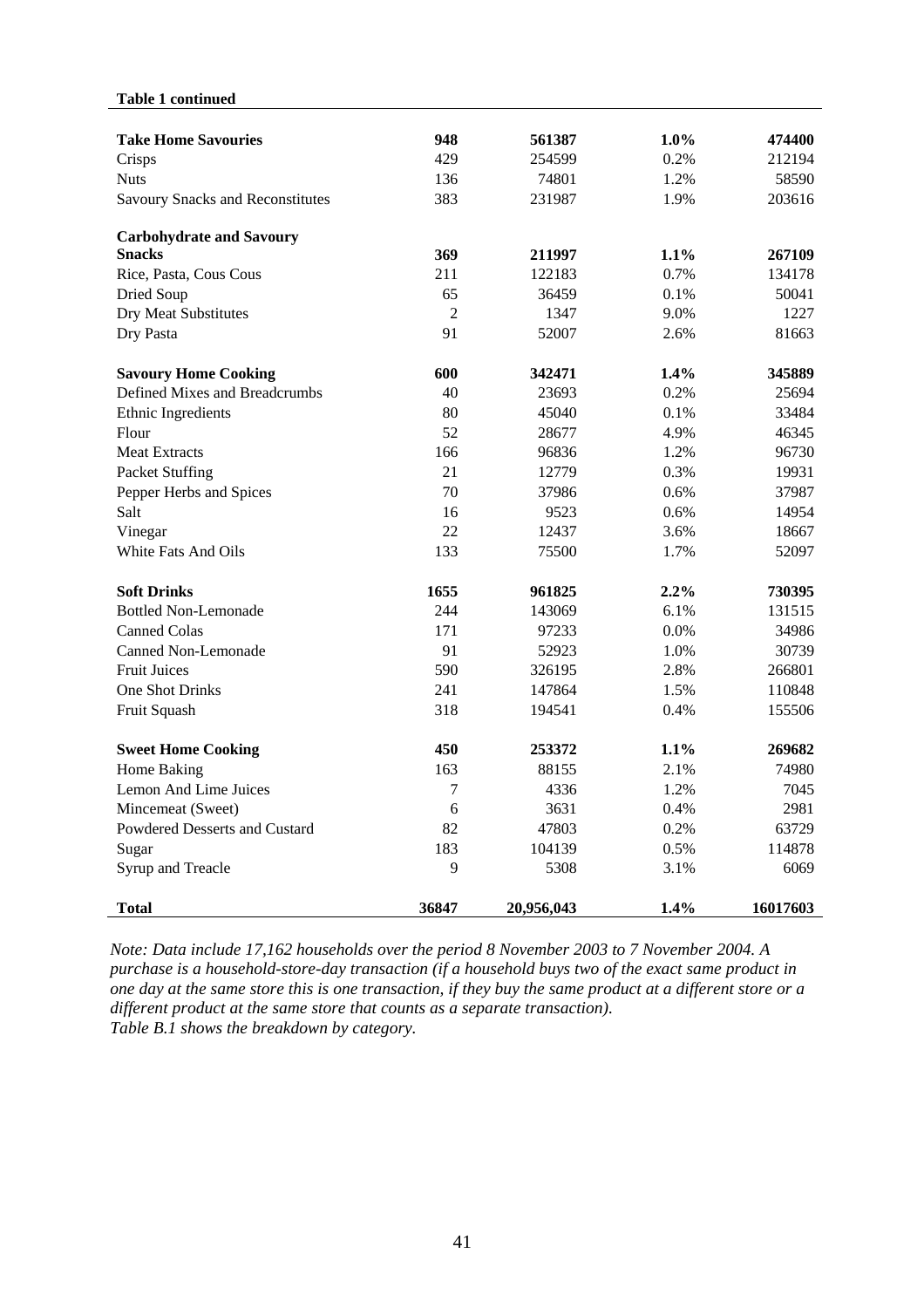| Dep var: ln(price per kg)     | (1)     | (2)                 |
|-------------------------------|---------|---------------------|
| Organic                       | 0.0847  | 0.483               |
|                               | [0.114] | [0.076]             |
| size quintile 2               |         | $-0.177$            |
|                               |         | [0.033]             |
| size quintile 3               |         | $-0.194$            |
|                               |         | [0.035]             |
| size quintile 4               |         | $-0.233$            |
|                               |         | [0.048]             |
| size quintile 5               |         | $-0.393$            |
|                               |         | [0.036]             |
| <b>Budget Private Label</b>   |         | $-0.431$            |
|                               |         | [0.054]             |
| <b>Standard Private Label</b> |         | 0.094               |
|                               |         | [0.031]             |
| <b>Streaky</b>                |         | $-0.298$            |
|                               |         | [0.037]             |
| origin Ireland                |         | 0.151               |
|                               |         | [0.104]             |
| origin Danish                 |         | $-0.061$            |
|                               |         | [0.033]             |
| origin Dutch                  |         | $-0.168$            |
|                               |         | [0.031]             |
| origin Other foreign          |         | $-0.152$<br>[0.042] |
| packaging: Prepacked          |         | 0.056               |
|                               |         | [0.039]             |
| Ticket price reduction        |         | $-0.163$            |
|                               |         | [0.022]             |
| Multi-purchase deal           |         | $-0.263$            |
|                               |         | [0.034]             |
| Extra free deal               |         | $-0.031$            |
|                               |         | [0.056]             |
| Asda                          |         | 1.989               |
|                               |         | [0.047]             |
| Large Discount Store          |         | 1.977               |
|                               |         | [0.063]             |
| MandS                         |         | 2.577               |
|                               |         | [0.059]             |
| Waitrose                      |         | 2.415               |
|                               |         | [0.051]             |
| Other Chain Store             |         | 2.165               |
|                               |         | [0.050]             |
| Safeway                       |         | 2.027               |
|                               |         | [0.043]             |
| Sainsbury                     |         | 2.246               |
|                               |         | [0.061]             |
| Tesco                         |         | 2.084               |
|                               |         | [0.042]             |
| Small store                   |         | 2.019               |
|                               |         | [0.043]             |
| Time and region effects       | no      | yes                 |
| R-squared                     | 0.01    | 0.98                |

# **Table 2: Hedonic regressions for bacon rashers**

*Note: Regression include 152,158 observations. Standard errors in [] are clustered at the barcode level and allow for general correlation..*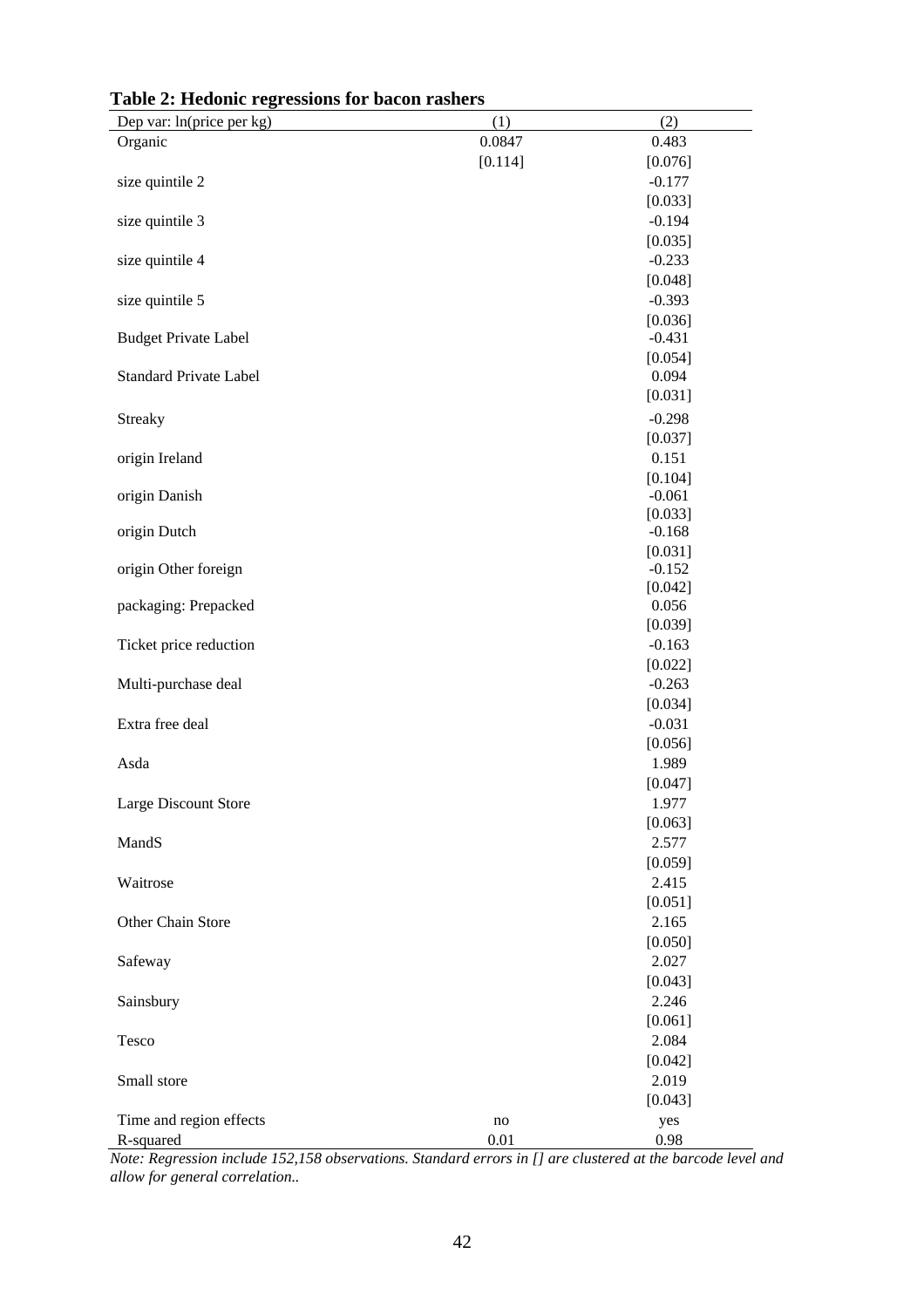| Food category                  | organic<br>coefficient | standard<br>error | <b>Adjusted</b><br>R <sub>2</sub> |                |      |     |                | characteristics |                  |                |         |
|--------------------------------|------------------------|-------------------|-----------------------------------|----------------|------|-----|----------------|-----------------|------------------|----------------|---------|
|                                |                        |                   |                                   | brand          | size | fat | flavour        | origin          | package          | variety        | obs     |
| 1 Alcohol                      |                        |                   |                                   |                |      |     |                |                 |                  |                |         |
| Alcohol                        | 0.138                  | 0.048             | 0.95                              | 3              | 5    |     |                |                 |                  | 43             | 355197  |
| 2 Chilled Foods                |                        |                   |                                   |                |      |     |                |                 |                  |                |         |
| Chilled Dips                   | 0.356                  | 0.047             | 0.98                              | $\mathfrak{Z}$ | 5    |     | 89             |                 | $\mathfrak{Z}$   |                | 31824   |
| Chilled/Prepared Frt and Veg   | 0.352                  | 0.098             | 0.95                              | 3              | 5    |     |                |                 | $\overline{2}$   | 8              | 150530  |
| <b>Cooked Meats</b>            | 0.580                  | 0.092             | 0.97                              | 3              | 5    |     |                |                 | 2                | 15             | 492143  |
| Defined Chilled Meat and Veg   |                        |                   |                                   |                |      |     |                |                 |                  |                |         |
| Prods                          | 0.220                  | 0.084             | 0.93                              | $\mathfrak{Z}$ | 5    |     |                |                 | 5                |                | 222179  |
| Fresh Meat and Veg Pastry Prds | 0.341                  | 0.064             | 0.95                              | 3              | 5    |     |                |                 |                  |                | 191331  |
| <b>Fresh Pasta</b>             | 0.088                  | 0.071             | 0.99                              | 3              | 5    |     |                |                 |                  | 29             | 22538   |
| <b>Fresh Processed Poultry</b> | 0.396                  | 0.086             | 0.97                              | 3              | 5    |     | $\overline{4}$ |                 | $\mathfrak{2}$   |                | 136823  |
| 3 Fish                         |                        |                   |                                   |                |      |     |                |                 |                  |                |         |
| Wet/smoked fish                | 0.097                  | 0.057             | 0.98                              | 3              | 5    |     |                |                 | $\overline{2}$   | 40             | 89991   |
| <b>4 Fruit and Vegetables</b>  |                        |                   |                                   |                |      |     |                |                 |                  |                |         |
| Fruit                          | 0.230                  | 0.043             | 0.91                              | $\mathfrak{Z}$ | 5    |     |                | 25              | $\boldsymbol{2}$ | 95             | 1078484 |
| Vegetable                      | 0.404                  | 0.025             | 0.83                              | $\overline{4}$ | 5    |     |                | 16              | $\overline{2}$   | 135            | 1936885 |
| 5 Meat                         |                        |                   |                                   |                |      |     |                |                 |                  |                |         |
| <b>Bacon Rashers</b>           | 0.483                  | 0.076             | 0.98                              | 3              | 5    |     |                | 6               | $\sqrt{2}$       | $\overline{4}$ | 152158  |
| Fresh Beef/Veal                | 0.247                  | 0.123             | 0.91                              | $\mathfrak{Z}$ | 5    |     |                | 5               | $\sqrt{2}$       | 5              | 182469  |
| Fresh Lamb                     | 0.142                  | 0.084             | 0.97                              | 3              | 5    |     |                | $\overline{4}$  | $\sqrt{2}$       | $\overline{c}$ | 35215   |
| Fresh Pork                     | 0.376                  | 0.073             | 0.96                              | 3              | 5    |     |                | 3               | $\sqrt{2}$       | $\overline{2}$ | 82655   |
| <b>Fresh Sausages</b>          | 0.541                  | 0.063             | 0.95                              | 3              | 5    |     | 132            |                 | $\overline{2}$   | 14             | 107576  |
| <b>Frozen Sausages</b>         | 0.715                  | 0.082             | 0.88                              | $\mathfrak{Z}$ | 5    |     | 23             |                 |                  | 11             | 25780   |
| <b>8 Bakery Products</b>       |                        |                   |                                   |                |      |     |                |                 |                  |                |         |
| <b>Christmas Puddings</b>      | 0.492                  | 0.201             | 0.97                              | 3              | 5    |     |                |                 | 3                | 5              | 5480    |
| <b>Bread</b>                   | 0.193                  | 0.019             | 0.76                              | 4              | 5    |     |                |                 | 4                | 22             | 647145  |
| <b>Cakes and Pastries</b>      | 0.537                  | 0.067             | 0.91                              | 3              | 5    |     |                |                 | $\sqrt{2}$       | 84             | 452598  |
| <b>Morning Goods</b>           | 0.098                  | 0.049             | 0.90                              | 4              | 5    |     |                |                 | $\overline{2}$   | 34             | 495959  |

# **Table 3: Organic coefficient, R2 and characteristics for all food categories**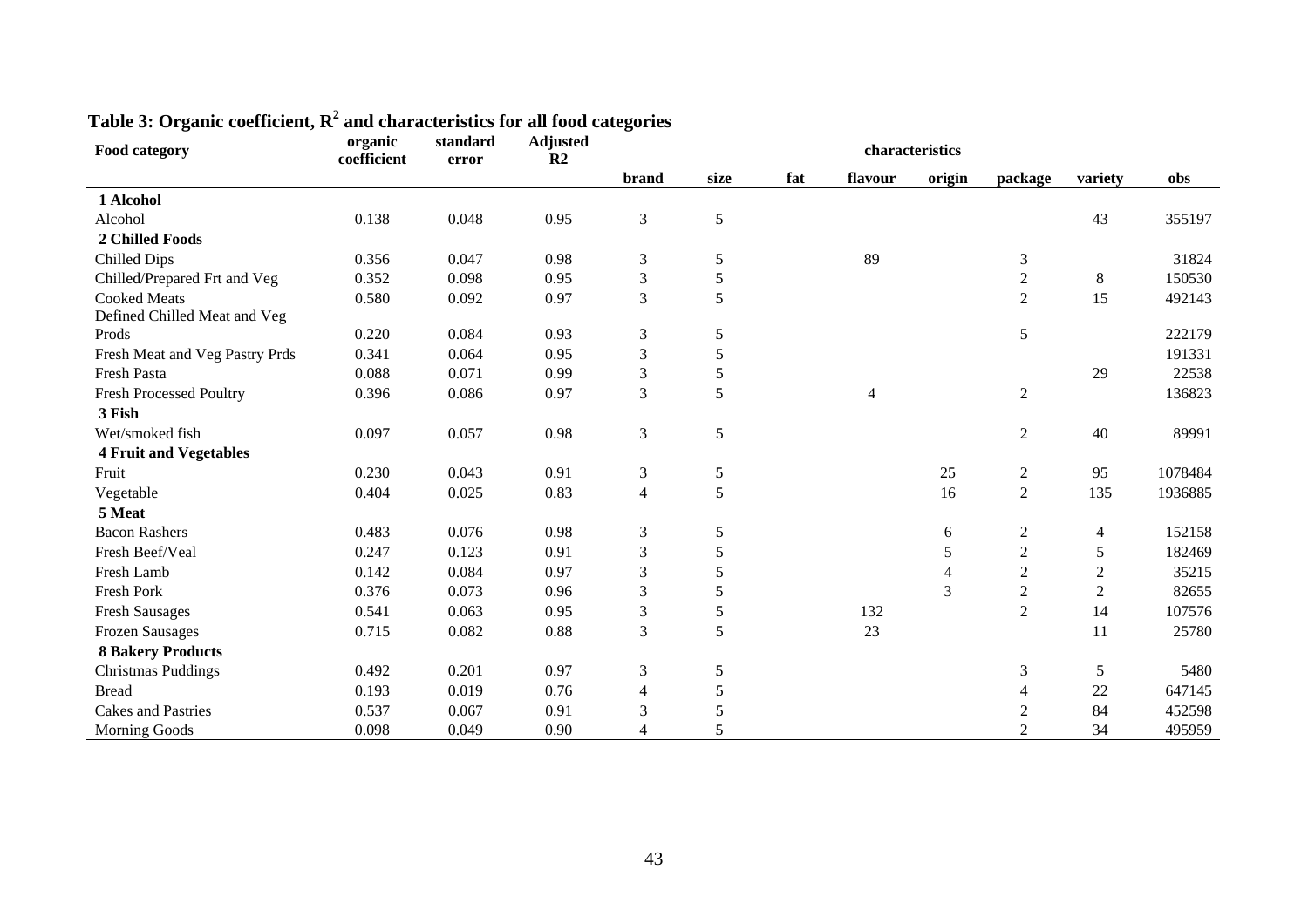| <b>Table 3 continued</b>          |          |       |      |                |   |                |                |    |                |                |        |
|-----------------------------------|----------|-------|------|----------------|---|----------------|----------------|----|----------------|----------------|--------|
| 9 Biscuits                        |          |       |      |                |   |                |                |    |                |                |        |
| <b>Biscuits</b>                   | 0.047    | 0.058 | 0.92 | 3              | 5 |                |                |    |                | 10             | 843088 |
| <b>10 Canned Goods</b>            |          |       |      |                |   |                |                |    |                |                |        |
| <b>Baked Beans</b>                | 0.415    | 0.095 | 0.96 | 3              | 5 | $\overline{2}$ |                |    |                | 37             | 157628 |
| <b>Canned Fruit</b>               | 0.505    | 0.151 | 0.67 | $\mathfrak{Z}$ | 5 |                |                |    |                | 13             | 94628  |
| <b>Canned Milk Puddings</b>       | 0.201    | 0.073 | 0.82 | 3              | 5 |                |                |    |                | $\mathfrak{2}$ | 23231  |
| <b>Canned Pasta</b>               | 0.622    | 0.105 | 0.71 | 3              | 5 |                | 40             |    |                | $\,8\,$        | 92251  |
| Other Canned Veg                  | 0.283    | 0.172 | 0.90 | 3              | 5 |                |                |    |                | 30             | 49883  |
| Prepared Peas And Beans           | 0.509    | 0.072 | 0.88 | 3              | 5 |                |                |    |                | 12             | 107133 |
| Soups In Tins and Cartons         | 0.280    | 0.064 | 0.85 | 3              | 5 |                | 325            |    | 10             | $\sqrt{2}$     | 161741 |
| Sweetcorn (Canned)                | 0.165    | 0.084 | 0.87 | 3              | 5 |                |                |    |                | $\overline{2}$ | 32379  |
| Tinned Tomatoes, Passata          | 0.332    | 0.095 | 0.82 | 3              | 5 |                |                |    |                | 5              | 86865  |
| 11 Confectionery                  |          |       |      |                |   |                |                |    |                |                |        |
| Chocolate and sugar               | 0.221    | 0.061 | 0.96 | $\mathfrak{Z}$ | 5 |                |                |    |                | 31             | 650719 |
| <b>12 Dairy Products</b>          |          |       |      |                |   |                |                |    |                |                |        |
| <b>Butter</b>                     | 0.197    | 0.058 | 0.99 | $\mathfrak 3$  | 5 |                |                | 9  |                |                | 108535 |
| <b>Chilled Desserts</b>           | 0.413    | 0.165 | 0.94 | $\mathfrak{Z}$ | 5 |                | 187            |    |                | 19             | 184359 |
| Hens Eggs                         | 0.418    | 0.028 | 0.98 | 4              | 5 |                |                |    |                | $\overline{4}$ | 192100 |
| Margarine                         | 0.316    | 0.114 | 0.70 | 3              | 5 |                |                |    |                | 6              | 184672 |
| Desserts, Long Life               | $-0.022$ | 0.019 | 0.93 | $\overline{2}$ | 5 |                |                |    |                | 5              | 18517  |
| Total Cheese (excl Formage Frais) | 0.240    | 0.033 | 0.98 | 3              | 5 | 4              | 154            | 12 | $\overline{2}$ | 39             | 504362 |
| Cream, inc. Flavoured             | $-0.088$ | 0.094 | 0.97 | 3              | 5 | $\overline{2}$ | 28             |    | $\sqrt{5}$     | 14             | 98333  |
| <b>Total Milk</b>                 | 0.161    | 0.021 | 0.98 | 3              | 5 |                |                |    | $\overline{4}$ | 12             | 730080 |
| Yoghurt                           | 0.167    | 0.036 | 0.91 | 3              | 5 | $\overline{4}$ | 259            |    |                | $\overline{4}$ | 380404 |
| Yoghurt Drinks and Juices, wet    | 0.480    | 0.040 | 0.99 | $\mathfrak{2}$ | 5 |                | 20             |    |                |                | 37110  |
| Yoghurt Drinks and Juices, dry    | $-0.095$ | 0.157 | 0.94 | 3              | 5 |                | 55             |    |                |                | 7485   |
| <b>13 Frozen Foods</b>            |          |       |      |                |   |                |                |    |                |                |        |
| Defined Processed Poultry Prods   | 0.232    | 0.107 | 0.96 | $\mathfrak 3$  | 5 |                | $\overline{4}$ |    |                | $\overline{4}$ | 60278  |
| Frozen Confectionery              | 0.087    | 0.107 | 0.95 | 3              | 5 | $\overline{2}$ |                |    |                | 13             | 69393  |
| <b>Frozen Meat Products</b>       | 0.066    | 0.049 | 0.95 | 3              | 5 |                |                |    |                | 10             | 245778 |
| <b>Frozen Pizzas</b>              | 0.044    | 0.095 | 0.97 | 3              | 5 |                | 139            |    |                | 12             | 93273  |
| <b>Frozen Vegetables</b>          | 0.127    | 0.094 | 0.76 | 3              | 5 |                |                |    |                | 18             | 216498 |
| Other Frozen Foods excl. Pizza    | 0.375    | 0.183 | 0.96 | 3              | 5 |                |                |    |                | 10             | 100995 |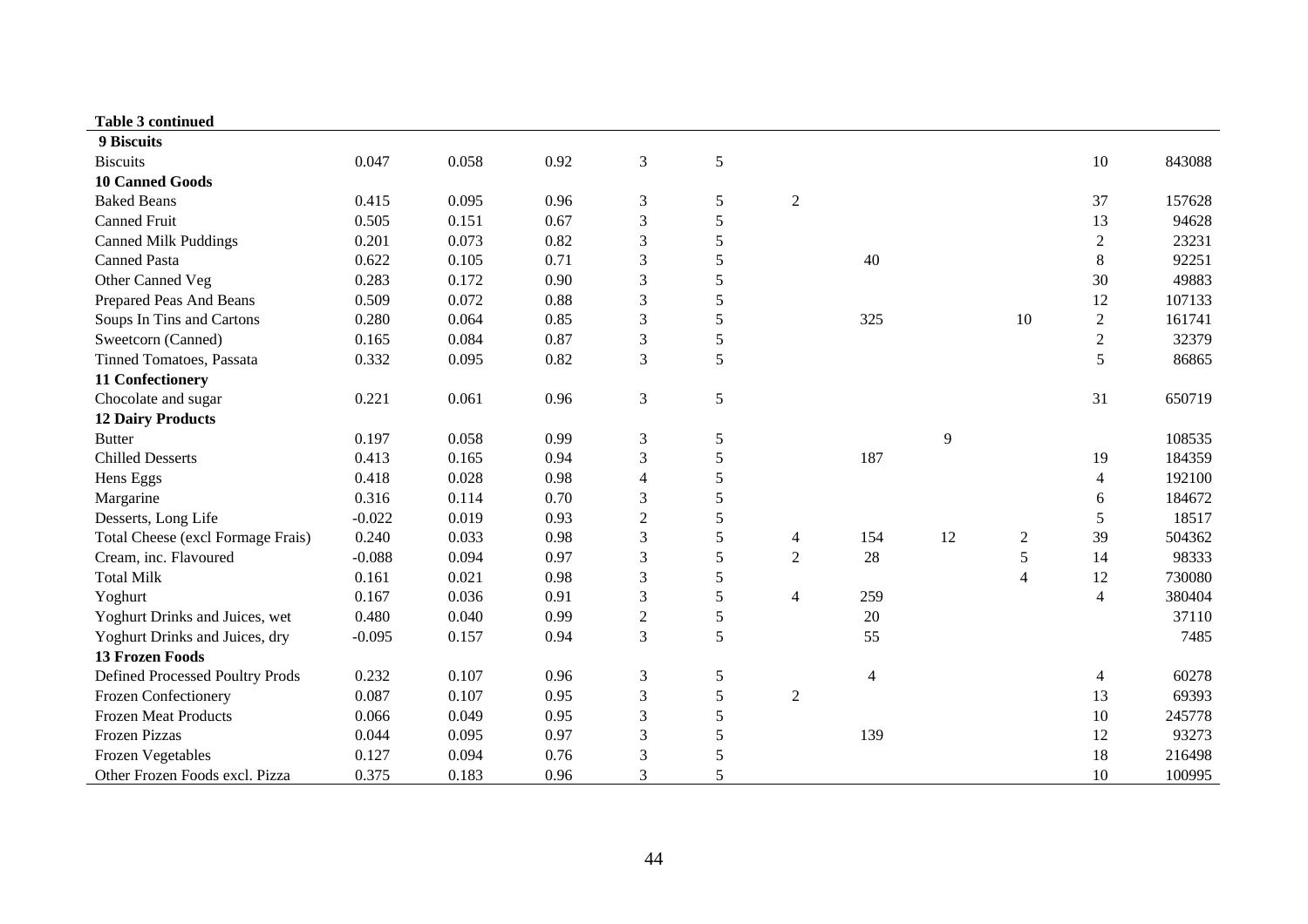| <b>Table 3 continued</b>                |          |       |      |                             |               |                |     |                |                |        |
|-----------------------------------------|----------|-------|------|-----------------------------|---------------|----------------|-----|----------------|----------------|--------|
| Ice Cream                               | $-0.100$ | 0.235 | 0.91 | $\overline{3}$              | 5             |                |     |                | 15             | 160233 |
| <b>14 Hot Beverages</b>                 |          |       |      |                             |               |                |     |                |                |        |
| <b>Food Drinks</b>                      | 0.630    | 0.063 | 0.98 | $\ensuremath{\mathfrak{Z}}$ | 5             |                |     | 12             | $\overline{c}$ | 42024  |
| Fruit And Herbal Teas                   | 0.245    | 0.078 | 1.00 | $\mathfrak{Z}$              | 5             |                | 145 |                | 2              | 13197  |
| <b>Instant Coffee</b>                   | 0.302    | 0.094 | 0.99 | $\mathfrak{Z}$              | 5             |                |     |                | 10             | 92384  |
| Coffee Beans                            | 0.028    | 0.098 | 0.98 | 3                           | 5             |                |     | $\overline{4}$ | 97             | 15868  |
| Tea                                     | 0.281    | 0.078 | 0.99 | $\mathfrak{Z}$              | 5             |                |     |                | 98             | 103873 |
| <b>16 Breakfast Foods</b>               |          |       |      |                             |               |                |     |                |                |        |
| <b>Breakfast Cereals</b>                | 0.225    | 0.056 | 0.97 | $\mathfrak{Z}$              | $\sqrt{5}$    |                | 177 |                | 3              | 339142 |
| Chocolate Spread                        | 0.392    | 0.109 | 0.97 | $\ensuremath{\mathfrak{Z}}$ | 5             |                | 19  | 3              |                | 7506   |
| Honey                                   | 0.243    | 0.040 | 0.99 | $\ensuremath{\mathfrak{Z}}$ | 5             |                |     |                | 38             | 11585  |
| Pastes and Spreads                      | 0.165    | 0.055 | 0.98 | $\mathfrak{Z}$              | 5             |                | 318 | 3              | 8              | 92353  |
| <b>Peanut Butter</b>                    | 0.575    | 0.054 | 0.97 | $\mathfrak{Z}$              | $\mathfrak s$ |                |     |                | 9              | 11855  |
| Preserves                               | 0.228    | 0.082 | 0.85 | $\mathfrak{Z}$              | 5             |                | 121 |                | 14             | 71605  |
| <b>18 Pickles and Sauces</b>            |          |       |      |                             |               |                |     |                |                |        |
| Mustard                                 | 0.411    | 0.088 | 0.98 | $\mathfrak{Z}$              | 5             |                | 18  | 5              | 15             | 11592  |
| Olives                                  | 0.088    | 0.096 | 0.95 | $\ensuremath{\mathfrak{Z}}$ | 5             |                |     | 7              | 7              | 8850   |
| Pickles                                 | 0.450    | 0.108 | 0.96 | $\mathfrak{Z}$              | 5             |                |     |                | 141            | 31151  |
| Salad Accompaniments, wet               | 0.734    | 0.068 | 0.97 | $\ensuremath{\mathfrak{Z}}$ | 5             | 2              | 68  | 4              | 70             | 43521  |
| Salad Accompaniments, dry               | 0.443    | 0.310 | 0.90 | $\overline{3}$              | 5             | $\overline{2}$ | 140 | $\tau$         | 142            | 27749  |
| Sauces and Ketchup (excl                |          |       |      |                             |               |                |     |                |                |        |
| Worcester)                              | 0.166    | 0.081 | 0.91 | $\mathfrak{Z}$              | 5             |                |     |                | 3              | 71261  |
| Sauces For Cooking and                  |          |       |      |                             |               |                |     |                |                |        |
| Condiment, wet                          | 0.644    | 0.151 | 0.99 | $\mathfrak{Z}$              | 5             |                |     | 13             | 13             | 294987 |
| Sauces For Cooking and                  |          |       |      |                             |               |                |     |                |                |        |
| Condiment, dry                          | 0.114    | 0.065 | 0.96 | $\mathbf{2}$                | 5             |                |     | 4              | 94             | 10564  |
| Sour and Speciality Pickles             | 0.491    | 0.191 | 0.90 | $\overline{3}$              | 5             |                |     | 6              | 37             | 42150  |
| <b>19 Take Home Savouries</b>           |          |       |      |                             |               |                |     |                |                |        |
| Crisps                                  | 0.195    | 0.098 | 0.99 | $\mathfrak{Z}$              | 5             |                | 212 |                | 13             | 212194 |
| <b>Nuts</b>                             | 0.324    | 0.113 | 0.88 | $\mathfrak{Z}$              | 5             |                |     | 13             |                | 58590  |
| <b>Savoury Snacks and Reconstitutes</b> | 0.227    | 0.109 | 0.98 | 3                           | 5             |                | 183 |                |                | 203616 |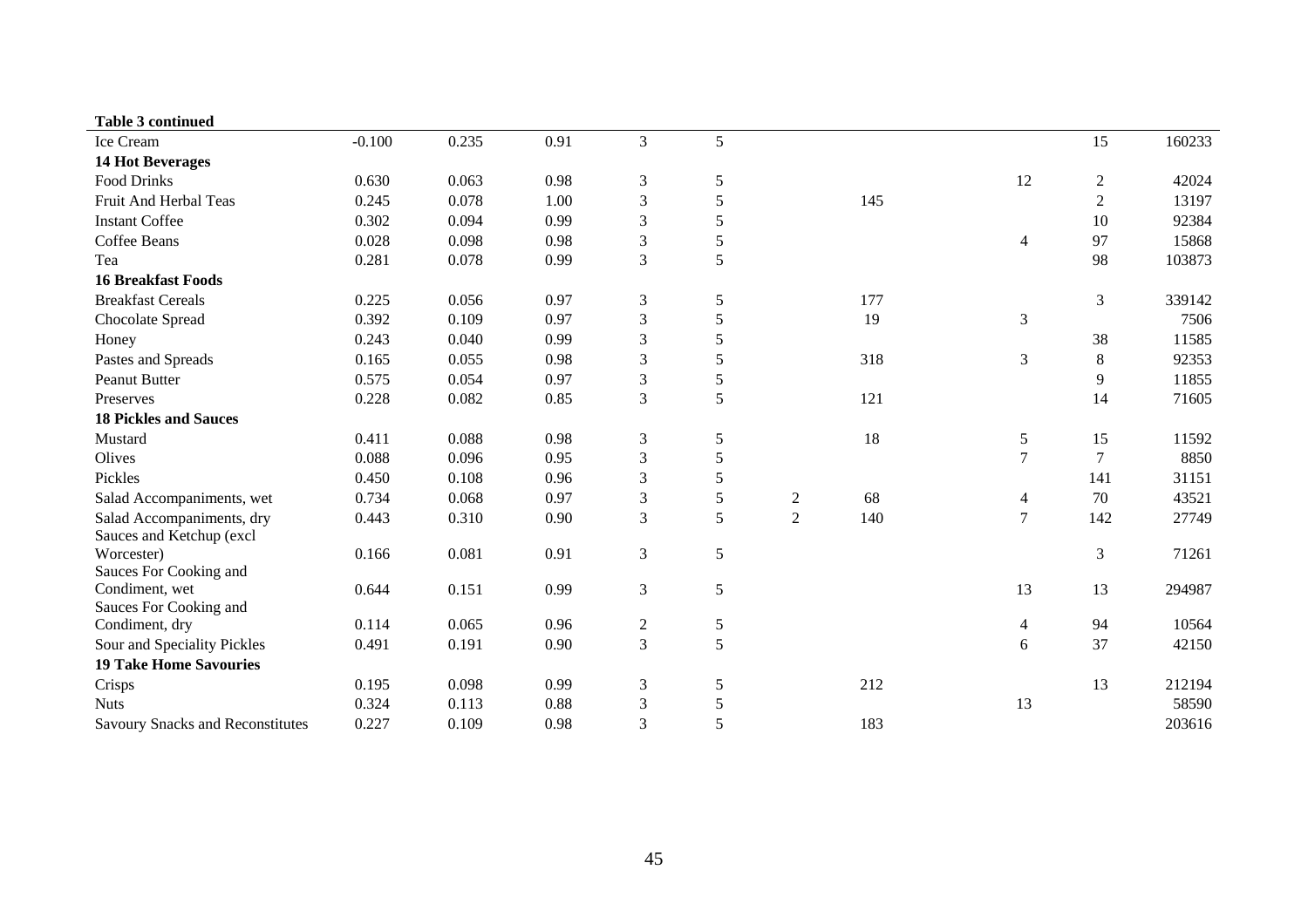| Table 3 continued              |       |       |      |                |   |                |     |                |                |        |
|--------------------------------|-------|-------|------|----------------|---|----------------|-----|----------------|----------------|--------|
| 20 Carbohydrate and Savoury    |       |       |      |                |   |                |     |                |                |        |
| <b>Snacks</b>                  |       |       |      |                |   |                |     |                |                |        |
| Rice, Pasta, Cous Cous         | 0.040 | 0.080 | 0.94 | $\mathfrak{Z}$ | 5 |                |     |                | 235            | 134178 |
| Dried Soup                     | 0.599 | 0.194 | 0.99 | $\mathfrak{Z}$ | 5 | $\overline{2}$ | 144 | 5              | $\overline{2}$ | 50041  |
| Dry Meat Substitutes           | 0.266 | 0.082 | 0.99 | $\overline{2}$ | 5 |                |     |                | 19             | 1227   |
| Dry Pasta                      | 0.354 | 0.105 | 0.81 | 3              | 5 |                |     |                | 83             | 81663  |
| <b>21 Savoury Home Cooking</b> |       |       |      |                |   |                |     |                |                |        |
| Defined Mixes and Breadcrumbs  | 0.939 | 0.212 | 0.96 | 3              | 5 |                | 74  | 9              | 129            | 25694  |
| Ethnic Ingredients             | 0.183 | 0.080 | 0.95 | $\mathfrak{Z}$ | 5 |                |     |                |                | 33484  |
| Flour                          | 0.100 | 0.096 | 0.97 | $\mathfrak{Z}$ | 5 |                |     |                | 25             | 46345  |
| <b>Meat Extracts</b>           | 0.206 | 0.158 | 0.97 | $\mathfrak{Z}$ | 5 |                |     |                |                | 96730  |
| Packet Stuffing                | 0.618 | 0.026 | 0.99 | $\mathfrak{Z}$ | 5 |                | 35  |                | 35             | 19931  |
| Pepper Herbs and Spices        | 0.123 | 0.071 | 0.97 | 3              | 5 |                |     |                |                | 37987  |
| Salt                           | 0.766 | 0.439 | 0.88 | 3              | 5 |                |     | 9              | 6              | 14954  |
| Vinegar                        | 0.073 | 0.179 | 0.87 | 3              | 5 |                | 21  | $\overline{2}$ | 27             | 18667  |
| White Fats And Oils            | 0.434 | 0.119 | 0.86 | $\mathfrak{Z}$ | 5 |                |     |                | 3              | 52097  |
| <b>22 Soft Drinks</b>          |       |       |      |                |   |                |     |                |                |        |
| <b>Bottled Non-Lemonade</b>    | 0.737 | 0.169 | 0.93 | $\mathfrak{Z}$ | 5 | $\overline{2}$ | 172 |                |                | 131515 |
| <b>Canned Colas</b>            | 0.155 | 0.094 | 0.68 | $\mathfrak{Z}$ | 5 | $\overline{2}$ | 5   |                |                | 34986  |
| <b>Canned Non-Lemonade</b>     | 0.119 | 0.156 | 0.78 | 3              | 5 | $\mathfrak{2}$ | 81  |                |                | 30739  |
| <b>Fruit Juices</b>            | 0.332 | 0.051 | 0.88 | 3              | 5 | $\overline{2}$ | 167 | $\mathbf{2}$   | $\overline{7}$ | 266801 |
| <b>One Shot Drinks</b>         | 0.389 | 0.045 | 0.68 | $\mathfrak{Z}$ | 5 | $\sqrt{2}$     | 233 | 10             | $\overline{2}$ | 110848 |
| Fruit Squash                   | 0.820 | 0.180 | 0.82 | $\mathfrak{Z}$ | 5 | 5              | 110 |                | 4              | 155506 |
| <b>23 Sweet Home Cooking</b>   |       |       |      |                |   |                |     |                |                |        |
| Home Baking                    | 0.162 | 0.060 | 0.93 | 3              | 5 |                |     |                |                | 74980  |
| Lemon And Lime Juices          | 0.476 | 0.059 | 0.97 | $\sqrt{2}$     | 5 |                |     |                | $\overline{2}$ | 7045   |
| Mincemeat (Sweet)              | 0.397 | 0.117 | 0.87 | 3              | 5 |                |     |                | 2              | 2981   |
| Powdered Desserts and Custard  | 0.837 | 0.172 | 0.94 | 3              | 5 |                |     |                | 14             | 63729  |
| Sugar                          | 0.327 | 0.155 | 0.90 | 3              | 5 |                |     |                | 10             | 114878 |
| Syrup and Treacle              | 1.445 | 0.108 | 0.88 | $\overline{2}$ | 5 |                |     |                | $\overline{2}$ | 6069   |

*Notes: Each row represents a separate hedonic regression. An observation is a transaction. The coefficient and standard error are those on a dummy for whether the specific*  product (bar code) is organic. Standard errors are clustered at the product level. The adjusted  $R^2$  is from the overall regression. The numbers indicate the number of characteristics *of each type appear in the hedonic regression. For example, for Bacon Rashers there are 3 brand characteristics (Branded, Budget or Standard Private Label), 4 origin characteristics (Britain, Ireland, Northern Europe and Other) and 2 variety characteristics (smoked or unsmoked). In all regressions there are 5 size categories, 8 store indicators (see Table 2), time and region effects. The final column shows the number of observations.*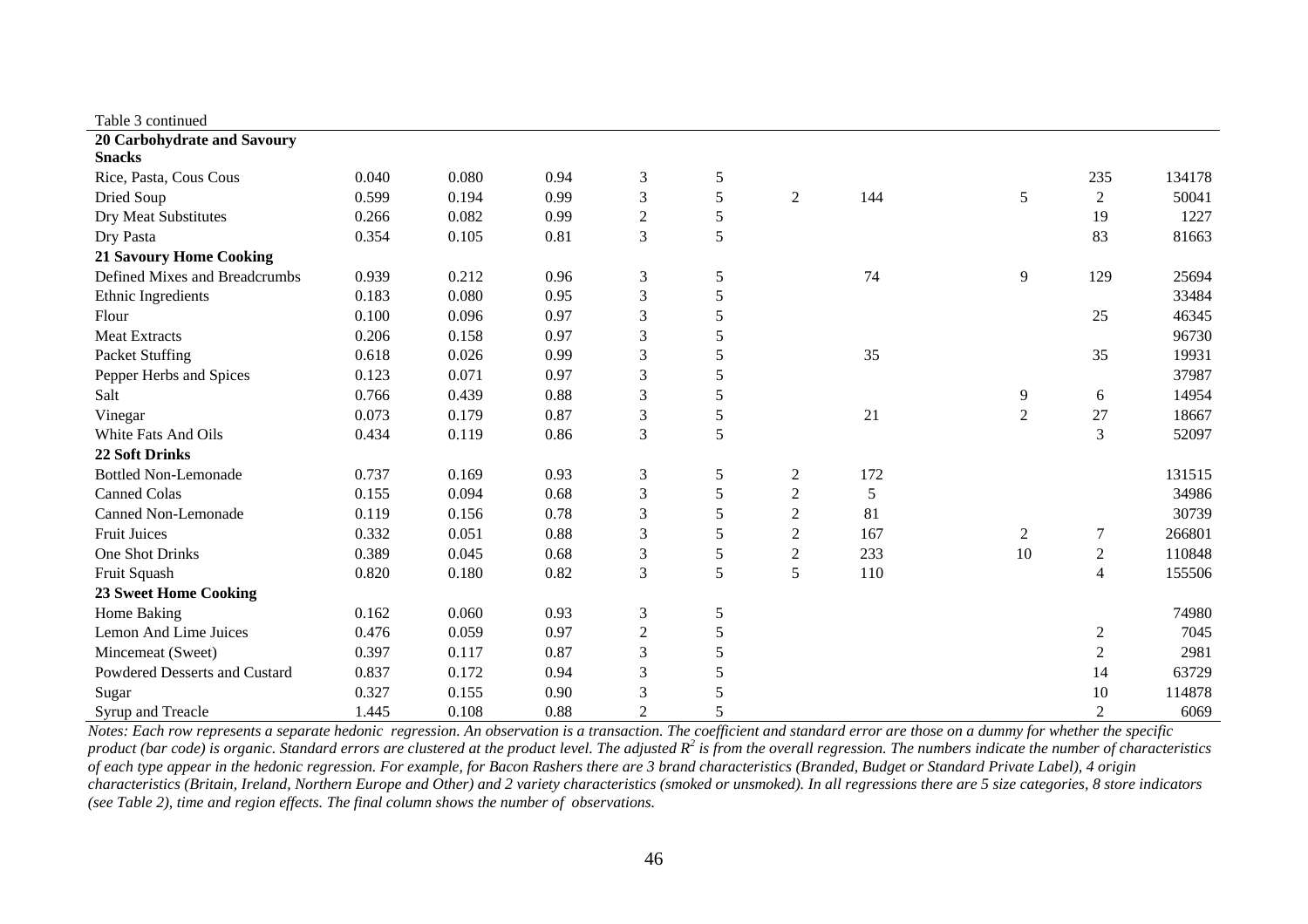| share of household expenditure on | Number of  | % of sample | Cumulative % of |
|-----------------------------------|------------|-------------|-----------------|
| foods with organic characteristic | households |             | sample          |
| zero                              | 3,132      | 18.25       | 18.25           |
| less than $0.25\%$                | 3,407      | 19.85       | 38.10           |
| btwn $0.25\% -0.5\%$              | 2.949      | 17.18       | 55.28           |
| btwn $0.5\% - 1\%$                | 3,198      | 18.63       | 73.92           |
| btwn $1\% - 5\%$                  | 3,739      | 21.79       | 95.71           |
| btwn $5\% - 10\%$                 | 451        | 2.63        | 98.33           |
| over $10\%$                       | 286        | 1.67        | 100.00          |
| <b>Total</b>                      | 17,162     | 100.00      |                 |

### **Table 4: share of household expenditure on foods with organic characteristic**

# **Table 5: estimated household lower bound on willingness to pay for organic over a year**

| household expenditure on foods with | Number of  | % of sample | Cumulative % of |
|-------------------------------------|------------|-------------|-----------------|
| organic characteristic              | households |             | sample          |
| zero                                | 3,225      | 18.79       | 18.79           |
| less than $£1$                      | 5,122      | 29.85       | 48.64           |
| btwn £1-£5                          | 5,915      | 34.47       | 83.10           |
| btwn £5-£10                         | 1,457      | 8.49        | 91.59           |
| btwn £10-£50                        | 1.216      | 7.09        | 98.68           |
| btwn £50-£100                       | 129        | 0.75        | 99.43           |
| over $£100$                         | 98         | 0.57        | 100.00          |
| <b>Total</b>                        | 17.162     | 100.00      |                 |

# **Table 6: estimated household lower bound on willingness to pay for organic over a year as a share of expenditure on organic products**

| $\overline{\phantom{a}}$<br>lower bound on willingness to pay for | Number of  | % of sample | Cumulative % of |
|-------------------------------------------------------------------|------------|-------------|-----------------|
| organic as a share of household                                   | households |             | sample          |
| expenditure on organic foods                                      |            |             |                 |
| zero                                                              | 3,225      | 18.79       | 18.79           |
| less than $10\%$                                                  | 1,353      | 7.88        | 26.68           |
| btwn $10-15%$                                                     | 1,707      | 9.95        | 36.62           |
| btwn $15-20\%$                                                    | 3,856      | 22.47       | 59.09           |
| btwn $20-25%$                                                     | 3,396      | 19.79       | 78.88           |
| btwn $25 - 50\%$                                                  | 3,405      | 19.84       | 98.72           |
| over $50\%$                                                       | 220        | 1.28        | 100.00          |
| <b>Total</b>                                                      | 17,162     | 100.00      |                 |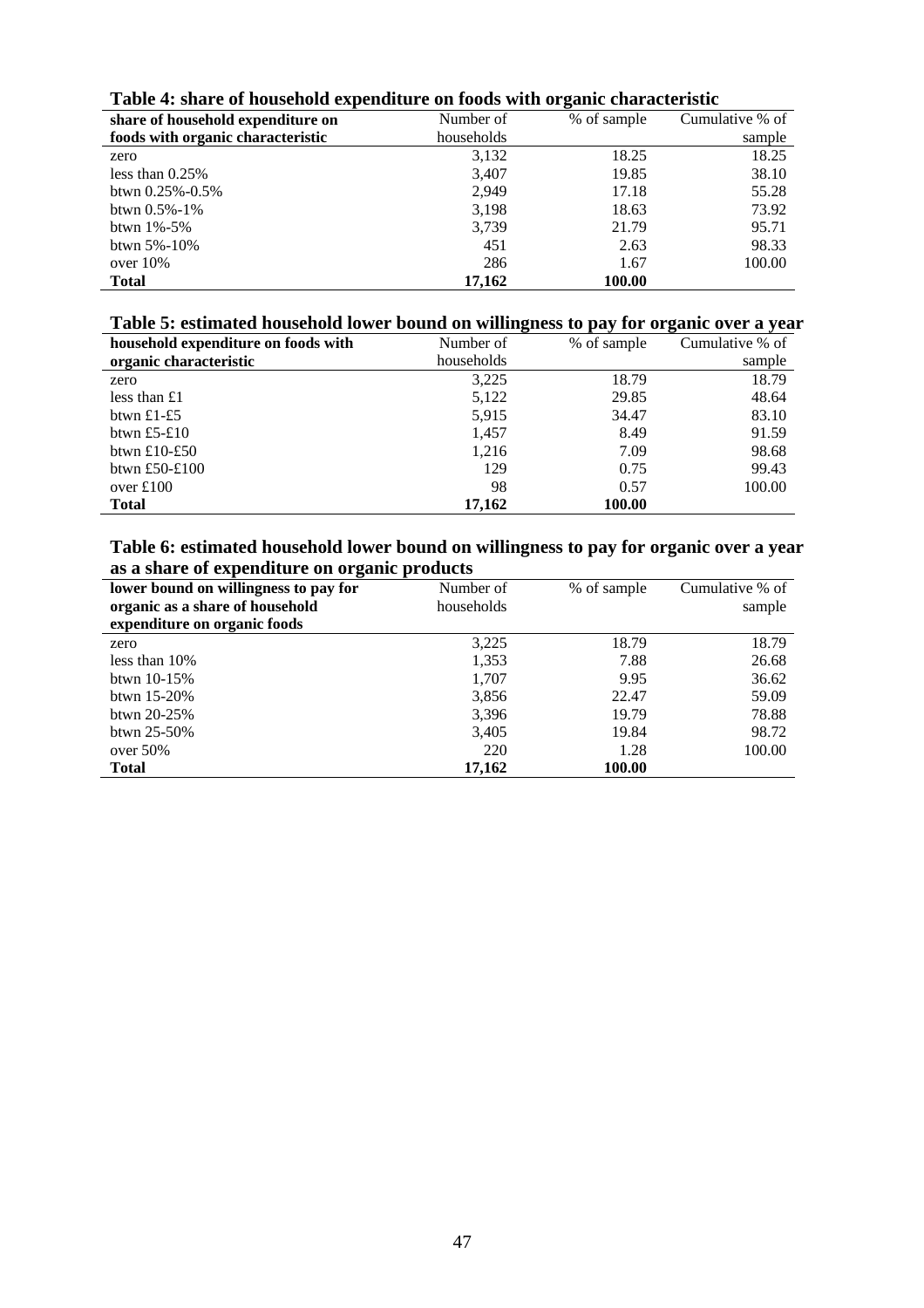| Twore to concentry of organic produces   |             |               |              |               |
|------------------------------------------|-------------|---------------|--------------|---------------|
|                                          | with fascia |               | whole market |               |
| Number of characteristics that differ to | Number of   | % of products | Number of    | % of products |
| nearest non-organic product              | organic     |               | organic      |               |
|                                          | products    |               | products     |               |
|                                          | 5908        | 80.68         | 2957         | 87.41         |
|                                          | 1370        | 18.71         | 412          | 12.18         |
|                                          | 44          | 0.60          | 14           | 0.41          |
|                                          |             | 0.01          |              |               |
| <b>Total</b>                             | 7323        | 100.00        | 3383         | 100           |

# **Table 7: bundling of organic products**

# **Table 8: bundling of non-organic products**

|                                | with fascia |               | whole market     |               |
|--------------------------------|-------------|---------------|------------------|---------------|
| Number of characteristics      | Number of   | % of products | Number of non-   | % of products |
| that differ in nearest organic | non-organic |               | organic products |               |
| product                        | products    |               |                  |               |
| $\theta$                       | 61318       | 28.67         | 35806            | 40.98         |
|                                | 84984       | 39.73         | 34165            | 39.10         |
|                                | 32731       | 15.30         | 9832             | 11.25         |
|                                | 17834       | 8.34          | 5135             | 5.88          |
| 4                              | 8322        | 3.89          | 1993             | 2.28          |
|                                | 8076        | 3.78          | 437              | 0.50          |
| 6                              | 619         | 0.29          | 2                | 0.00          |
|                                |             | 0.00          |                  |               |
| <b>Total</b>                   | 213885      | 100.00        | 87370            | 100.00        |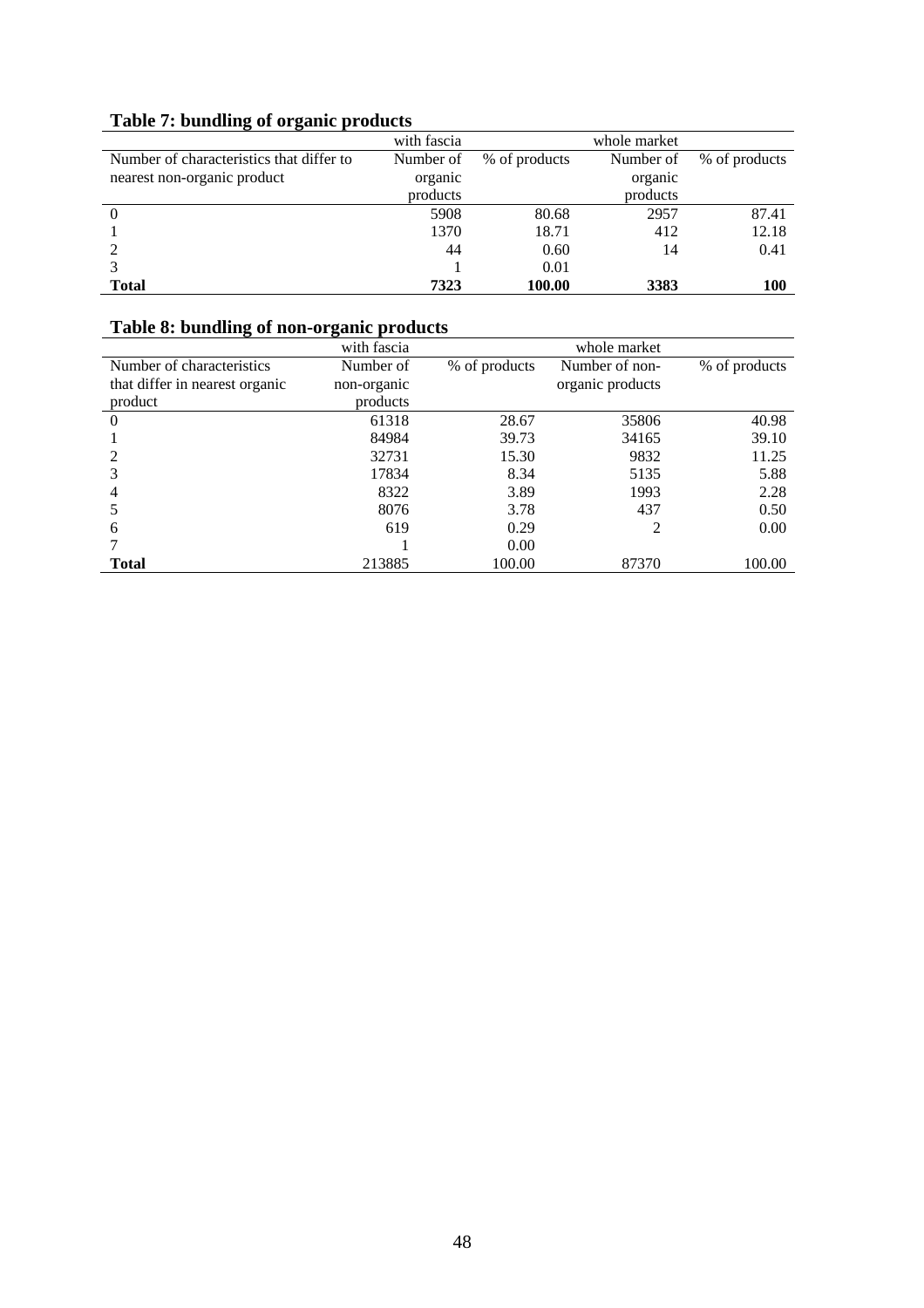|                                                     | . .                         |                                |                             |  |
|-----------------------------------------------------|-----------------------------|--------------------------------|-----------------------------|--|
|                                                     |                             | Organic Products Are Healthier |                             |  |
|                                                     |                             |                                | Agree Nor Disagree/Disagree |  |
|                                                     |                             | Agree Strongly/Agree           | /Strongly Disagree          |  |
|                                                     |                             | 3.4%                           | 1.2%                        |  |
| I Try To Buy a Healthy Range Of<br>Foods These Days | Agree Strongly/Agree        | 0.8%                           | 0.3%                        |  |
|                                                     |                             | (2196)                         | (518)                       |  |
|                                                     | Agree Nor Disagree/Disagree | 0.8%                           | 0.9%                        |  |
|                                                     | /Strongly Disagree          | 0.2%                           | 0.3%                        |  |
|                                                     |                             | (4166)                         | (7503)                      |  |

# **Table 9: Health, share of expenditure on organic, lower bound on wtp as share of total expenditure and number of households**

*Note: In each cell the % indicates that share of total household expenditure that is on organic products, and the number in () indicates the number of households that selected the indicated response.* 

### **Table 10: Environment, share of expenditure on organic, lower bound on wtp as share of total expenditure and number of households**

|                                                          |                                                   | Organic Products Are Friendlier To The Environment |                             |  |
|----------------------------------------------------------|---------------------------------------------------|----------------------------------------------------|-----------------------------|--|
|                                                          |                                                   | Agree Strongly/Agree                               | Agree Nor Disagree/Disagree |  |
|                                                          |                                                   |                                                    | /Strongly Disagree          |  |
|                                                          |                                                   | 2.7%                                               | 2.0%                        |  |
| I Try To Buy Environmentally<br><b>Friendly Products</b> | Agree Strongly/Agree                              | $0.6\%$                                            | 0.5%                        |  |
|                                                          |                                                   | (1957)                                             | (1731)                      |  |
|                                                          | Agree Nor Disagree/Disagree<br>/Strongly Disagree | 0.8%                                               | 0.9%                        |  |
|                                                          |                                                   | $0.2\%$                                            | 0.2%                        |  |
|                                                          |                                                   | (2089)                                             | (8200)                      |  |

*Note: In each cell the % indicates that share of total household expenditure that is on organic products, and the number in () indicates the number of households that selected the indicated response.*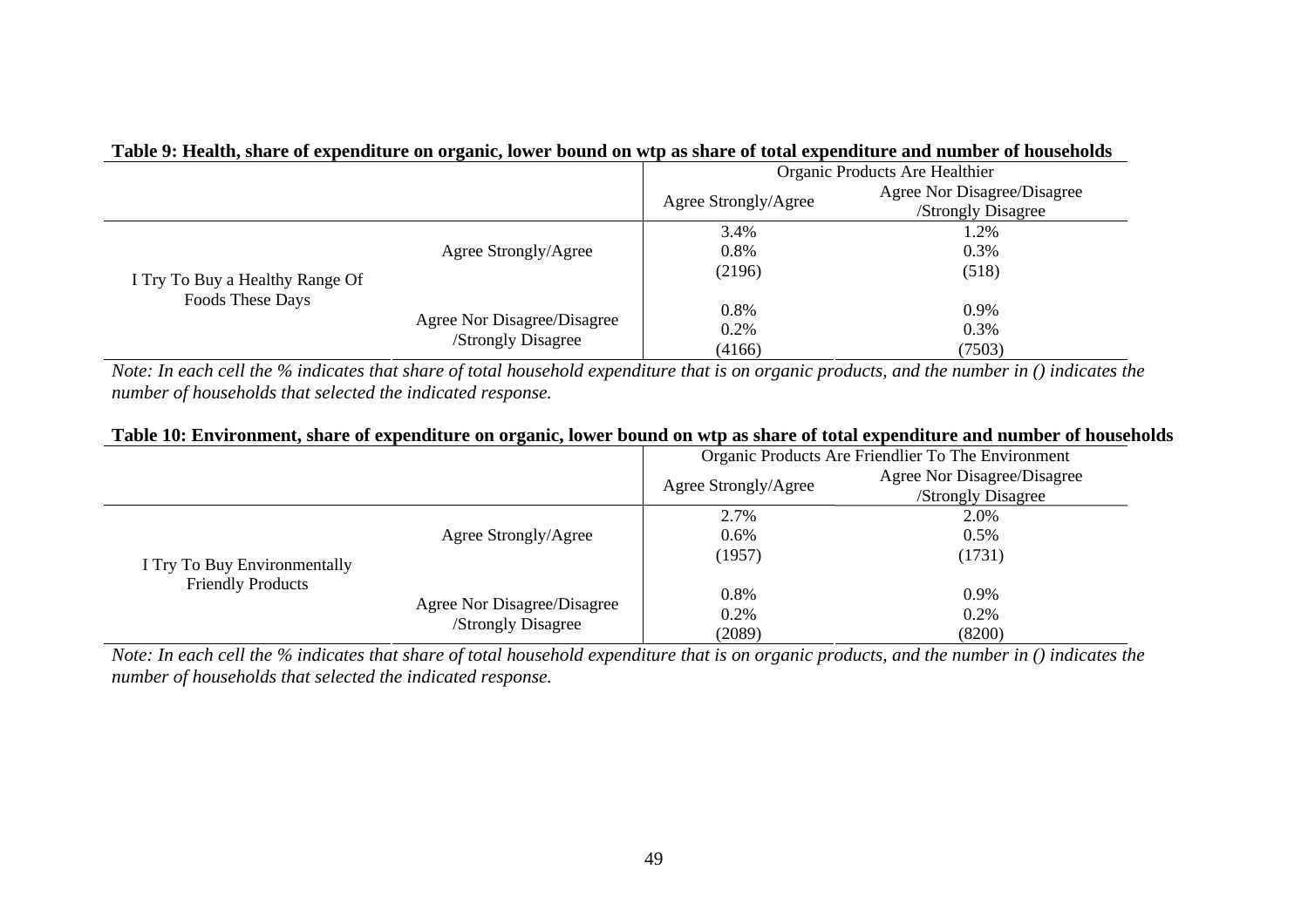|                                 |                             | Organic Foods Are Better Quality |                                                   |  |
|---------------------------------|-----------------------------|----------------------------------|---------------------------------------------------|--|
|                                 |                             | Agree Strongly/Agree             | Agree Nor Disagree/Disagree<br>/Strongly Disagree |  |
|                                 |                             | 4.3%                             | 1.8%                                              |  |
|                                 | Agree Strongly/Agree        | 1.0%                             | 0.4%                                              |  |
|                                 |                             | (1345)                           | (420)                                             |  |
| I Don't Mind Paying For Quality |                             |                                  |                                                   |  |
| /Strongly Disagree              | Agree Nor Disagree/Disagree | 0.9%                             | 0.9%                                              |  |
|                                 |                             | 0.2%                             | 0.2%                                              |  |
|                                 |                             | (4739)                           | (7558)                                            |  |

## **Table 11: Quality, share of expenditure on organic and number of households**

*Note: In each cell the % indicates that share of total household expenditure that is on organic products, and the number in () indicates the number of households that selected the indicated response.*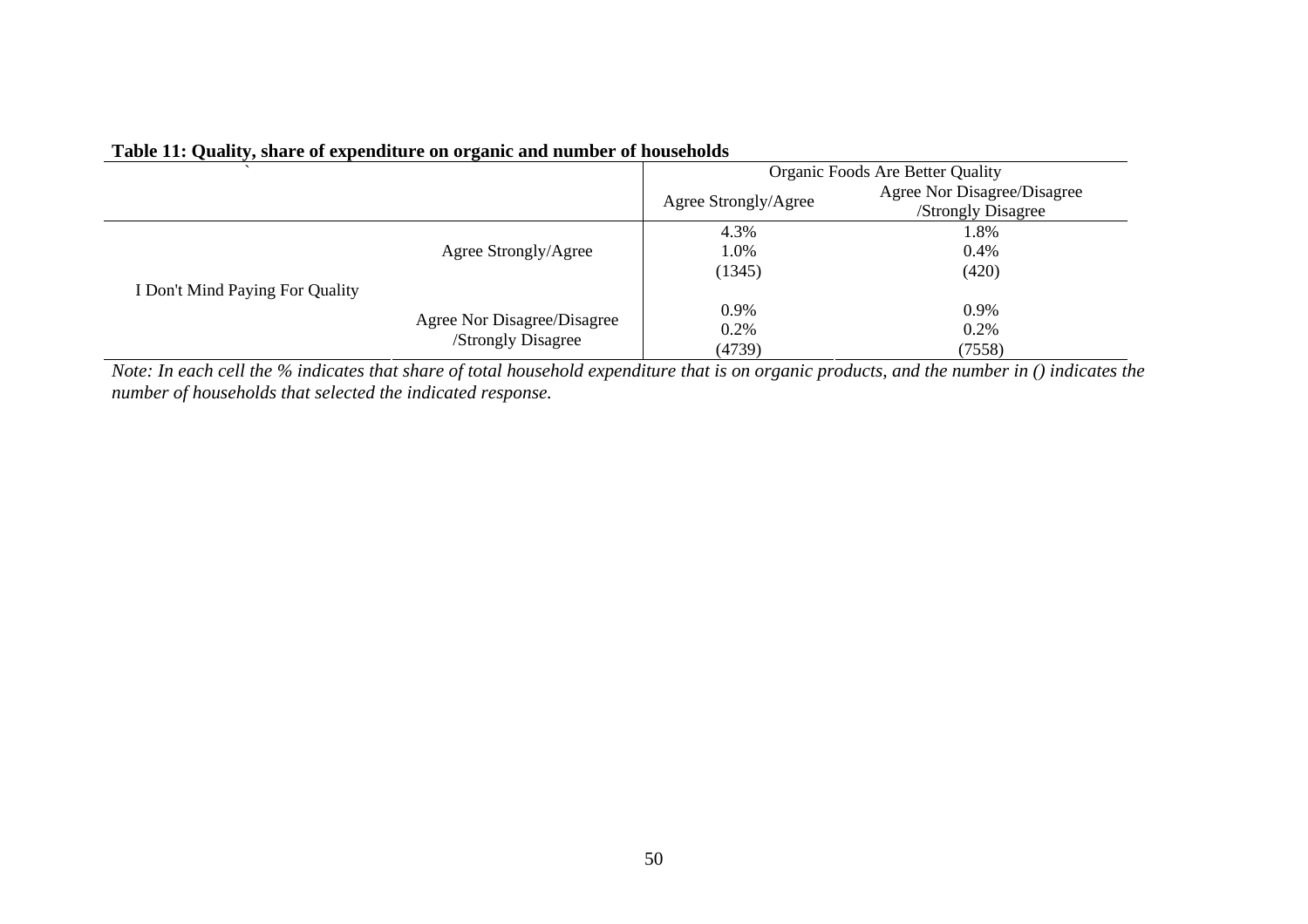| Dep var: lower bound on willingness to pay for |                |                |                |                 |          |          |
|------------------------------------------------|----------------|----------------|----------------|-----------------|----------|----------|
| organic in $E$                                 | (1)            | (2)            | (3)            | (4)             | (5)      | (6)      |
|                                                | All households | All households | All households | <b>Class AB</b> | Class C  | Class DE |
| Health important                               | 6.008          | 5.528          | 4.883          | 7.445           | 4.637    | 4.255    |
|                                                | [0.544]        | [0.561]        | [0.520]        | [1.977]         | [0.663]  | [0.863]  |
| Health (upper right quadrant of Table 8)       |                | $-0.987$       | $-1.293$       | $-5.959$        | $-1.327$ | $-0.026$ |
|                                                |                | [0.613]        | [0.628]        | [3.392]         | [0.879]  | [0.675]  |
| Health (bottom left quadrant of Table 8)       |                | $-0.706$       | $-1.238$       | $-3.034$        | $-1.453$ | $-0.216$ |
|                                                |                | [0.156]        | [0.201]        | [1.332]         | [0.231]  | [0.183]  |
| Environment important                          | 1.606          | 2.089          | 1.539          | 2.052           | 1.428    | 1.678    |
|                                                | [0.694]        | [0.605]        | [0.555]        | [2.452]         | [0.688]  | [0.815]  |
| Environment (upper right quadrant of Table 9)  |                | 0.668          | 0.287          | 3.749           | 0.164    | $-0.337$ |
|                                                |                | [0.490]        | [0.515]        | [2.475]         | [0.664]  | [0.528]  |
| Environment (bottom left quadrant of Table 9)  |                | $-0.132$       | $-0.51$        | $-2.089$        | $-0.312$ | $-0.395$ |
|                                                |                | [0.171]        | [0.188]        | [1.097]         | [0.241]  | [0.233]  |
| <b>Quality important</b>                       | 9.831          | 9.566          | 8.983          | 9.749           | 10.249   | 5.374    |
|                                                | [1.216]        | [1.249]        | [1.178]        | [4.165]         | [1.533]  | [1.469]  |
| Quality (upper right quadrant of Table 10)     |                | $-0.619$       | $-0.38$        | 3.061           | $-0.699$ | 0.202    |
|                                                |                | [0.834]        | [0.796]        | [4.587]         | [0.812]  | [1.437]  |
| Quality (bottom left quadrant of Table 10)     |                | $-0.281$       | $-0.997$       | $-3.007$        | $-0.743$ | $-0.811$ |
|                                                |                | [0.179]        | [0.225]        | [1.383]         | [0.232]  | [0.341]  |
| Single young                                   |                |                | 3.202          | 6.344           | 3.162    | 2.318    |
|                                                |                |                | [0.780]        | [5.863]         | [0.949]  | [0.636]  |
| Single with kids                               |                |                | 1.836          | 9.757           | 1.151    | 1.537    |
|                                                |                |                | [0.586]        | [6.599]         | [0.718]  | [0.528]  |
| Single pensioner                               |                |                | 2.918          | 5.566           | 1.988    | 2.526    |
|                                                |                |                | [0.736]        | [6.207]         | [0.982]  | [0.560]  |
| Couple no kids                                 |                |                | 2.442          | 2.785           | 2.646    | 1.742    |
|                                                |                |                | [0.564]        | [3.574]         | [0.723]  | [0.741]  |
| Couple with kids                               |                |                | 0.866          | $-0.576$        | 1.203    | 0.195    |

# **Table 12: Determinants of lower and upper bound on willingness to pay for organic**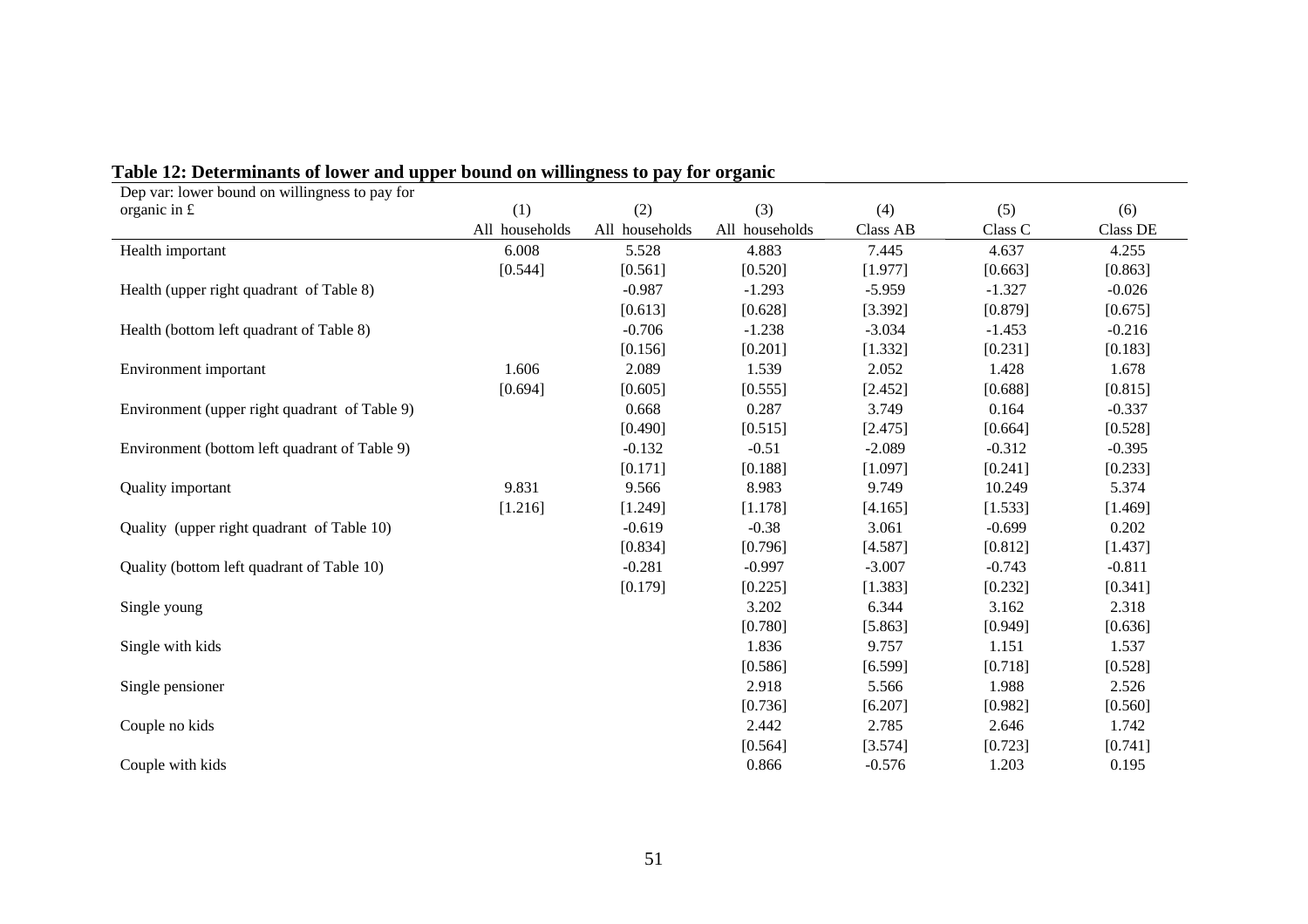|                                                     |          |          | [0.460]  | [2.816]   | [0.659]  | [0.420]  |
|-----------------------------------------------------|----------|----------|----------|-----------|----------|----------|
| Couple pensioner                                    |          |          | 1.621    | 0.652     | 2.332    | 1.228    |
|                                                     |          |          | [0.518]  | [3.187]   | [0.928]  | [0.425]  |
| Other no kids                                       |          |          | 1.574    | 0.003     | 1.148    | 2.515    |
|                                                     |          |          | [0.584]  | [3.438]   | [0.714]  | [0.887]  |
| At least one vegetarian in the household            |          |          | 4.993    | 6.815     | 6.335    | 0.783    |
|                                                     |          |          | [1.740]  | [5.826]   | [2.382]  | [1.116]  |
| Annual expenditure on alcohol, food, toiletries and |          |          |          |           |          |          |
| cleaning products                                   |          |          | 0.003    | 0.008     | 0.003    | 0.002    |
|                                                     |          |          | [0.001]  | [0.004]   | [0.000]  | [0.000]  |
| Household Class A or B                              |          |          | 3.255    |           |          |          |
|                                                     |          |          | [0.822]  |           |          |          |
| Household class C1 or C2                            |          |          | 0.474    |           |          |          |
|                                                     |          |          | [0.266]  |           |          |          |
| Response to attitudinal question missing            | $-1.155$ | $-1.111$ | $-0.967$ | $-3.585$  | $-1.039$ | $-0.642$ |
|                                                     | [0.284]  | [0.286]  | [0.309]  | [1.705]   | [0.460]  | [0.412]  |
| Constant                                            | 2.623    | 2.943    | $-5.326$ | $-12.056$ | $-4.217$ | $-3.013$ |
|                                                     | [0.116]  | [0.157]  | [1.253]  | [9.883]   | [1.218]  | [0.686]  |
| <b>Observations</b>                                 | 14383    | 14383    | 14383    | 1430      | 8309     | 4644     |
| R-squared                                           | 0.06     | 0.06     | 0.09     | 0.1       | 0.09     | 0.12     |

*Notes: Standard errors in [] are robust. See Table 12 for means of variables.*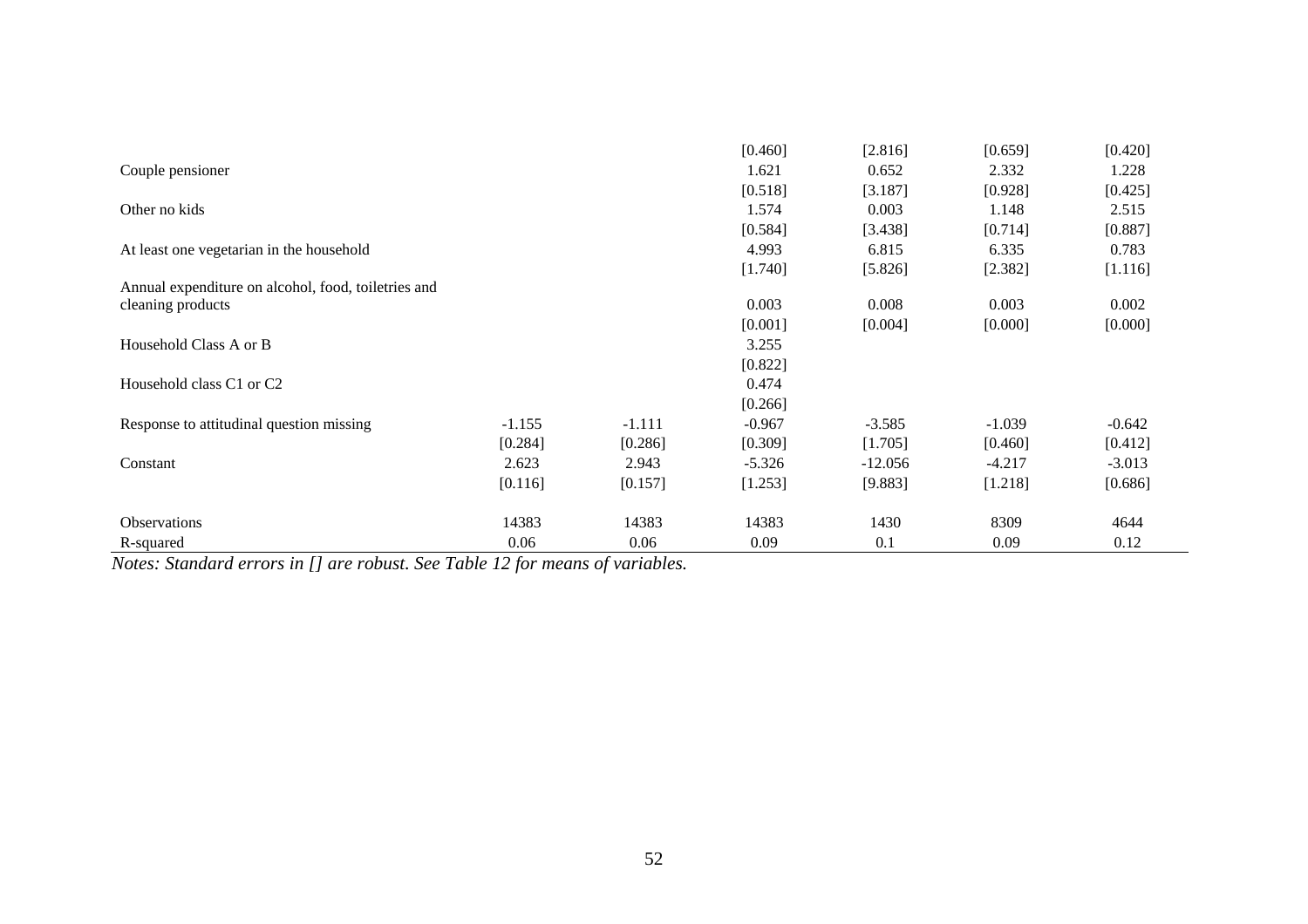| Variable                                                                 | mean(s.d.) |
|--------------------------------------------------------------------------|------------|
| Family type $=$ Single young                                             | 0.082      |
|                                                                          | (0.275)    |
| Family type = Single parent                                              | 0.065      |
|                                                                          | (0.247)    |
| Family type $=$ Single pensioner                                         | 0.075      |
|                                                                          | (0.264)    |
| Family type = Couple no children                                         | 0.136      |
|                                                                          | (0.343)    |
| Family type $=$ Couple with children                                     | 0.395      |
|                                                                          | (0.489)    |
| Family type $=$ Pensioner couple                                         | 0.115      |
|                                                                          | (0.319)    |
| Family type $=$ Others no children                                       | 0.083      |
|                                                                          | (0.276)    |
| Family type $=$ Others with children                                     | 0.0483     |
|                                                                          | (0.137)    |
| Annual expenditure on alcohol, food, toiletries and<br>cleaning products | 2002.95    |
|                                                                          | (1052.78)  |
| Household Class A or B                                                   | 0.099      |
|                                                                          | (0.299)    |
| Household class C1 or C2                                                 | 0.578      |
|                                                                          | (0.494)    |
| At least one vegetarian in the household                                 | 0.0220     |
|                                                                          | (0.147)    |
| Demographics or attitudes missing                                        | 0.035      |
|                                                                          | (0.183)    |

| Table 13: mean of demographic variables |  |
|-----------------------------------------|--|
|-----------------------------------------|--|

*Notes: Social class is A (upper middle class - higher managerial, administrative or professional), B (middle class - intermediate managerial, administrative or professional) C1 (lower middle class supervisory or clerical, junior managerial, administrative or professional) or C2 (skilled working class - skilled manual workers) (the omitted category is D (working class - semi and unskilled manual workers) and E (those at lowest level of subsistence - state pensioners or widows (no other earner), casual or lowest grade workers).*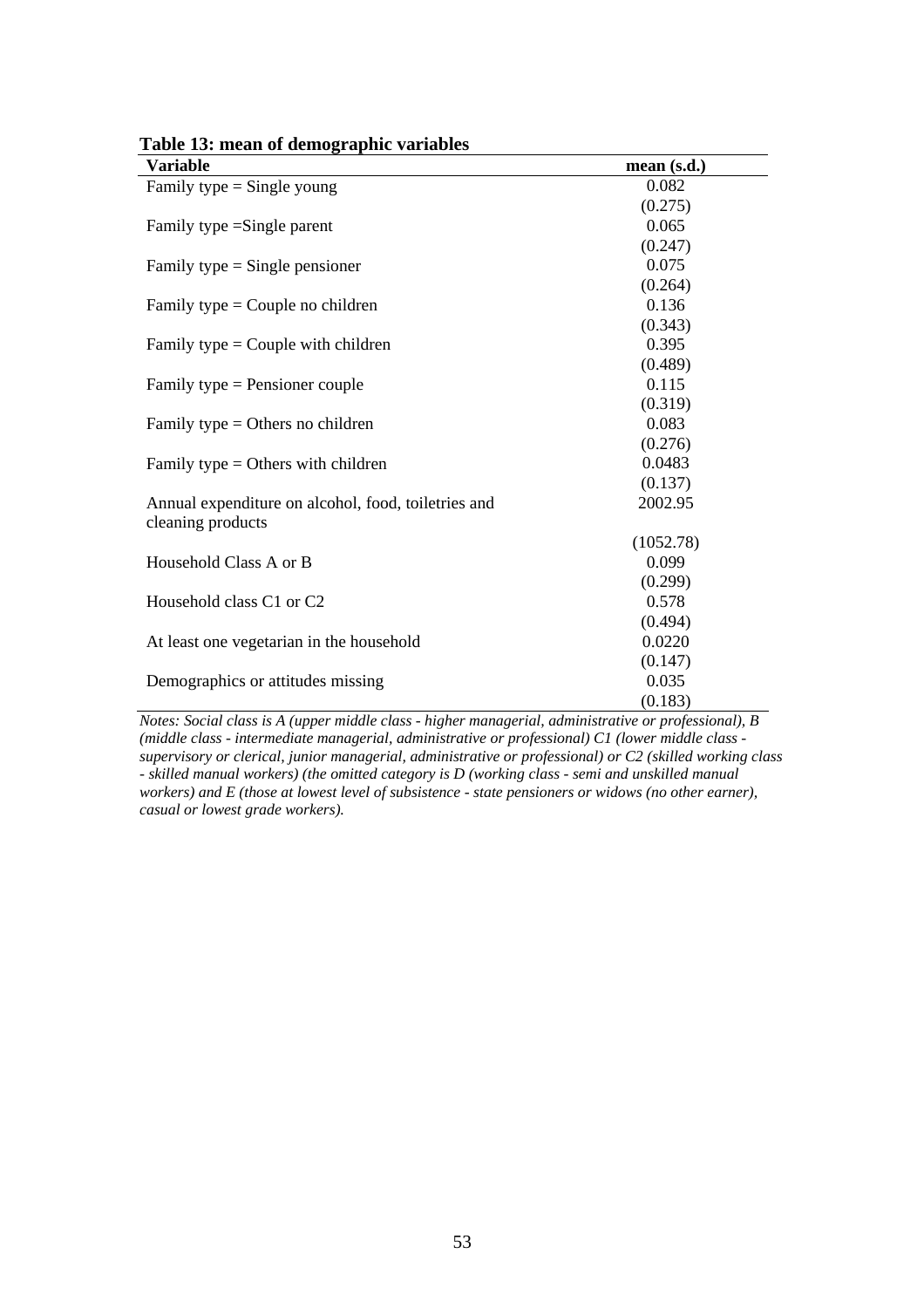# **Figure 1: Distribution of estimated price premia with and without controls for other observed characteristics**



**Figure 2: density of lower bound on households' willingness to pay for organic food**